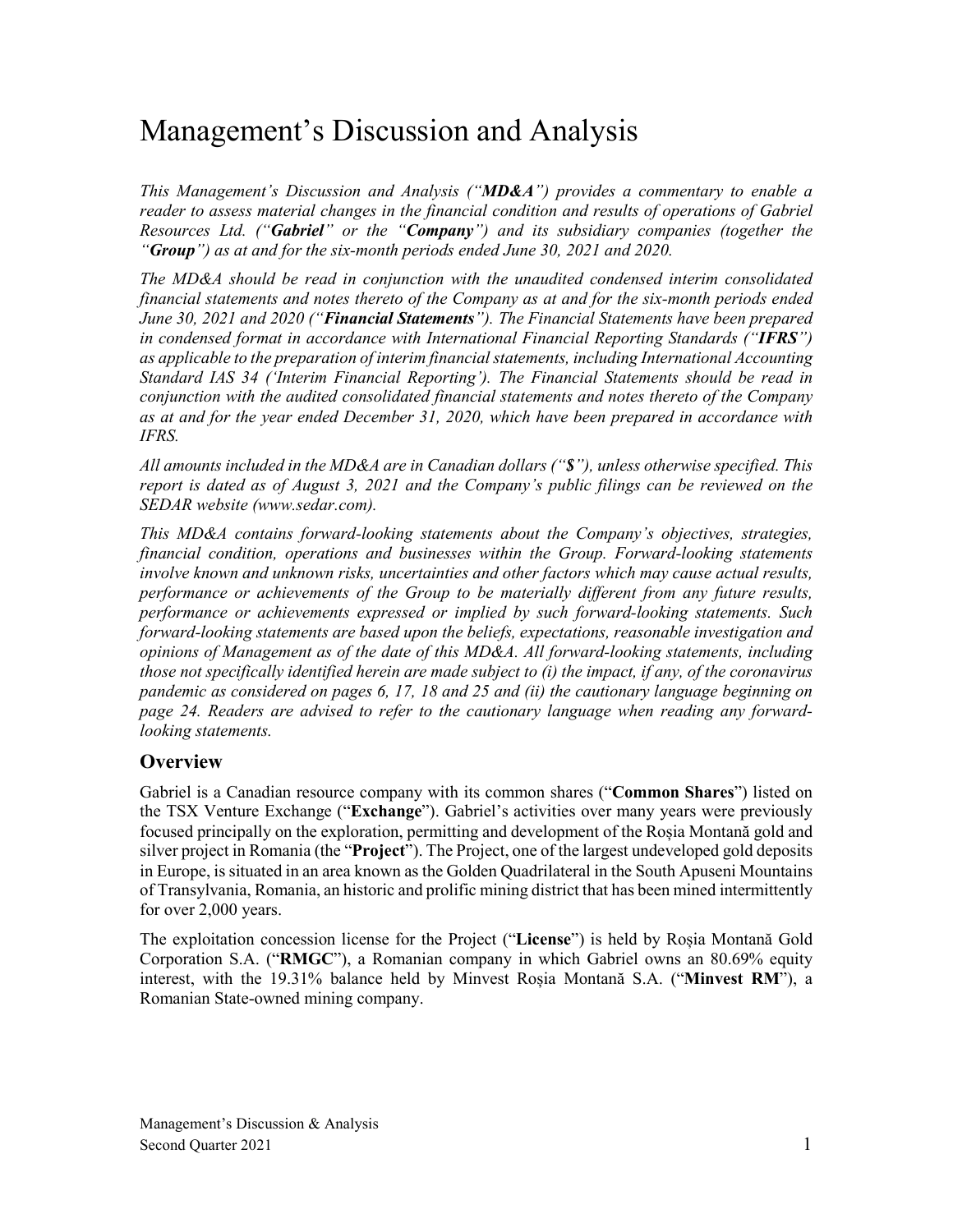Upon obtaining the License in 1999, RMGC along with Gabriel and its subsidiary companies focused substantially all of their management and financial resources on identifying and defining the size of the four ore bodies, engineering to design the size and scope of the Project, building strong community relations, surface rights acquisitions, rescue archaeology and environmental assessment and permitting.

In reliance on numerous representations made and actions taken by the Romanian authorities and, in the reasonable expectation that the Company's projects would be evaluated in accordance with the law and reasonable technical standards and, ultimately, on its merits, over US\$700 million was invested to maintain and develop the Project and to define two valuable mineral deposits at the Rodu-Frasin (epithermal gold and silver) site and Tarniţa (porphyry copper-gold) site, both within the Bucium area located in the vicinity of Roşia Montană ("**Bucium Projects**"), in accordance with all applicable laws, regulations, licenses, and permits.

Having encouraged that investment, and despite the Group's fulfilment of its legal obligations and its development of the Project as a high-quality, sustainable and environmentally-responsible mining project, using best available techniques, the Romanian State has frustrated and prevented the implementation of the Project and the Bucium Projects in an unlawful, discriminatory and nontransparent manner by refusing to make permitting and other administrative decisions in accordance with the established procedures required by law.

On July 21, 2015, the Company and its wholly-owned subsidiary, Gabriel Resources (Jersey) Ltd. (together "**Claimants**"), filed a request for arbitration ("**Arbitration Request**") before the World Bank's International Centre for Settlement of Investment Disputes ("**ICSID**") against the Romanian State (the "**Respondent**") pursuant to the provisions of international bilateral investment protection treaties which the Romanian Government has entered into with each of the Government of Canada and the Government of the United Kingdom of Great Britain and Northern Ireland for the Promotion and Reciprocal Protection of Investments (together the "**Treaties**") ("I**CSID Arbitration**").

Since the Arbitration Request, the ICSID Arbitration has become the Company's core focus. Accordingly, any information set out in this MD&A relating to the Project, the License, and the Group's development activities in Romania is for background purposes only and should not be interpreted as being indicative of the Company's expectations as at the date of this document regarding the future development of the Project.

# **ICSID Arbitration**

As a consequence of Romania's acts and inactions, the Project and the Bucium Projects have been blocked politically, depriving the Claimants of the use, benefit and entire value of their property rights associated with the Project and the Bucium Projects, which have effectively been taken without compensation in contravention of the applicable legal and administrative processes and requirements.

The ICSID Arbitration seeks compensation for all of the loss and damage resulting from the Romanian State's wrongful conduct and its breaches of the Treaties' protections, including expropriation, unfair and inequitable treatment, discrimination, and other unlawful treatment in respect of the Project, the Bucium Projects and related licenses.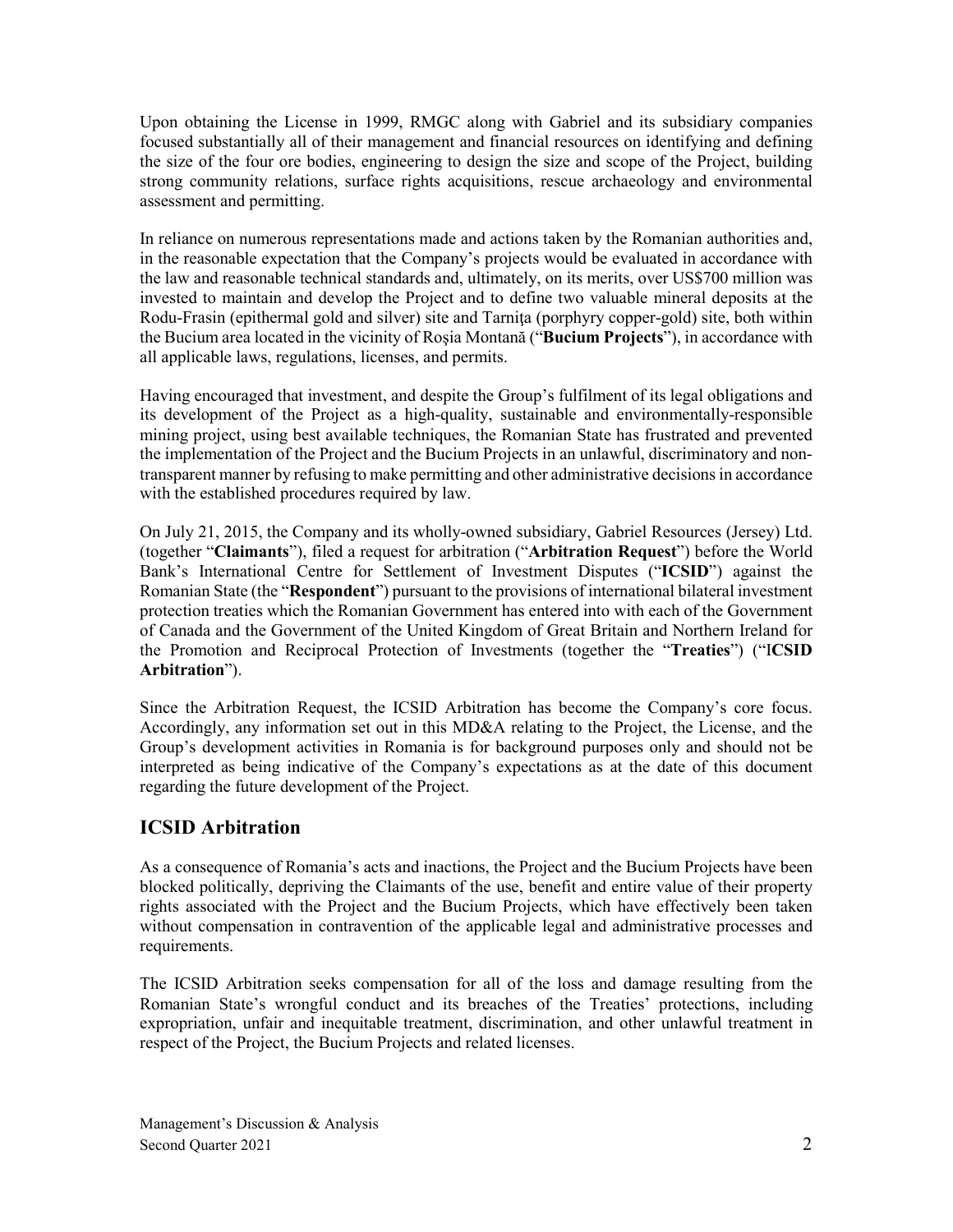# *Status of the ICSID Arbitration and Recent Developments*

The ICSID Arbitration process is well advanced. To date, and in accordance with the procedural timelines established by the presiding tribunal for the ICSID Arbitration ("**Tribunal**"), the parties have delivered to ICSID a number of substantial written submissions and participated in two hearings on the merits of the claim, each as summarized below:

- On June 30, 2017, the Claimants filed their memorial on the merits of the claim ("**Memorial**") detailing, amongst other things, the factual and legal arguments supporting their claim against Romania and the quantum of the damages sustained;
- On February 22, 2018, the Respondent filed its counter-memorial ("**Counter-Memorial**") in response to the Memorial;
- On May 25, 2018, the Respondent filed a supplementary further preliminary objection with ICSID ("**Jurisdictional Challenge**") challenging the jurisdiction of the Tribunal to hear the claims presented by Gabriel Resources (Jersey) Limited;
- On November 2, 2018, the Claimants submitted their reply in support of the claims ("**Reply**") and responding to the Counter-Memorial and Jurisdictional Challenge;
- On February 28, 2019, the Claimants and the Respondent filed comments on an *amicus curiae* submission to the Tribunal made by certain non-governmental organizations (or 'nondisputing parties') who have opposed the Project for many years;
- On May 24, 2019, the Respondent filed its response to the Reply ("**Rejoinder**") and its reply on the Jurisdictional Challenge, the Respondent's final substantive submission;
- On June 28, 2019, the Claimants filed a surrejoinder on the Jurisdictional Challenge, responding to the reply thereon from the Respondent;
- An oral hearing on the merits of the claim was held in Washington D.C. between December 2 and December 13, 2019 ("**Hearing**") to address the evidentiary record in the case, issues on liability and jurisdiction and to hear testimony from certain of the parties' fact and expert witnesses;
- On March 10, 2020, the Tribunal issued a list of further questions arising from the evidence presented during the Hearing ("**Tribunal Questions**");
- On April 10, 2020, the Claimants and the Respondent filed their comments on a written submission to the Tribunal by the European Commission as a 'non-disputing party' in the ICSID Arbitration;
- On May 11, 2020, the Claimants provided their answers to the Tribunal Questions;
- On July 13, 2020, the Respondent provided its answers to the Tribunal Questions;
- A second oral hearing on the merits of the claim was held virtually from September 28 to October 4, 2020 ("**Second Hearing**") which focused on the technical and feasibility-related aspects of the Project and the Bucium Projects and the quantum of the damages claimed, including testimony from certain of the parties' fact and expert witnesses; and
- On February 18, 2021 and April 23, 2021 the Claimants and Respondent each filed further simultaneous written submissions in order to comment in conclusion on the evidentiary record ("**Post-Hearing Briefs**").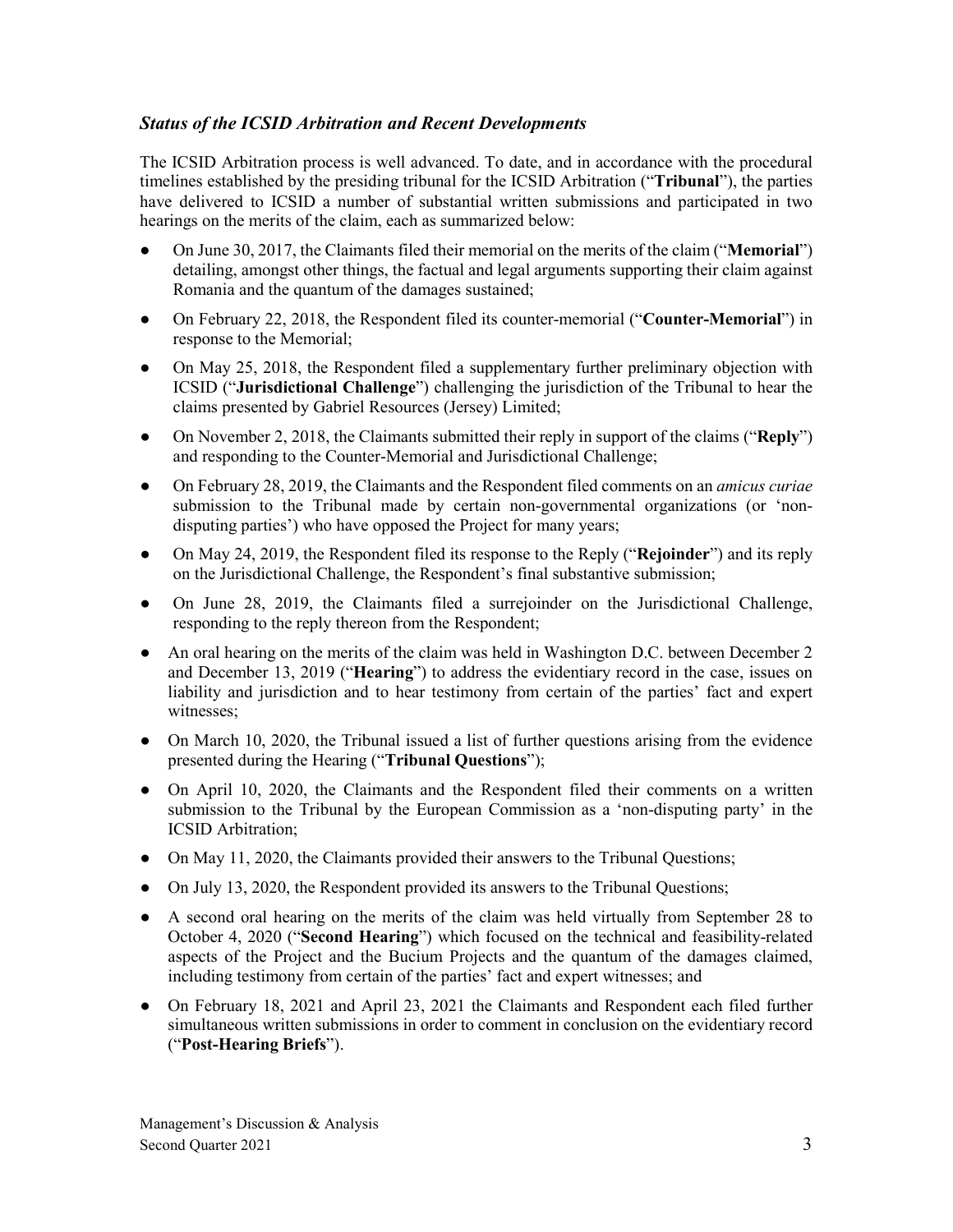Unless the Tribunal poses further questions, as was the case following the Hearing, or introduces additional procedural requirements, the Post-Hearing Briefs are expected to be the final substantive submissions by the parties in the ICSID Arbitration. In the absence of any further questions from the Tribunal, or other procedural interventions, it is anticipated that the Tribunal will now focus on its deliberations and preparation of its final decision ("**Award**"). There is no specified timeframe in the ICSID Rules in which an Award is to be made by the Tribunal. The Company is informed that it is typical for tribunals in this type of arbitration to require twelve to eighteen months to finalize and issue an Award after Post-Hearing Briefs are submitted. Furthermore, that Award may be subject to a request for annulment (albeit such request can only be submitted on very limited grounds) and there can be no assurances that the ICSID Arbitration will advance in a customary or predictable manner or be completed or settled within any specific or reasonable period of time.

A summary of the procedural aspects of the ICSID Arbitration, together with copies of the procedural orders of the Tribunal and the principal submissions, including the Memorial, the Counter-Memorial, the Reply, the Rejoinder, redacted versions of the transcript of the Hearing and Second Hearing and redacted versions of the Post-Hearing Briefs are available on ICSID's website.

# **UNESCO World Heritage**

On January 31, 2020, the Ministry of Culture submitted a letter to the United Nations Educational, Scientific and Cultural Organization ("**UNESCO**") requesting the 'reactivation' of its nomination of the 'Roşia Montană Mining Landscape' as a UNESCO World Heritage site. Such nomination file was considered by UNESCO at the deferred 44th session of the World Heritage Committee, held in a virtual online format from Fuzhou, China between July 16 and July 31, 2021.

On July 27, 2021 the Roşia Montană Mining Cultural Landscape, an area covering the footprint of the Project, was inscribed by UNESCO on its World Heritage List ("**Inscription**") and added to its List of World Heritage in Danger.

The UNESCO application was strongly opposed by the local communities in and around Roşia Montană, a fact that has been publicly acknowledged by Romanian government ministers. Moreover, the Inscription is fundamentally incompatible with the rights the Gabriel group acquired to develop the Project and the continued existence of an exploitation mining license for the Project area. These acts, promoted by the Romanian government, ignore the existing and valid decisions of Romania's Ministry of Culture, including archaeological discharge certificates removing the vast majority of the Project area's status as a protected archaeological site and clearing the area for mining activities. Furthermore, most of the cultural heritage for which protection is sought through the Inscription and which was identified by the extensive archaeological research programs funded by Gabriel, would have been protected in any event by the Project irrespective thereof.

The Inscription materially undermines the possibility of an amicable resolution of the dispute with Romania that would allow for the development of the Project.

Romania's application to UNESCO in relation to Roşia Montană and the subsequent Inscription are fundamentally at odds with Romania's obligations under its investment treaties in relation to Gabriel's investments and these acts, together with other measures taken by Romania, further evidence Romania's political repudiation of the Project and its joint venture with Gabriel.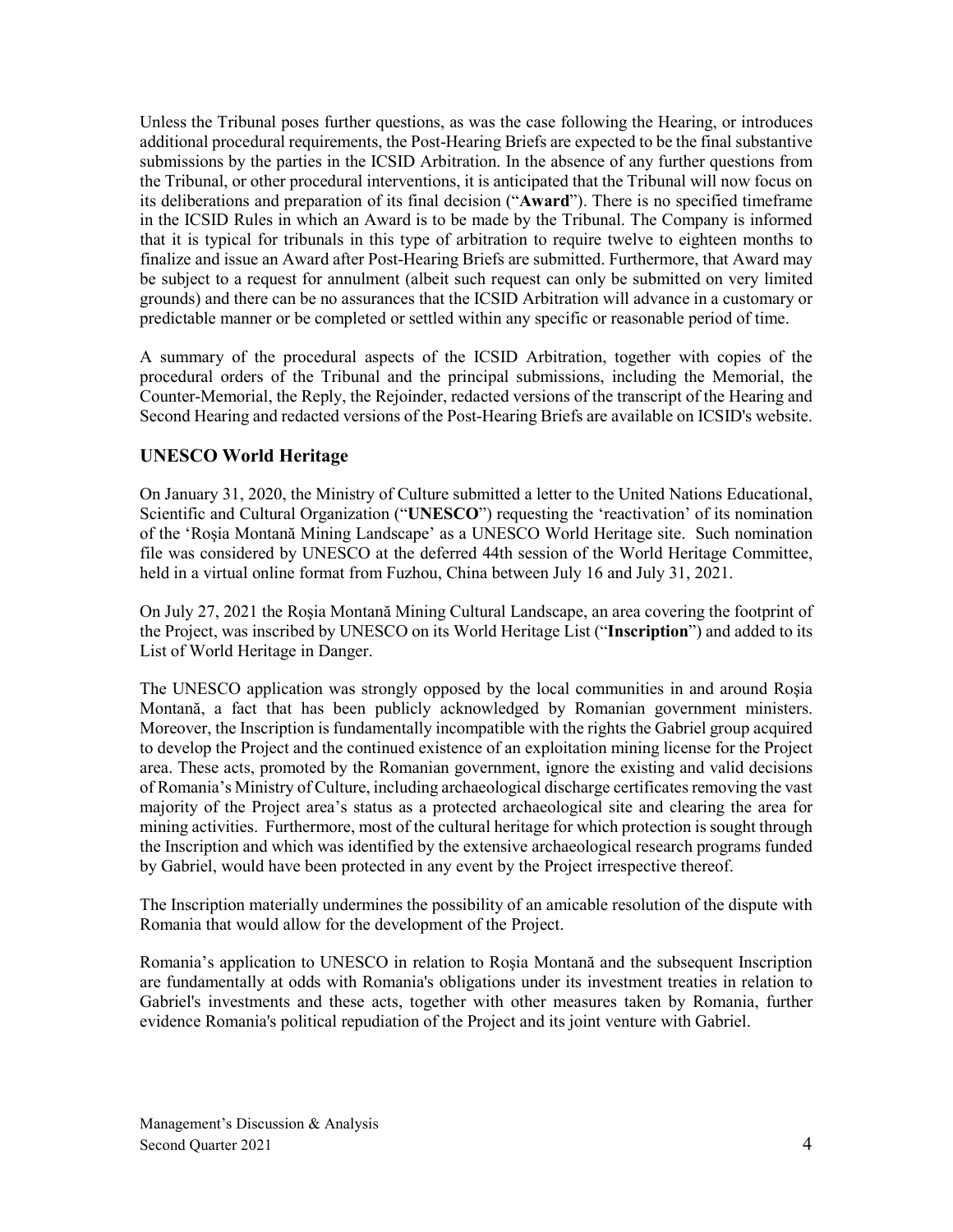# **Liquidity**

Cash and cash equivalents at June 30, 2021 were \$7.0 million.

The Company's average monthly cash usage during Q2 2021 was \$1.0 million (Q1 2021: \$1.3 million), the decrease primarily reflecting the reduction in payments related to ICSID Arbitration costs compared to the prior quarter where significant costs had accrued for payment following the Second Hearing.

At the end of Q2 2021, accruals for costs in respect of the ICSID Arbitration amounted to \$3.4 million (Q1 2021: \$3.0 million), the increase primarily reflecting completion of Post-Hearing Briefs in the period and the continuation of a fee agreement in respect of the deferred payment of certain ICSID Arbitration costs until an Award is issued.

The Group had sufficient funds as at June 30, 2021 to settle all then current and existing long-term liabilities, after taking into account the deferred fee agreement noted above. Management continues to review the Company's activities in order to identify areas to rationalize expenditures.

# **Capital Resources**

# *Private Placement*

On June 10, 2021, the Company announced that it had completed a non-brokered private placement (the "**2021 Private Placement**") of 30,444,800 common shares of the Company ("**Common Shares**") at a price of \$0.245 each for gross proceeds of US\$6.0 million (approximately \$7.5 million). The Company intends to use the proceeds from the 2021 Private Placement to finance the ongoing costs of the ICSID Arbitration and for general working capital requirements.

### *Repayment of Convertible Notes*

On June 30, 2021, the Company exercised its option ("**Common Share Repayment Right**") to repay all of the principal amount of the outstanding \$90,862,000 convertible unsecured notes ("**Notes**") through the issue of Common Shares to holders of the Notes ("**Noteholders**"). In aggregate, 313,587,558 Common Shares were issued pursuant to the Common Share Repayment Right, calculated on the basis of the 'Current Market Price' of \$0.28975, being the price equal to 95% of the volume weighted average trading price of a Common Share over a 20 trading day period to June 23, 2021 ("**Note Repayment Price**").

Prior to maturity, the Notes were convertible at the option of the Noteholders into Common Shares at a price of \$0.3105 per share ("**Conversion Price**"). As the Note Repayment Price was lower than the Conversion Price, approximately 21m more Common Shares have been issued than would have been the case upon conversion by Noteholders at the Conversion Price.

The repayment of the Notes through exercise of the Common Share Repayment Right has received the final approval of the TSX Venture Exchange ("**Exchange**"). The Common Shares have been issued in reliance on applicable prospectus and registration exemptions and are (subject to compliance with applicable securities laws) freely tradeable on the Exchange and are not subject to any statutory hold period.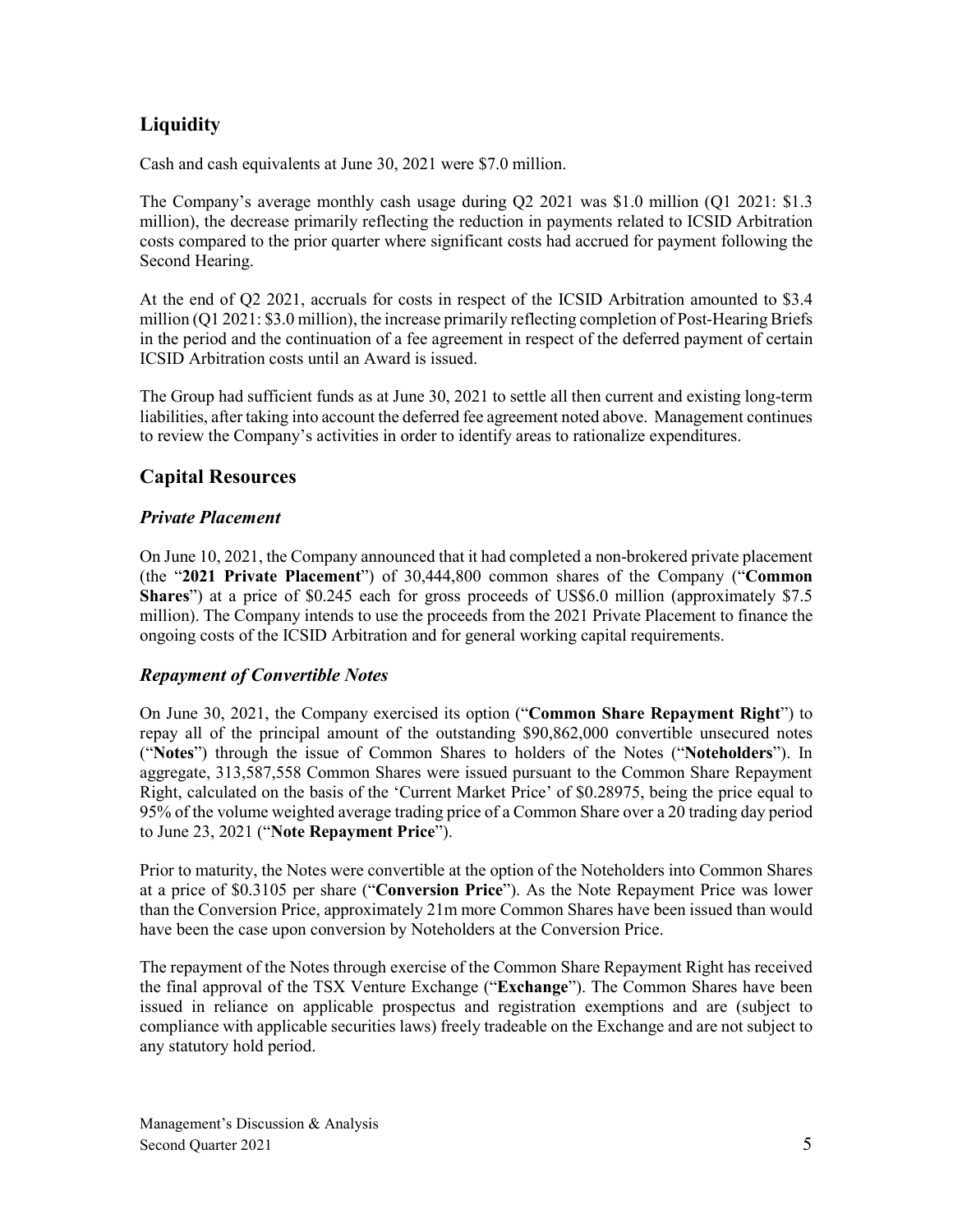# *Expiry of Warrants*

Further to private placements of the Company completed in 2014 and 2016, units including the Notes and 111,536,250 Common Share purchase warrants ("**Warrants**") were issued, each such Warrant entitling the holder to acquire one Common Share at an exercise price of \$0.46, at any time prior to June 30, 2021.

As previously disclosed, in June 2020 7,668,430 Warrants were exercised. No Warrants have been exercised prior to or since that date and all 103,867,820 remaining Warrants have therefore expired.

# *Future Financing Requirements*

The Company believes that it has sufficient cash to enable the Group to fund general working capital requirements together with the material estimated costs associated with the Company advancing the ICSID Arbitration through to January 2022. There can be no assurances that the ICSID Arbitration will advance in a customary or predictable manner or within any specific or reasonable period of time. Accordingly, Gabriel believes that it will need to raise additional financing in 2021 in order to preserve its remaining assets, including its License and associated rights and permits, post January 2022 while it awaits an Award from the Tribunal.

Thereafter, the Group will require further funding for general working capital purposes, and to pursue the long-term activities required to see the ICSID Arbitration through to its conclusion, which may include, as appropriate, costs of any potential annulment proceedings and/or costs of enforcement of any Award. Notwithstanding the Company's recent and historic funding, there is a risk that sufficient additional financing may not be available to the Company on acceptable terms, or at all.

# **Other Recent Developments**

# *Impact of Coronavirus*

With respect to the outbreak of the novel coronavirus (COVID-19), Gabriel continues to consider carefully the impact, noting the widespread disruption to normal activities and the uncertainty over the duration of this disruption. The highest priority of Gabriel's board of directors (the "**Board**") and Management is the health, safety and welfare of the Group's employees and contractors.

Gabriel recognizes that the situation is extremely fluid and is monitoring the relevant recommendations and restrictions on work practices and travel. At this time, these recommendations and restrictions do not significantly impact Gabriel's ability to continue the ICSID Arbitration process or conduct the limited operations in Romania, nor has there been a significant impact on the Group's results or operations through 2020 and into the first half of 2021.

As noted above in "Future Financing Requirement", the Group will require further new investment and the Group is also looking to sell its remaining long lead-time equipment. The market and timing for each initiative may be adversely affected by the effects of COVID-19. As a result, Gabriel will react to circumstances as they arise and will make the necessary adjustments to the work processes required and, should any material disruption from COVID-19 affect the Group for an extended duration, Gabriel will review certain planned activities in Romania and take remedial actions, if it is determined to be necessary or prudent to do so.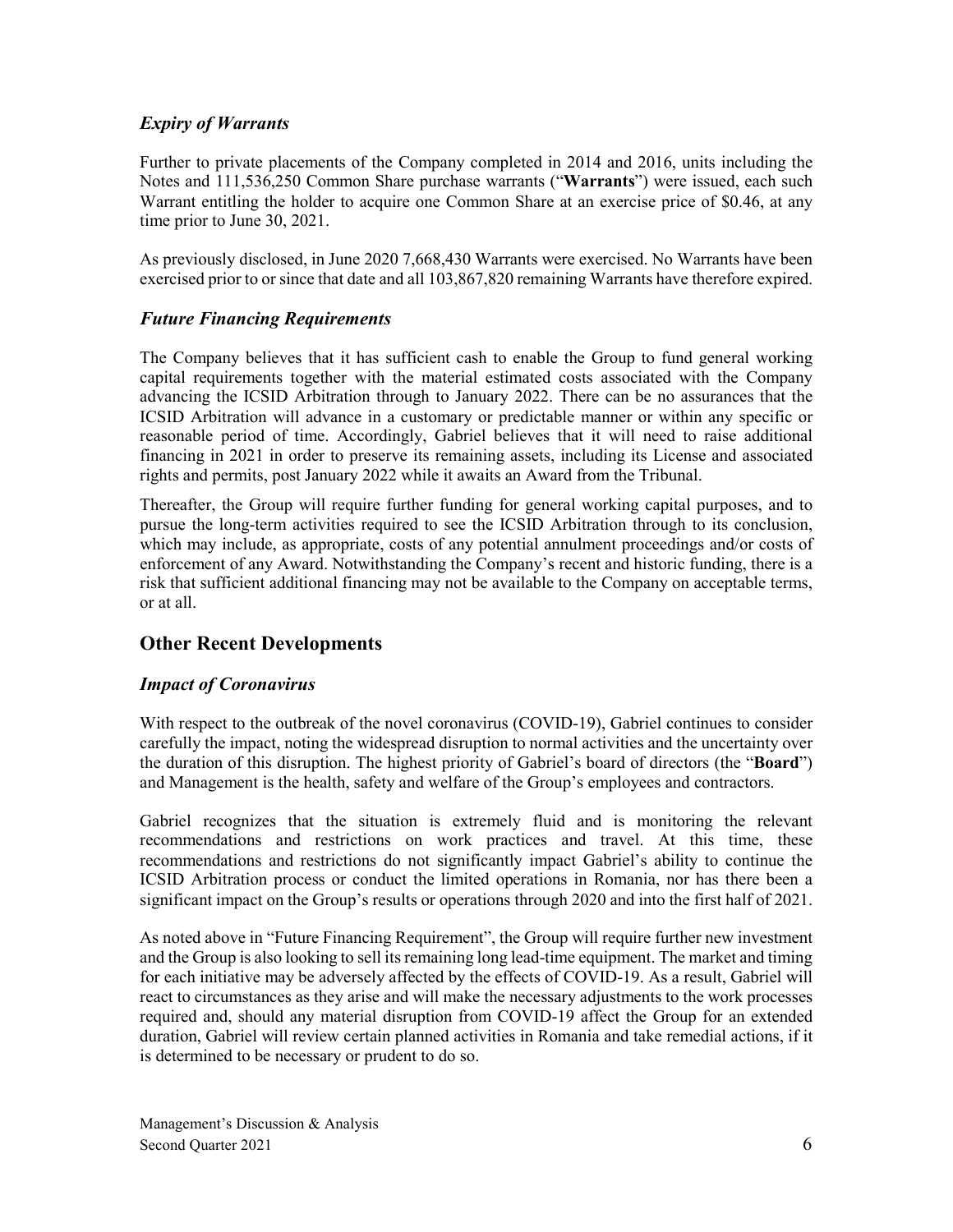# *RMGC - Government Audits and Investigations*

#### *Romanian National Agency for Fiscal Administration ("ANAF") Investigations*

Since the filing of the ICSID Arbitration, RMGC has been subjected to several audits and investigations by ANAF, a Romanian Government agency operating under the Ministry of Public Finance, a Romanian Government department, which is also charged with organizing and overseeing Romania's defense of the ICSID Arbitration. For over five years as of the date of this MD&A, a directorate of ANAF has continued to pursue an ad hoc investigation covering a broad range of operational activities and transactions of RMGC, and a number of its suppliers, consultants and advisors, covering an extensive period spanning 1997 to 2016, then subsequently extended to September 2019 (the "**ANAF Investigation**"). RMGC is co-operating in good faith with ANAF, however as at the date of this MD&A Gabriel and RMGC still awaits formal indication of the grounds for the ANAF Investigation and neither has received any feedback on its status.

#### *Prosecutor Office Investigation*

As previously disclosed, in November 2013, RMGC was informed of an investigation by the Ploiesti Public Prosecutor's Office into the principals/key shareholder(s) of a group of companies including Kadok Interprest LLC ("**Kadok Group**"). In March 2020, RMGC was informed that the authorities had closed the file in relation to the commercial relationship between RMGC and the Kadok Group but the Alba Public Prosecutor's Office is continuing its investigation of the commercial relations between RMGC and a list of service providers.

### *Long Lead-Time Equipment*

Long lead-time equipment ("**LLTE**") consisting of crushing and milling equipment was originally procured by the Group between 2007 and 2009 for the operational phase of the Project. The prospect of the LLTE being used in the future for the purpose for which it was purchased is considered remote.

Since 2015, the Group has sold a majority of the LLTE, and the Company continues, through its agents, to procure the sale of the remaining LLTE, comprising predominantly a SAG mill together with a gearless motor drive, ball mill motors and SAG mill/ball mill spares. During the quarter ended June 30, 2021, the carrying amount of the remaining LLTE was assessed for indicators of impairment and no such indicators were noted.

# **Outlook**

Notwithstanding the ongoing ICSID Arbitration, the Company remains open to engagement with the Romanian authorities in order to achieve an amicable resolution of the dispute or a settlement enabling the Group to develop the Project and the Bucium Projects. In the meantime, the Company's current plans for the ensuing year are as follows:

- the advancement of the final procedural stages of the ICSID Arbitration prior to the issuance of an Award;
- securing additional funding during 2021;
- carefully managing its cash resources (including the disposition of the remaining LLTE); and
- the protection of its rights and interests in Romania (including, so far as reasonably practical and desirable, ensuring that existing licenses and permits remain in good standing).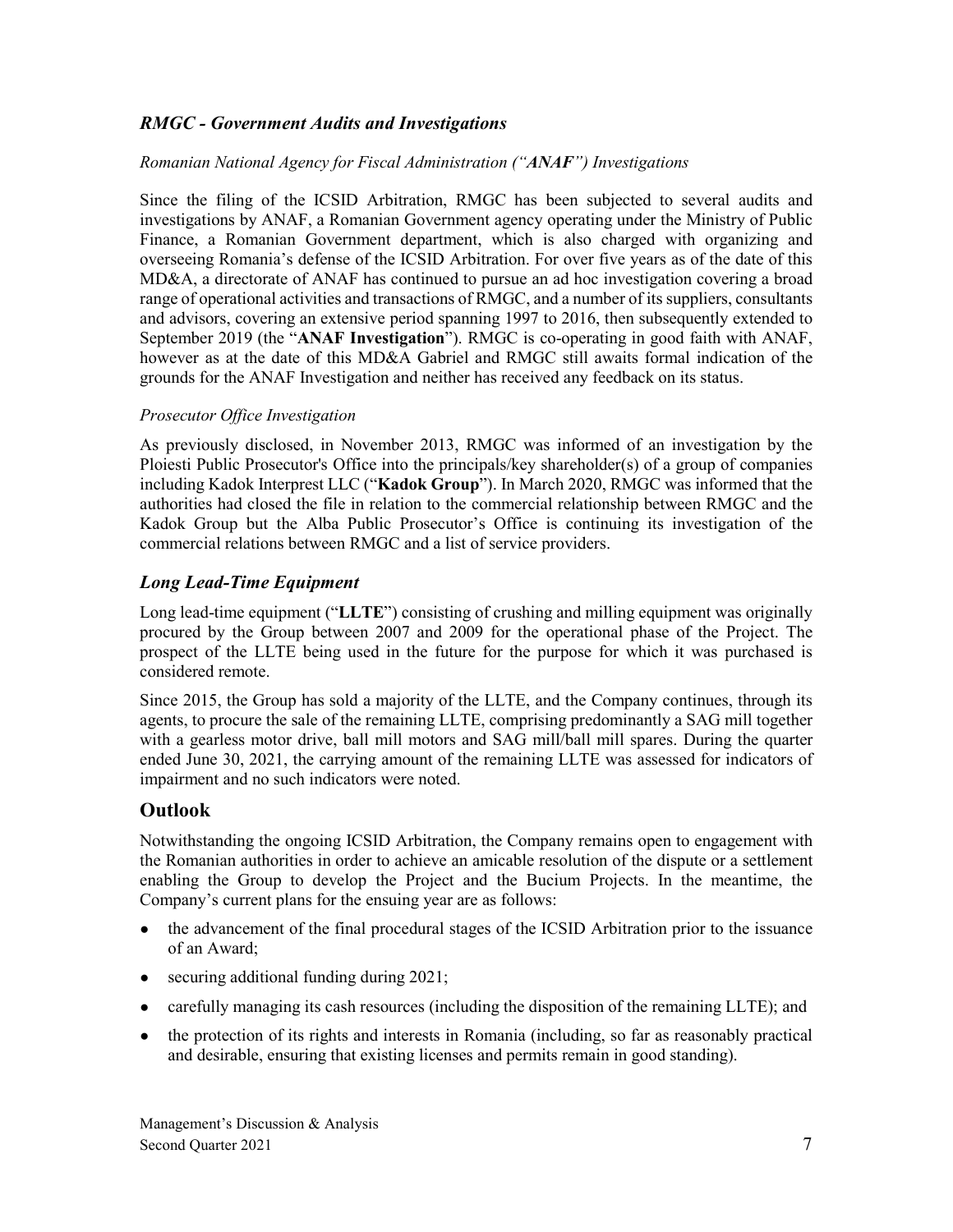# **Results of Operations**

The results of operations are summarized in the following tables. The amounts are derived from the Financial Statements prepared under IFRS.

| in thousands of Canadian dollars, except per share amounts | 2021 Q2 | 2021 O1   | 2020 O4   | 2020 O3 |
|------------------------------------------------------------|---------|-----------|-----------|---------|
| <b>Income Statement</b>                                    |         |           |           |         |
| Loss - attributable to owners of parent                    | 6,060   | 8,600     | 7,381     | 11,742  |
| Loss per share - basic and diluted                         | 0.01    | 0.01      | 0.01      | 0.02    |
| <b>Statement of Financial Position</b>                     |         |           |           |         |
| Working capital                                            | 1,695   | (90, 566) | (82, 134) | 1,162   |
| Total assets                                               | 11,534  | 7,281     | 11,007    | 12,844  |
| <b>Statement of Cash Flows</b>                             |         |           |           |         |
| Cash flows from financing activities                       | 7,350   |           | 6,469     |         |
|                                                            |         |           |           |         |
| in thousands of Canadian dollars, except per share amounts | 2020 Q2 | 2020 Q1   | 2019 Q4   | 2019 Q3 |
| <b>Income Statement</b>                                    |         |           |           |         |
| Loss - attributable to owners of parent                    | 8,820   | 6,756     | 18,263    | 11,128  |
| Loss per share - basic and diluted                         | 0.02    | 0.01      | 0.03      | 0.02    |
|                                                            |         |           |           |         |
| <b>Statement of Financial Position</b>                     |         |           |           |         |
| Working capital                                            | 9,936   | 11,981    | 15,146    | 27,242  |
| Total assets                                               | 19,362  | 21,629    | 31,183    | 42,791  |
| <b>Statement of Cash Flows</b>                             |         |           |           |         |
| Cash flows from financing activities                       |         |           |           |         |

# **Review of Financial Results**

|                                                            |       | 3 months ended<br>June 30 | 6 months ended<br>June 30 |        |  |
|------------------------------------------------------------|-------|---------------------------|---------------------------|--------|--|
| in thousands of Canadian dollars, except per share amounts | 2021  | 2020                      | 2021                      | 2020   |  |
| Operating loss for the period<br>Loss for the period       | 3.306 | 5.876                     | 9.319                     | 11,716 |  |
| - attributable to owners of parent <sup>(1)</sup>          | 6,060 | 8.820                     | 14.660                    | 15,576 |  |
| Loss per share - basic and diluted                         | 0.01  | 0.02                      | 0.02                      | 0.03   |  |

*(1) The transfer by the Company of equity in RMGC to Minvest RM during Q1 2014 resulted in the presentation of a non-controlling interest, as set out in the Financial Statements.*

Operating loss for the three-month period ended June 30, 2021 of \$3.3 million was \$2.6 million lower when compared to the corresponding 2020 period (\$5.9 million) primarily reflecting \$1.8 million lower costs related to the ongoing ICSID Arbitration, \$0.5 million of lower costs related to payroll, each as explained in the Corporate, General and Administrative costs analysis below, and \$0.2 million lower share based payments, as explained in the share based compensation analysis below.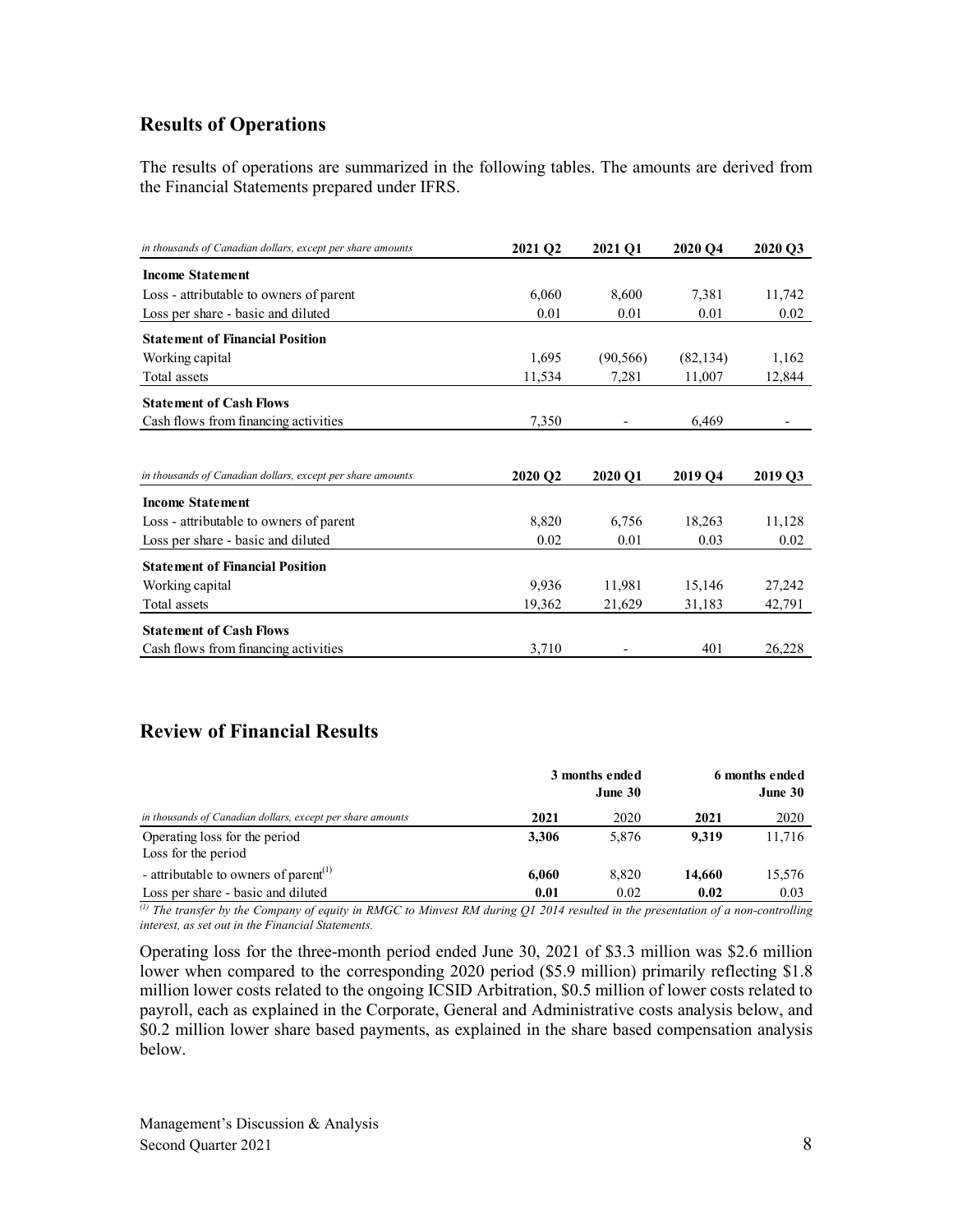Loss for the three-month period ended June 30, 2021 was \$6.1 million, approximately \$2.8 million higher than the operating loss in that period. This result compares to an overall loss of \$8.8 million for the same period in the prior year, which was \$2.9 million higher than the 2020 first quarter operating loss. Principal reasons for the \$0.1 million decrease in non-operating expenses between the corresponding periods include (i) a \$0.5 million foreign exchange loss in 2020 compared to a 2021 loss of \$0.1 million offset by (ii) \$0.2 million higher finance costs in 2021.

# **Expenses**

#### *Corporate, General and Administrative*

|                                               | 3 months ended<br>June 30 |       | 6 months ended<br>June 30 |        |  |
|-----------------------------------------------|---------------------------|-------|---------------------------|--------|--|
| in thousands of Canadian dollars              | 2021                      | 2020  | 2021                      | 2020   |  |
| <b>ICSID</b> Arbitration related              | 858                       | 2,780 | 3,823                     | 4,453  |  |
| Payroll                                       | 954                       | 1,454 | 1,992                     | 2,675  |  |
| Finance                                       | 283                       | 190   | 550                       | 404    |  |
| Property and exploration taxes                | 171                       | 176   | 365                       | 353    |  |
| Community relations                           | 176                       | 187   | 353                       | 378    |  |
| Office rental and utilities                   | 125                       | 112   | 274                       | 243    |  |
| Legal                                         | 56                        | 175   | 144                       | 233    |  |
| Long lead-time equipment storage costs        | 114                       | 116   | 230                       | 237    |  |
| Travel and transportation                     | 76                        | 99    | 159                       | 299    |  |
| Information technology                        | 74                        | 80    | 151                       | 193    |  |
| External communications                       | 20                        | 19    | 106                       | 90     |  |
| Other                                         | 292                       | 207   | 588                       | 539    |  |
| Corporate, general and administrative expense | 3,199                     | 5,595 | 8,735                     | 10,097 |  |

All operating expenditures incurred by the Group are included in corporate, general and administrative expenses.

ICSID Arbitration related expenses are for legal and other advisory services provided to the Company in respect of the ICSID Arbitration - summary details of the substantial written submissions and the oral merits hearings which required these services and were principal drivers of related costs in the first and second quarter of 2020 and 2021 are set out in "Status of the ICSID Arbitration and Recent Developments" above. For the three-month period ended June 30, 2021, such costs were approximately \$0.9 million, reflecting finalization of the Post-Hearing Briefs. ICSID Arbitration related expenses in the corresponding quarter of 2020 of \$2.8 million, primarily reflected more intensive activity, including preparing answers to the Tribunal Questions following the Hearing and a response to the amicus curiae submission to the Tribunal by the European Commission.

Payroll is the total of salaries and relevant taxes for all Group employees. Payroll costs in the threemonth period ended June 30, 2021 include \$0.4 million related to RMGC employees (2020: \$0.6 million), and are \$0.5 million lower than in the prior year primarily reflecting reduced employee numbers.

Finance costs include professional advisory costs including audit and audit related fees, and have increased in the three-month period to June 30, 2021 when compared to prior year primarily due to ad-hoc taxation reviews.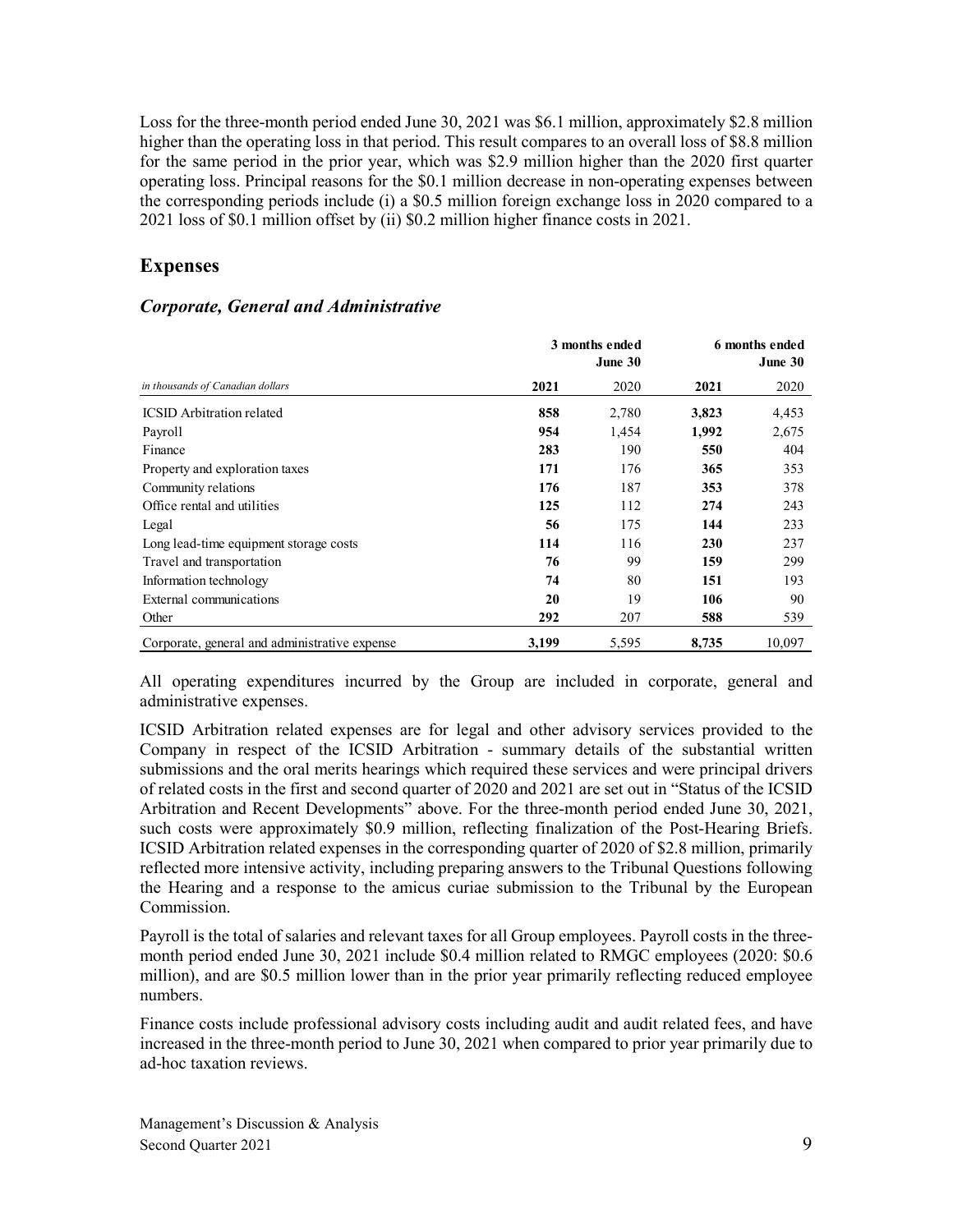Legal expenses include ongoing corporate legal advice within the Group, in particular with regard to matters such as the ANAF investigations.

Travel and transportation costs are lower in the three-month period ended June 30, 2021 due to the ongoing reduced mobility of personnel resulting from the COVID-19 restrictions and precautions taken.

# *Share-Based Compensation*

|                                                         |    | 3 months ended<br>June 30 |               |                |              | 6 months ended |               | June 30        |
|---------------------------------------------------------|----|---------------------------|---------------|----------------|--------------|----------------|---------------|----------------|
|                                                         |    | 2021                      |               | 2020           |              | 2021           |               | 2020           |
| Share option compensation                               |    |                           |               |                |              |                |               |                |
| Number of share options granted                         |    | 160,392                   |               | 122,908        |              | 1,016,568      |               | 6,075,612      |
| Average value ascribed to each option granted           | S  | 0.23                      | S             | 0.46           | S            | 0.23           | <sup>\$</sup> | 0.46           |
| Number of share options exercised                       |    |                           |               | 520,339        |              | $\overline{a}$ |               | 525,339        |
| Average value ascribed to each option exercised         | S  |                           | S             | 0.40           | S            |                | $\mathbb{S}$  | 0.35           |
| Number of share options expired/cancelled               |    |                           |               | 105,667        |              |                |               | 2,081,827      |
| Average value ascribed to each option expired/cancelled | \$ |                           | \$            | 0.56           | $\mathbf{s}$ |                | \$            | 0.56           |
| <b>DSU</b> compensation                                 |    |                           |               |                |              |                |               |                |
| Number of DSUs issued                                   |    | 100,264                   |               | 95,127         |              | 638,501        |               | 211,071        |
| Average value ascribed to each DSU issued               | S  | 0.24                      | \$            | 0.49           | \$           | 0.24           | <sup>\$</sup> | 0.49           |
| <b>RSU</b> compensation                                 |    |                           |               |                |              |                |               |                |
| Number of RSUs redeemed                                 |    |                           |               |                |              | 400,820        |               |                |
| Average value ascribed to each RSU redeemed             | \$ |                           | \$            |                | S            | 0.23           | <sup>\$</sup> |                |
| Number of RSUs cancelled                                |    |                           |               |                |              | 138,180        |               |                |
| Average value ascribed to each RSU cancelled            | S  |                           | <sup>\$</sup> |                | \$           | 0.23           | <sup>\$</sup> |                |
|                                                         |    |                           |               |                |              |                |               |                |
|                                                         |    |                           |               | 3 months ended |              |                |               | 6 months ended |
|                                                         |    |                           |               | June 30        |              |                |               | June 30        |
| in thousands of Canadian dollars                        |    | 2021                      |               | 2020           |              | 2021           |               | 2020           |
| DSU <sub>s</sub> - expense                              |    | 49                        |               | (62)           |              | 372            |               | 59             |
| Share option - expense                                  |    | 49                        |               | 335            |              | 195            |               | 1,539          |
| Share based compensation                                |    | 98                        |               | 273            |              | 567            |               | 1,598          |

The estimated fair value of incentive share options ("**Options**") issued by the Company is calculated using the Black-Scholes method as at the date of grant and amortized over the period during which the Options vest.

With effect from July 1, 2016, non-executive directors receive at least fifty per cent. of their directors' fees payable in deferred share units ("**DSUs**") or, at their election, Options in lieu of cash. Certain non-executive directors have elected to receive all of their directors' fees payable in DSUs or Options.

A total of 160,392 Options (all of which vest immediately) and 100,264 DSUs were granted to certain non-executive directors during the three-month period ended June 30, 2021 in lieu of cash fees for services provided during Q1 2021.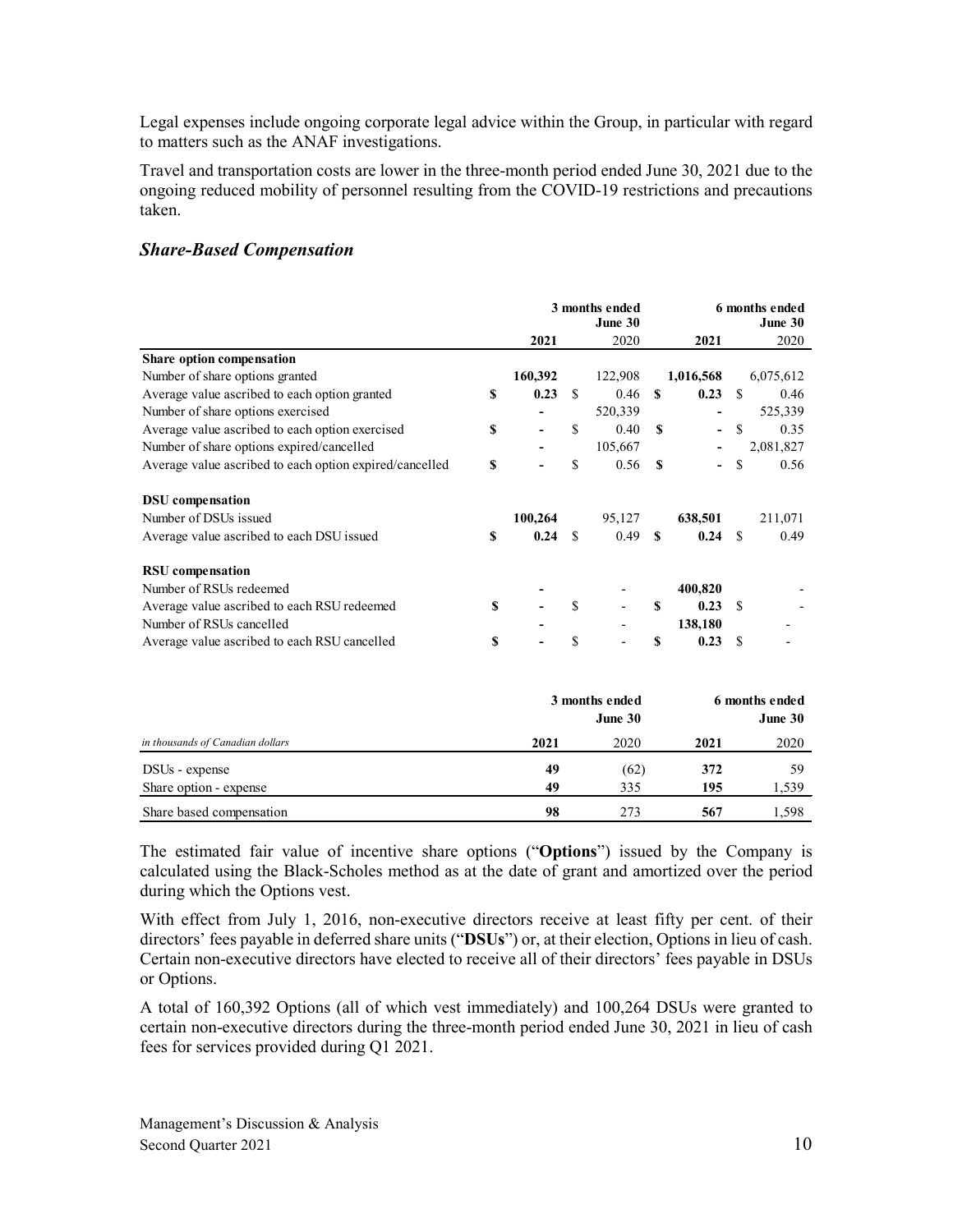DSUs are revalued each period end based on the period end closing share price. The initial value of the DSUs on grant, and the effect on the valuation of DSUs of the period-on-period change in share price, is expensed. At June 30, 2021, the Company's share price was \$0.285 (March 31, 2021: \$0.28), resulting in a DSU expense of less than \$0.1 million for the three-month period ended June 30, 2021.

# *Finance Income*

|                                  | 3 months ended |         | 6 months ended |         |  |
|----------------------------------|----------------|---------|----------------|---------|--|
|                                  |                | June 30 |                | June 30 |  |
| in thousands of Canadian dollars | 2021           | 2020    | 2021           | 2020    |  |
| Interest income                  |                |         |                | 64      |  |

Interest income reflects the average holdings of cash and cash equivalents during the respective periods shown above. Interest income has reduced significantly since the start of the second quarter of 2020, in line with the significant reduction in available cash balances through the 2020 year and into the first half of 2021, together with reduced North American treasury yields in the period.

As at June 30, 2021, 50% and 22% of the Company's cash and cash equivalents were invested in Canadian and US government guaranteed instruments respectively, with the majority of the balance held as cash deposits with major Canadian banks.

# *Finance Costs*

|                                              | 3 months ended |         | 6 months ended |         |  |
|----------------------------------------------|----------------|---------|----------------|---------|--|
|                                              |                | June 30 |                | June 30 |  |
| in thousands of Canadian dollars             | 2021           | 2020    | 2021           | 2020    |  |
| Financing costs - convertible note accretion | 2.656          | 2.482   | 5.234          | 4.892   |  |

Finance costs relate to the accretion of the debt components of the Notes issued in 2014 and 2016, which are measured at amortized cost using the effective interest rate method. As explained above, the Company repaid all remaining outstanding \$90,862,000 of Notes at maturity on June 30, 2021.

# *Foreign Exchange*

The Company has experienced an increase in foreign currency gains and losses as a result of increased exposure to the US dollar. All of the funds raised in the three private placements of equity and warrants since 2018 were received in US dollars and the Company retained these US dollars to fund its subsequent US dollar-denominated working capital expenses, principally costs related to the ICSID Arbitration.

### *Taxes*

All tax assessments received prior to June 30, 2021 have been paid or provided for in the Financial Statements.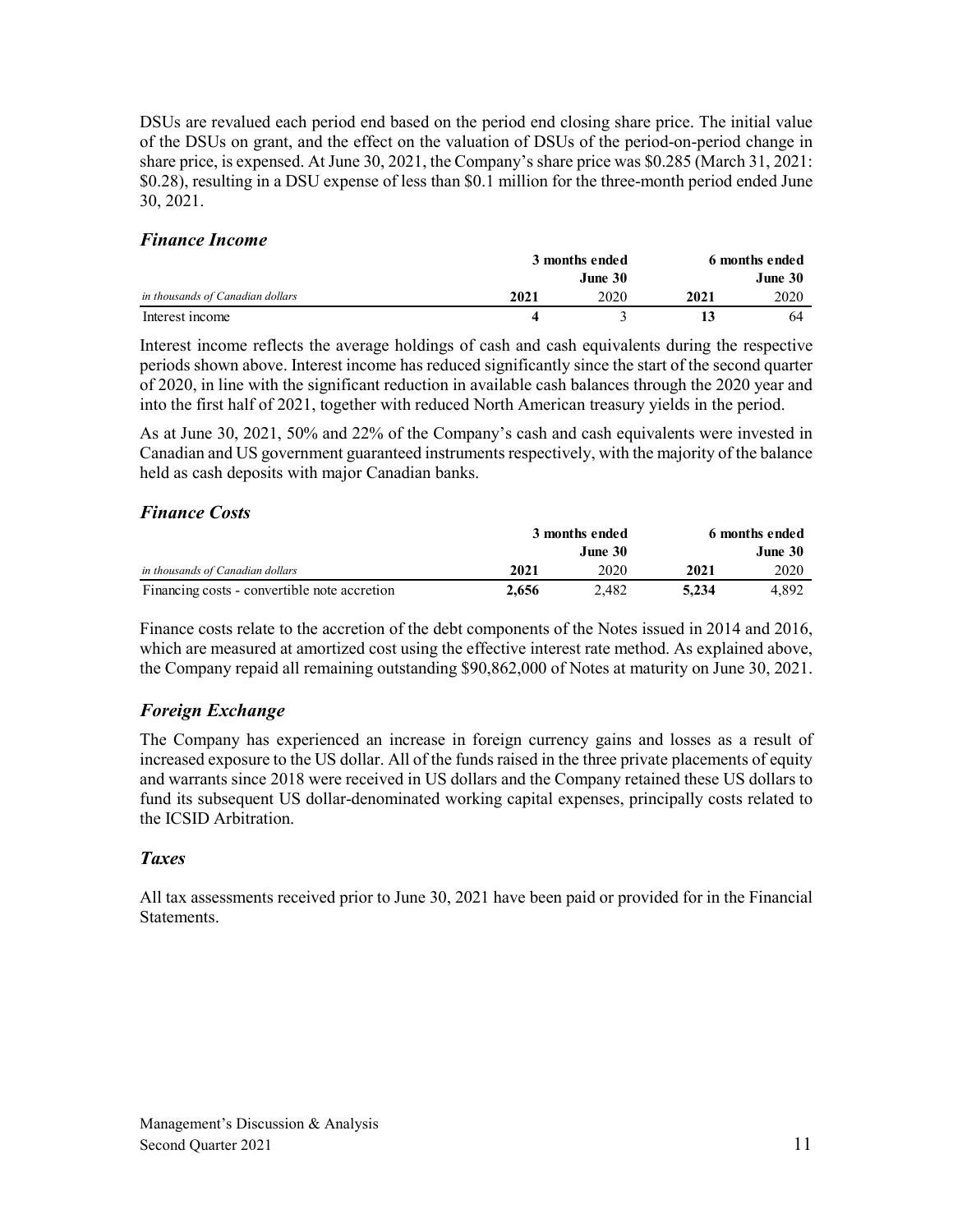# **Investing Activities**

The majority of Group expenditures over the years through December 31, 2015 were for identifying and defining the size of the four ore bodies, for engineering to design the size and scope of the Project, environmental assessment and permitting, social support to local communities, communications and public relations activities to support the permitting process, archeological and rehabilitation work to buildings, as well as surface rights and property acquisition and resettlement housing and infrastructure.

Since January 1, 2016, no significant expenditures apart from building maintenance have been incurred in these areas and any such expenditures are expensed in the income statement.

# *Purchase of Capital Assets*

|                                      | 3 months ended           |                          | 6 months ended           |      |  |
|--------------------------------------|--------------------------|--------------------------|--------------------------|------|--|
|                                      |                          | June 30                  | June 30                  |      |  |
| in thousands of Canadian dollars     | 2021                     | 2020                     | 2021                     | 2020 |  |
| Total investment in capital assets   | $\overline{\phantom{0}}$ | $\overline{\phantom{0}}$ | $\overline{\phantom{0}}$ |      |  |
| Depreciation and disposal - expensed |                          |                          |                          |      |  |

The purchase of capital assets remains low, in line with the Company's cost containment strategy.

# **Financing Activities**

The Company has raised funds since 2014 through private placements of Notes, Common Shares and warrants (together "**Private Placements**") amounting to gross aggregate proceeds of \$162.2 million. The Company has used and is continuing to use the proceeds of the Private Placements to finance the costs of the ongoing ICSID Arbitration and for general working capital purposes. Further information on the Private Placements is provided in the Financial Statements.

# **Cash Flow Statement**

# *Liquidity and Capital Resources*

The main sources of liquidity are the Company's cash and cash equivalents, and the equity and debt markets. At June 30, 2021, aggregate cash and cash equivalents were \$7.0 million (December 31, 2020: \$6.5 million).

# *Working Capital*

At June 30, 2021, the Company had working capital, calculated as total current assets (excluding assets held for sale) less total current liabilities of \$1.7 million (December 31, 2020: negative \$82.1 million). The increase in working capital is primarily due to the repayment of the Notes through issue of Common Shares on June 30, 2021 and proceeds of the 2021 Private Placement, offset by ongoing operating costs of the Company.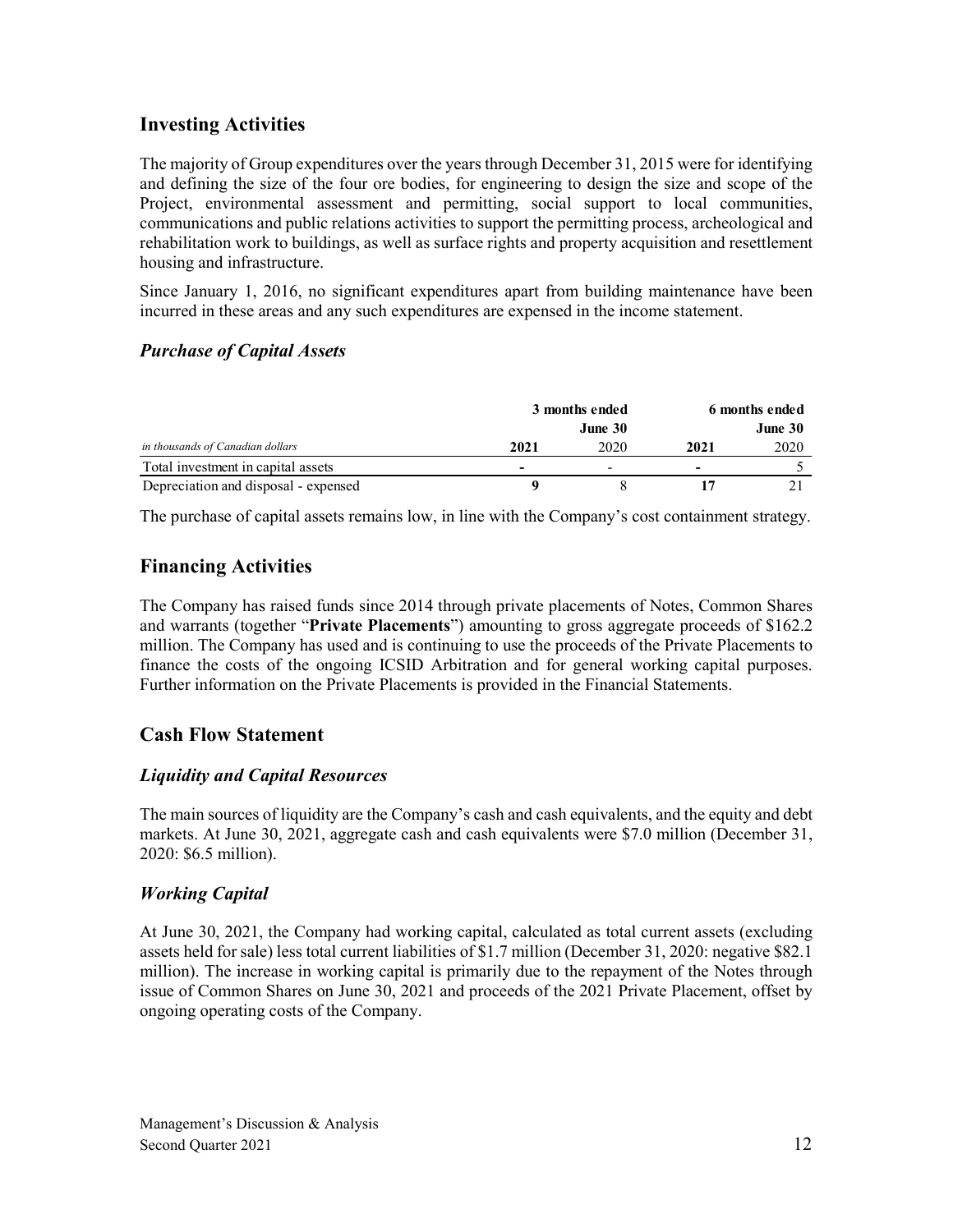At June 30, 2021, the Company had current liabilities of \$6.2 million (December 31, 2020, excluding the Notes: \$3.7 million). This period-on-period increase is primarily due to the higher ICSID Arbitration cost accruals at June 30, 2021 reflecting work performed in finalizing the Post-Hearing Briefs and the deferred fee arrangement.

# **Resettlement Liabilities**

RMGC had a program for purchasing homes in the Project area, which was suspended in February 2008 due to the suspension of the environmental review process in September 2007.

At June 30, 2021 the Company had accrued resettlement liabilities totaling \$0.5 million (December 31, 2020: \$0.6 million).

# **Contractual Obligations**

A summary of the Company's contractual capital and operating lease commitments as of June 30, 2021 is included within the Financial Statements.

The Company and its subsidiaries have a number of arm's-length agreements with third parties who provide a wide range of goods and services. Typically, the service agreements are for a term of not more than one year and permit either party to terminate upon notice periods ranging from 15 to 90 days. At termination, the Company has to pay for services rendered, and costs incurred, to the date of termination.

# **Critical Accounting Estimates**

The preparation of the Financial Statements in conformity with IFRS requires Management to make estimates and assumptions that affect the reported amount of assets and liabilities and disclosure of contingent assets and liabilities at the date of the Financial Statements and the reported amount of expenses and other income during the reporting period.

Significant estimates and assumptions include those related to going concern, the recoverability or impairment of certain assets, benefits of future income tax assets, estimated useful lives of capital assets, valuation of share based compensation and other benefits, assumptions and determinations as to whether costs are expensed or capitalized, and the valuation and measurement of the components of the Private Placements.

While Management believes that these estimates and assumptions are reasonable, actual results could vary significantly therefrom. The critical accounting estimates are not significantly different from those reported in the Financial Statements as at, and for the year ended, December 31, 2020.

# *Going Concern*

On the basis of the Company's balance of cash and cash equivalents as at June 30, 2021, the Company believes that it has sufficient sources of funding to enable the Group to fund general working capital requirements together with the material estimated costs associated with the Company advancing the ICSID Arbitration through to January 2022. Accordingly, Gabriel believes that it will need to raise additional financing in 2021 in order to maintain its primary assets, including its License and associated rights and permits, post January 2022 while it awaits the Award of the Tribunal.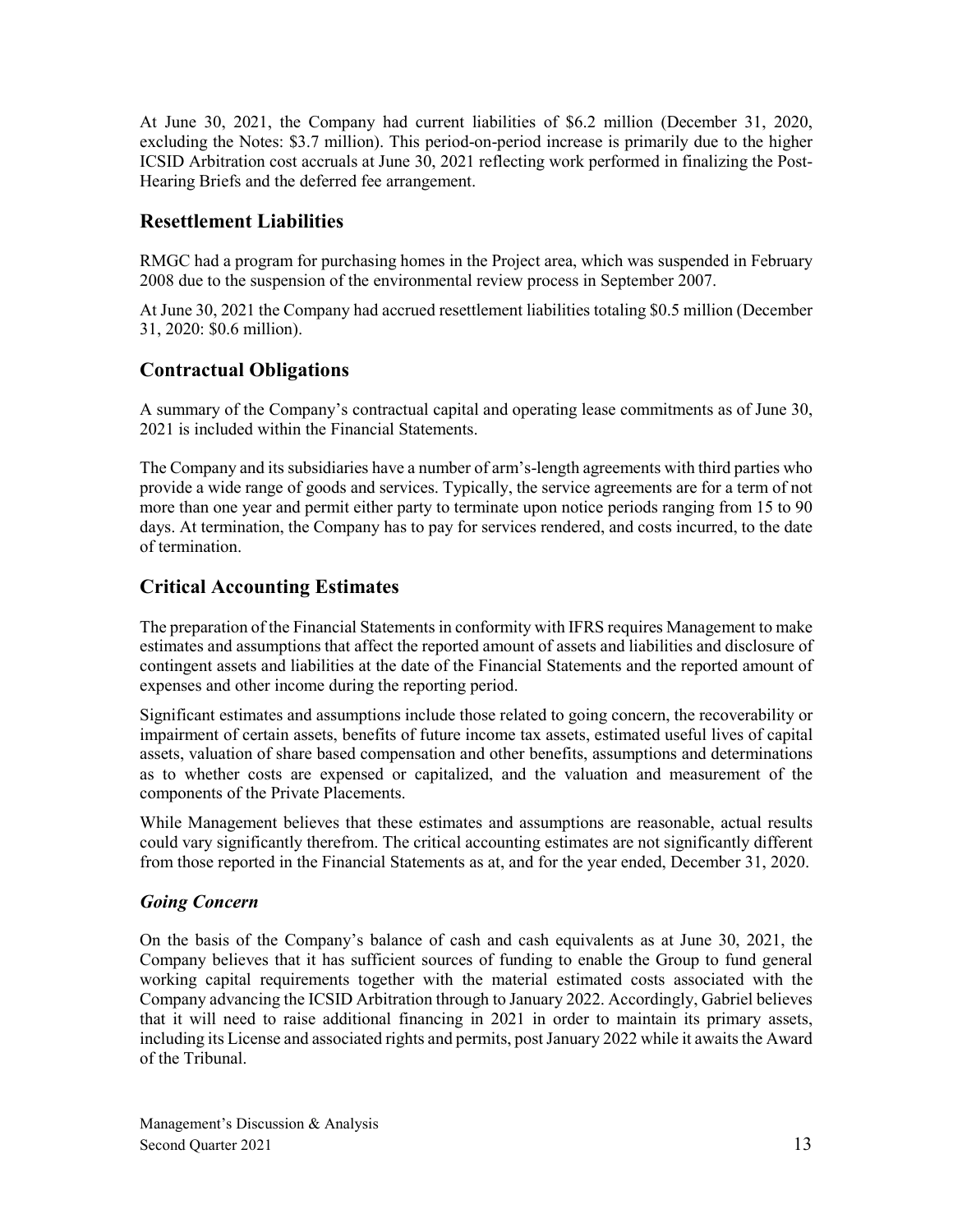As at June 30, 2021, the Group had no sources of operating cash flows. Gabriel does not have sufficient cash to fund the development of the Project and the Group will require further funding for general working capital purposes and to pursue the ICSID Arbitration as appropriate following the Tribunal's Award, including any potential annulment proceeding and/or to enforce any Award. Notwithstanding the Company's recent and historic funding, there is a risk that sufficient additional financing may not be available to the Company on acceptable terms, or at all.

# *Future Income Tax Assets*

Income taxes are calculated using the asset and liability method of tax accounting. Under this method, current income taxes are recognized for the estimated income taxes payable for the current period. Future income tax assets and liabilities are determined based on differences between the financial reporting and tax bases of assets and liabilities, and are measured using the substantively enacted tax rates and laws that are expected to be in effect when the differences reverse. Income tax assets are recognized to the extent that the recoverability of future income tax assets is considered probable.

The Company has subsidiaries in countries that have differing tax laws and tax rates, primarily Romania and the United Kingdom. The provision for income taxes is based on a number of estimates and assumptions made by Management, including its understanding of domestic and international tax rules. Advice is also sought from local professional tax advisors in the respective countries where the Group operates.

Tax authorities in Romania have regularly initiated various tax audits to assess the appropriateness of RMGC's tax filing positions. Regulators may interpret tax regulations differently from the Company and its subsidiaries, which may cause changes to the estimates made.

### *Valuation of the Private Placements*

The units issued by the Company in the Private Placements in 2014 and 2016 consisted of Notes, warrants and arbitration value rights. As noted above, on June 30, 2021 the outstanding warrants issued in connection with the 2014 and 2016 Private Placements expired and the Notes have been repaid. A nil value was initially ascribed to the arbitration value rights and, given the current stage of the ICSID Arbitration process, a nil valuation remains applicable as at June 30, 2021.

The units issued by the Company in the 2018, 2019 and 2020 Private Placements consisted of Common Shares and warrants each of which entitles the holder to acquire one Common Share at an exercise price of \$0.49, \$0.645 and \$0.39 respectively, at any time in the five years following issuance (in the case of the 2018 and 2019 Private Placements) and at any time in the three years following issuance (in the case of the 2020 Private Placement). The Company utilized the Black-Scholes model to value the warrant component of the units and allocated the remainder of the value to the equity component. Any directly attributable transaction costs were allocated to the equity and warrant components in proportion to their initial carrying amounts.

The shares issued by the Company in the 2021 Private Placement were issued at market price and consequently there was no requirement to use a valuation model, the whole of the funds received being directly attributable to the share capital of the Company.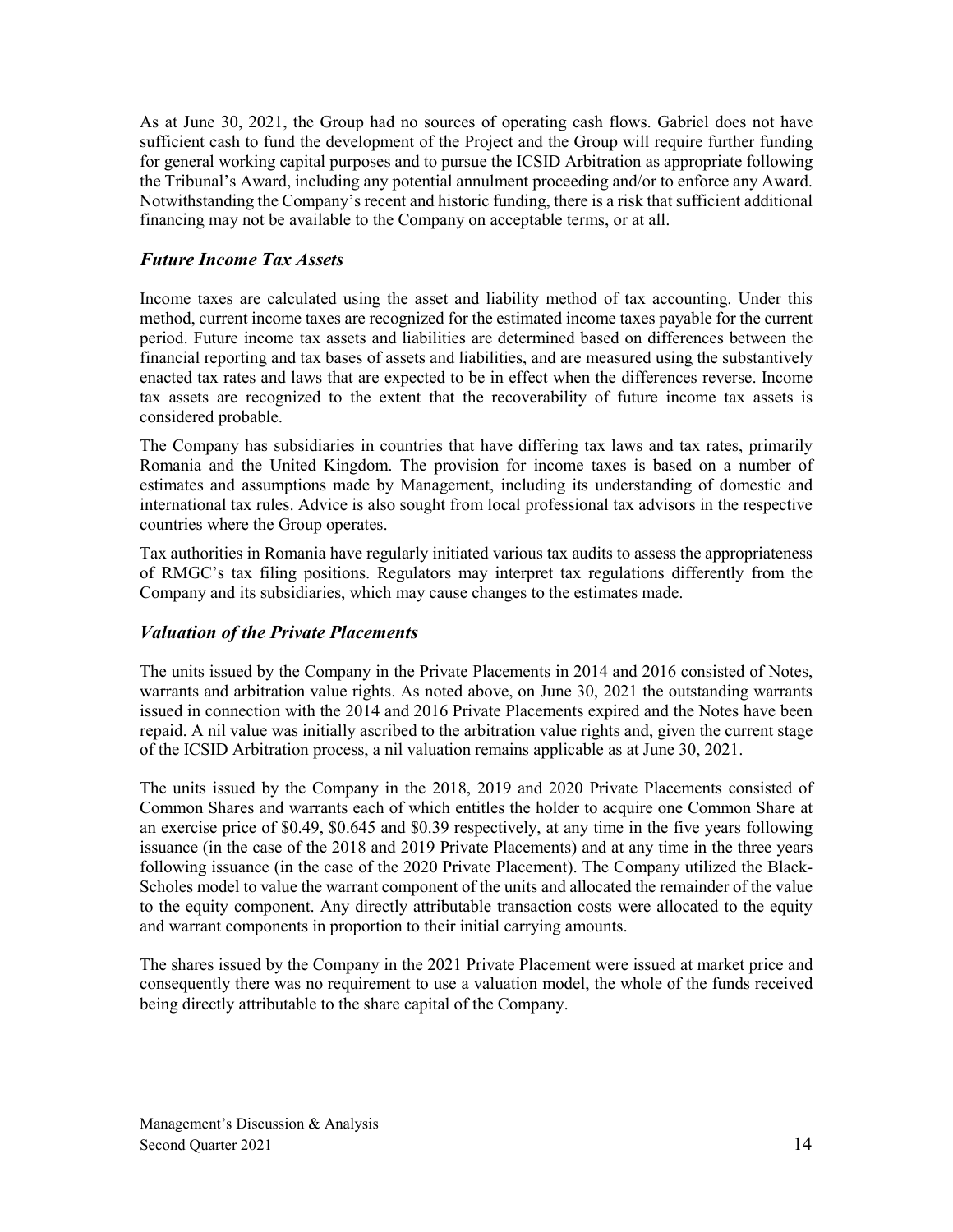# *Useful Lives of Capital Assets*

The Company's policy is to amortize capital assets over their useful lives once the assets are brought into production. Management assesses useful lives of assets to ensure that they reflect the intended use of those assets.

# *Valuation of Share-Based Compensation*

The Company utilizes Options, DSUs and restricted share units ("RSUs") as means of compensation. Equity settled RSUs and Options are valued using the Black-Scholes model, and are amortized over the expected vesting periods. Management reviews the assumptions used in the Black-Scholes valuation on an annual basis to ensure appropriateness.

DSUs are initially issued at the five-day weighted average market price of the Common Shares at the date of grant, and the value thereof is subsequently recalculated to fair value based on the quoted market value of the Common Shares at the end of each reporting period.

# **Financial Instruments and Management of Financial Risk**

The recorded amounts for cash, cash equivalents, accounts receivable, accounts payable, accrued liabilities and other liabilities approximate fair values based on the nature of those instruments.

The Company's objective is to safeguard its cash and cash equivalents in order to be able to fund ongoing expenditures. The Company manages its capital structure and makes adjustments to it based on the level of funds on hand and anticipated future expenditures. The long-term costs, including advisors' fees of pursuing the ICSID Arbitration and general corporate working capital, have been material and are estimated to continue to be significant.

To safeguard cash the Company invests its surplus capital in liquid instruments at reputable financial institutions with acceptable credit standings.

The Group's risk exposures and the impact on the Group's financial instruments are summarized below:

# *Credit Risk*

The Group's credit risk is primarily attributable to cash and cash equivalents that are held in investment accounts with Canadian banks and invested in Canadian and United States sovereign debt. The Group has adopted an investment strategy to minimize its credit risk by investing in sovereign debt (primarily issued by Canada and the United States, subject to availability) with the balance of cash being invested on short-term overnight deposit with major Canadian banks.

The Group is exposed to the credit risk of domestic Romanian banks that hold and disburse cash on behalf of its Romanian subsidiaries. The Group manages its Romanian bank credit risk by centralizing custody, control and management of its surplus cash resources outside of Romania at the corporate office and only transferring money to its Romanian subsidiary based on near-term cash requirements, thereby mitigating exposure to domestic Romanian banks.

The Group holds cash balances in the United Kingdom to fund corporate office activities and is therefore exposed to the credit risks of these major UK banks.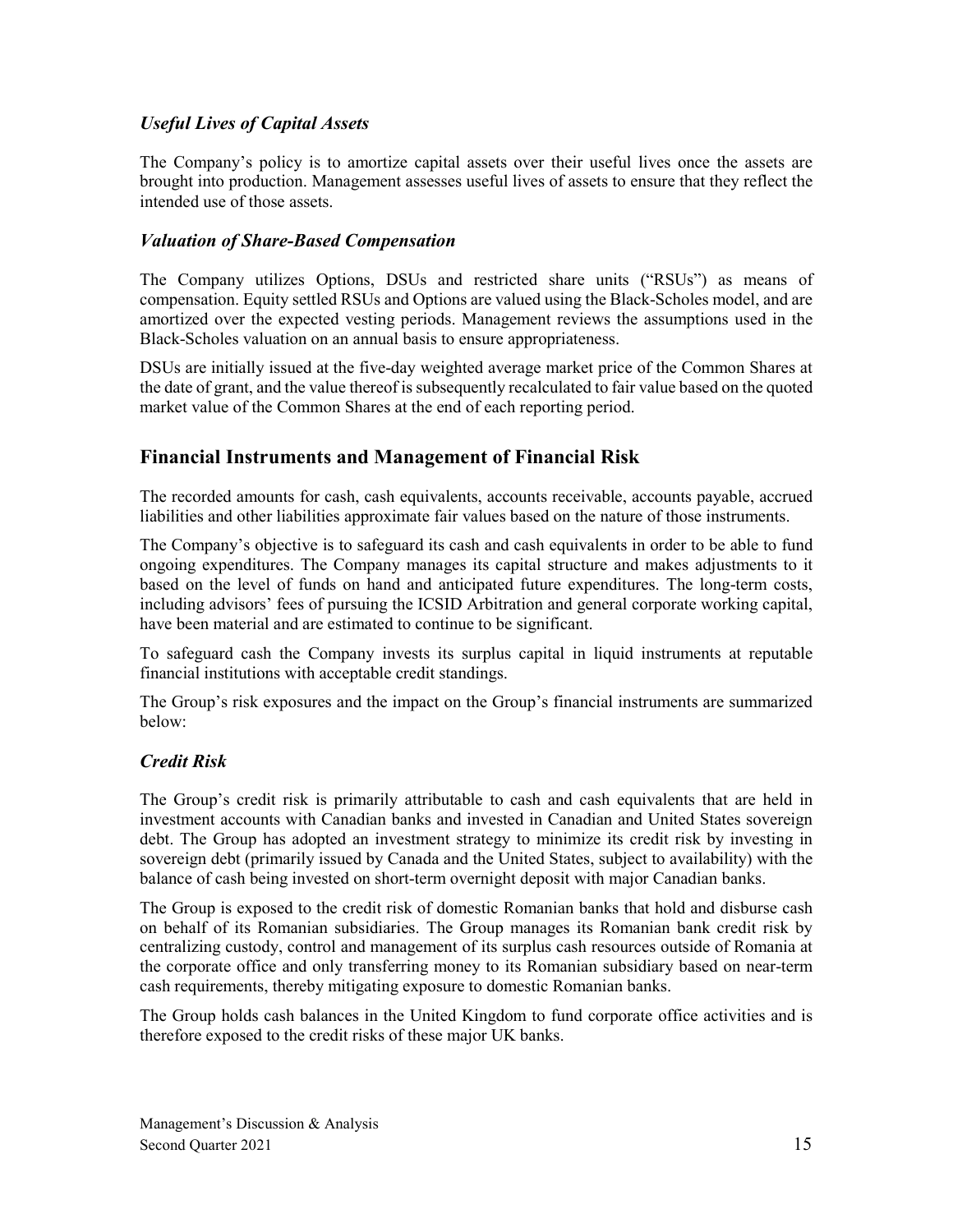The Group's credit risk is also attributable to value-added taxes receivable. Value-added taxes receivable are primarily receivables from the Romanian Government, which are not subject to challenge. As at June 30, 2021, overdue VAT receivable amounts claimed by RMGC total approximately \$0.2 million.

# *Liquidity Risk*

As of the date of this MD&A, the Group had no sources of operating cash flows and does not have sufficient cash to fund either the development of the Project or all the long-term activities required to see the ICSID Arbitration through to its conclusion, including any annulment process and enforcement. Taking account of the Group's existing treasury balances, and subject to raising additional funding as described above, the Group expects to have sufficient funds to settle all other current and existing long-term contractual liabilities as they fall due.

# *Market Risk*

#### *(a) Interest rate risk*

The Group has cash balances which are subject to interest rate changes. The Group maintains a short-term investment horizon, typically less than three months, for its cash and cash equivalents, and therefore minimizes the risk of interest rate volatility at investment maturity.

With a short-term investment horizon and the intent to hold all investments until maturity, the Group is only marginally exposed to capital erosion should interest rates rise and cause fixed-yield investments to devalue.

The Group's primary objective with respect to cash and cash equivalents is to mitigate credit risk. The Group has elected to forego yield in favor of capital preservation.

#### *(b) Foreign currency risk*

The Group's presentation currency is the Canadian dollar and its activities expose it to fluctuations in foreign exchange rates. The Group has monetary assets and liabilities which are denominated in Romanian Lei, US dollars, UK pounds and Euros and is, therefore, subject to exchange variations against both the functional currency of the entity and presentation currency of the Group.

The Group maintains cash and cash equivalents in various currencies and is therefore susceptible to market volatility as foreign cash balances are revalued to the functional currency of the entity and thereafter to the presentation currency of the Group. Therefore, the Group may report foreign exchange gains or losses during periods of significant economic and market volatility. At June 30, 2021, the Group held 56% and 35% of its cash and cash equivalents in Canadian dollars and US dollars, respectively.

The Company has not entered into any derivative hedging activities.

### *Sensitivity*

As of June 30, 2021, the carrying amount of the financial instruments equals fair market value. Based on Management's knowledge and experience of the financial markets, in respect of the Company's balance of cash and cash equivalents as at June 30, 2021, the Company believes the following market movements are "reasonably possible" over a twelve-month period and would have the stated effects on net income: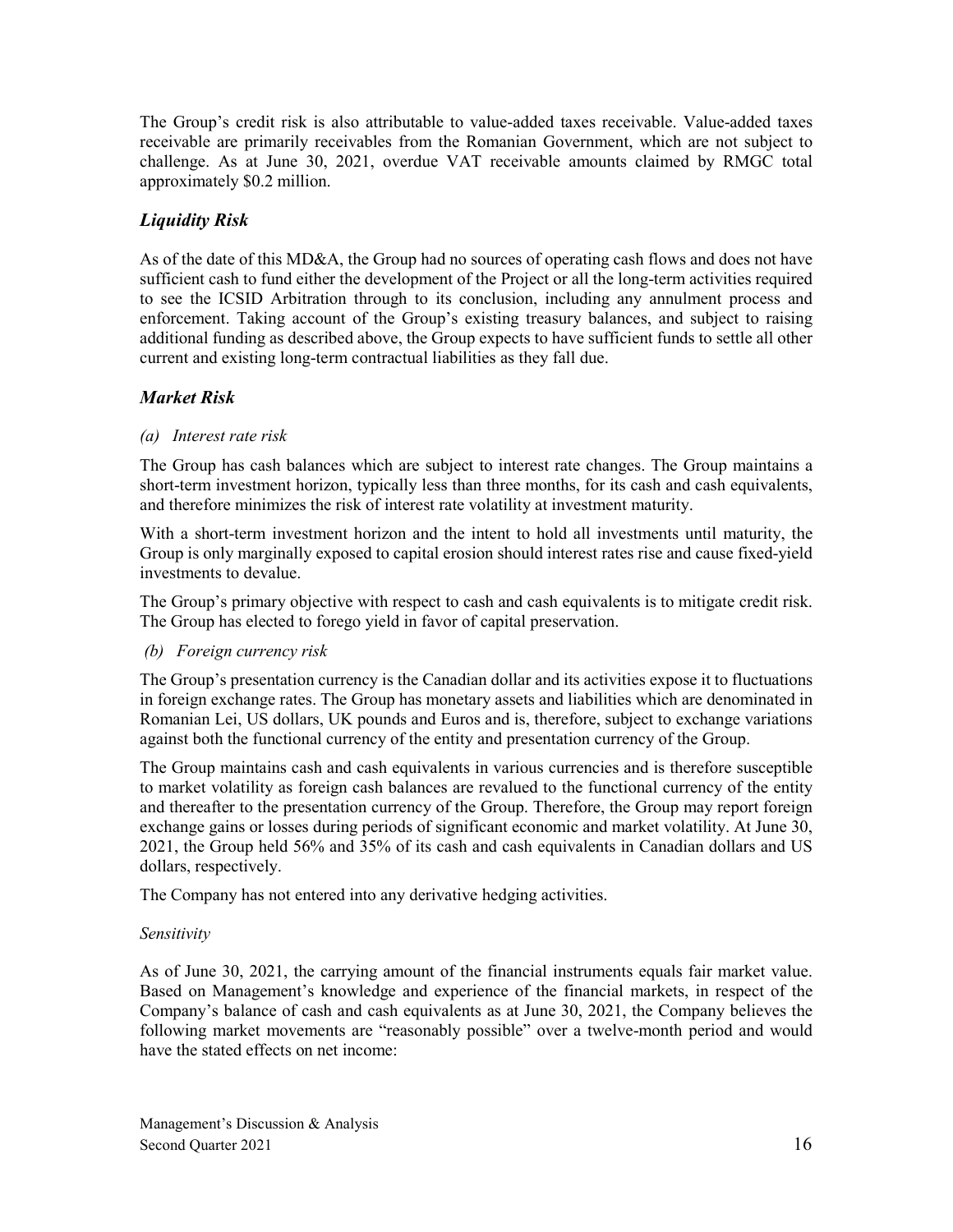- A plus or minus 1% change in earned interest rates; would affect net interest income by \$0.1 million.
- A plus or minus 1% change in foreign exchange rates; would affect net income by \$0.1 million.

# **Risks and Uncertainties**

An investment in the Common Shares is subject to a number of risks and uncertainties. This section describes existing and future material risks to the business of the Group. The risks described below are not exhaustive. Additional risks and uncertainties not currently known to the Company, or those that it currently deems to be immaterial, may become material and adversely affect the Group's business. The realization of any of these risks may materially and adversely affect the Group's business, financial condition, results of operations and/or the market price of Gabriel's securities.

# *The Outbreak of the Coronavirus (COVID‐19)*

The Company faces risks related to health epidemics and other outbreaks of communicable diseases, which could significantly disrupt the Group's operations, including, but not limited to, the advancement of the ICSID Arbitration, and the effects of the coronavirus or other epidemics may materially and adversely affect its business and financial conditions.

The extent to which the coronavirus impacts the Group's business and operations, and the market for its securities, will depend on future developments, which are highly uncertain and cannot be predicted at this time, and include the duration, severity and scope of the outbreak and the actions taken to contain or treat the coronavirus outbreak.

In particular, the continued spread of the coronavirus and travel and other restrictions established to curb the spread of the coronavirus, could materially and adversely impact the Group's business including, without limitation, the progress of the ICSID Arbitration (for example the availability of the Tribunal, legal counsel, industry experts and ICSID personnel), the Project work program, employee health, limitations on travel, and other factors that will depend on future developments beyond the Company's control, which may have a material and adverse effect on the its business, financial condition and results of operations. There can be no assurance that the Group's personnel will not be impacted by these pandemic diseases and ultimately the Group may see its workforce productivity reduced or incur increased medical costs or insurance premiums as a result of these health risks.

# *ICSID Arbitration*

The resources necessary to pursue the ICSID Arbitration are substantial and the costs, fees and other expenses and commitments payable in connection with the ICSID Arbitration may differ materially from Management's expectations. In view of the case-specific nature of arbitration, and the inherent uncertainty in the actions of the Respondent and in the process, timing and outcome of the ICSID Arbitration, there can be no assurances that the ICSID Arbitration will advance in a customary or predictable manner or be completed or settled within any specific or reasonable period of time.

There is no assurance that the Claimants will be successful in establishing Romania's liability in the ICSID Arbitration or, if successful, that the Claimants will receive or collect an award of compensation from the Respondent in the amount requested, of significantly reduced value, or at all. Failure to prevail in the ICSID Arbitration, or to obtain adequate compensation for the loss in value of the Group's investment, would materially adversely affect the Group.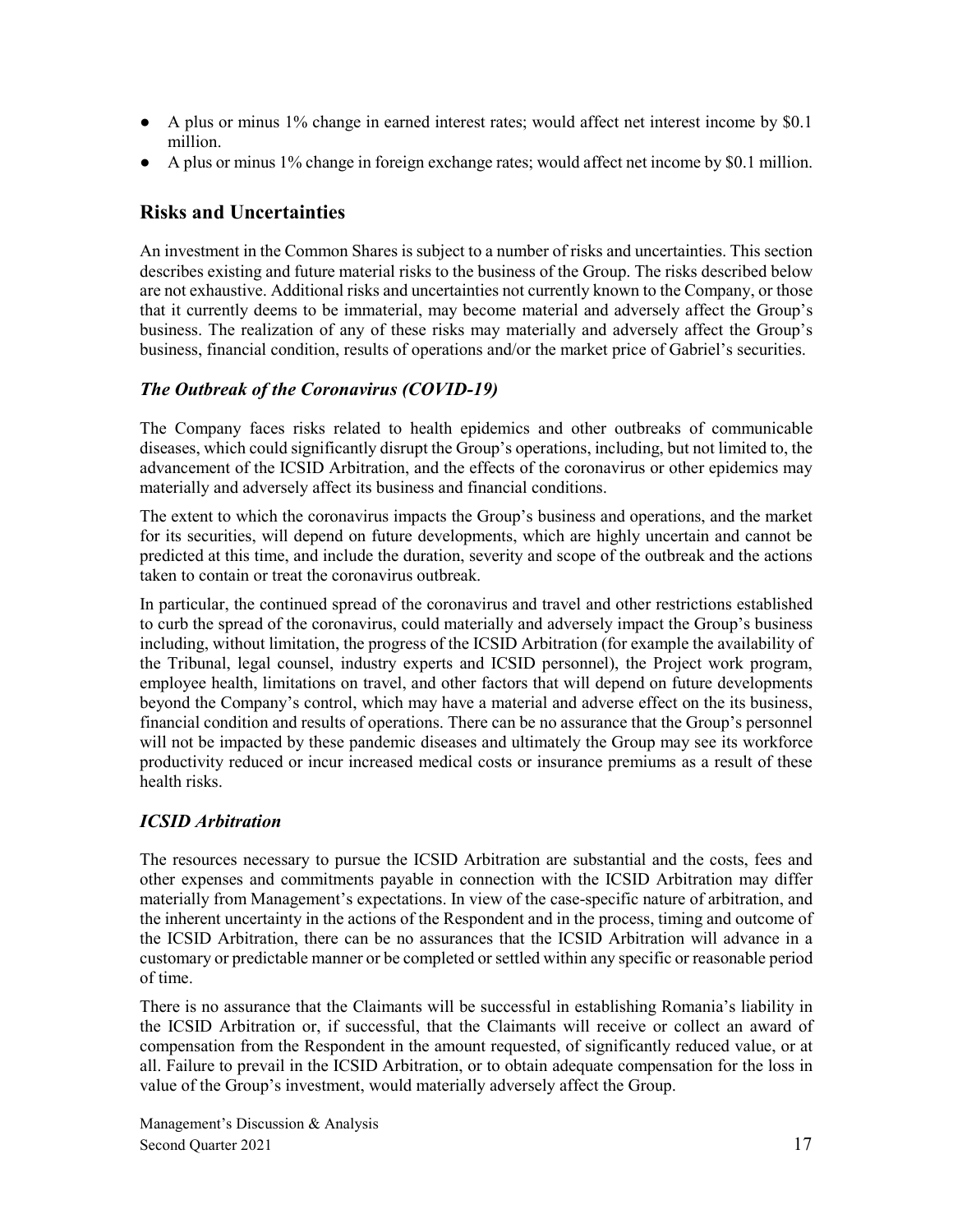The pursuit by the Company of the ICSID Arbitration may lead to the commencement of further abusive fiscal and other investigations and assessments against RMGC or its staff or employees by the Romanian State.

# *UNESCO World Heritage List*

As described above, on July 27, 2021 the "Roşia Montană Mining Cultural Landscape", an area covering the footprint of the Project, was inscribed by UNESCO (the United Nations Educational, Scientific and Cultural Organization) on its World Heritage List and added to its List of World Heritage in Danger.

The inclusion of the 'Roşia Montană Mining Landscape' on the UNESCO World Heritage List materially undermines the possibility of an amicable resolution of the dispute with Romania that would allow for the development of the Project.

# *Sources of Additional Funding*

Further funding will be required by the Company to pursue the ICSID Arbitration to its conclusion, including the enforcement of any award, and for general working capital requirements.

Historically, the Company has been financed through the issuance of its Common Shares, Notes and other equity-based securities. Although the Company has been successful in the past in obtaining financing, it has limited access to financial resources as a direct result of the dispute concerning the Project and the core focus of the Company upon the ICSID Arbitration. Notwithstanding the Company's historic funding, there is a risk that sufficient additional financing may not be available to the Company on acceptable terms, or at all. In addition, the current outbreak of COVID-19 has had a negative impact on global economies and financial markets. The continued spread of COVID-19 and any future emergence and spread of similar pathogens could have an adverse impact on global economic conditions, which may adversely impact the Company's ability to obtain financing.

While, as disclosed above, the Company is continuing a process to sell its remaining LLTE which would, if completed, provide the Company with a reduced cost base and additional working capital, there are no assurances regarding the success of such a sale process or that any proceeds may be realized from the sale of the remaining equipment. The timing of the receipt of any such sales proceeds is also uncertain.

# *Refinancing of Existing Securities*

The Company may need or desire to refinance all or a portion of the warrants issued and outstanding pursuant to the Private Placements. There can be no assurance that the Company will be able to refinance any of its indebtedness or incur additional indebtedness.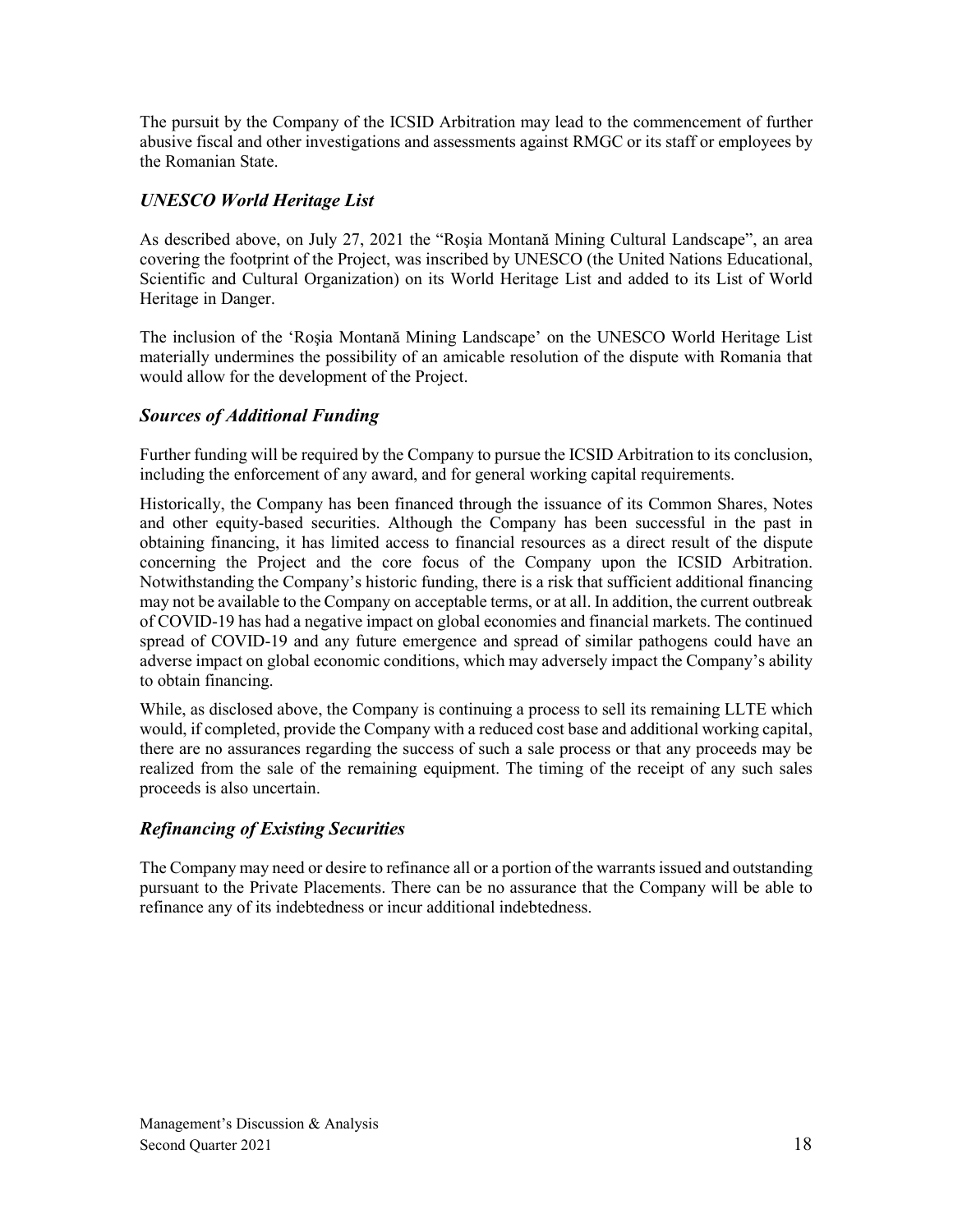#### *Potential Dilution to Existing Shareholders*

The exercise of the Company's outstanding warrants could result in the issuance of a significant number of Common Shares causing significant dilution to the ownership of existing shareholders.

As described above, the Company will require additional financing in order to pursue the ICSID Arbitration to its conclusion and for general working capital requirements. In order to raise such financing, the Company may sell additional equity or equity-related securities including, but not limited to, Common Shares, share purchase warrants or some form of convertible security. The additional issuances of equity securities, if made, will result in dilution to existing shareholders, which could be substantial.

Unless and until the Company successfully permits the Project or collects an arbitral award, if any, or acquires and/or develops other operating properties which provide positive cash flow, the Company's ability to meet its obligations as they fall due will be limited to the Company's cash on hand and/or its ability to issue additional equity or debt securities in the future. Such transactions could potentially cause substantial dilution to the shareholders at that time.

# *Political and Economic Uncertainty in Romania*

Gabriel's material operations, property rights and other interests are located in Romania. As such, the Company's activities are subject to a number of country-specific risks and risks relating to the European Union (such as laws and policies which impact Romania) over which it has no control.

These risks may include social, political, economic, legal and fiscal instability and changes of Romanian or European Union laws and regulations affecting mining, foreign ownership, taxation, working conditions, rates of exchange, exchange control, exploration licensing, and export licensing and export duties.

In the event of a dispute arising in respect of the Company's activities in Romania (other than the ICSID Arbitration and the Notice regarding UNESCO World Heritage), the Company may be subject to the exclusive jurisdiction of foreign courts or may not be successful in subjecting foreign persons to the jurisdiction of courts in Canada or elsewhere. Any adverse or arbitrary decision of a court, arbitrator or other governmental or regulatory body may have a material adverse impact on the Company's business, assets, prospects, financial condition and results of operations and/or the market price of its securities.

### *Mineral Tenure Rights*

RMGC is the titleholder of the License, which had an initial duration of 20 years and was due to expire on June 21, 2019. RMGC has the right to extend the term of the License for successive subsequent five-year periods as may be needed to ensure rational exploitation of the mineral resources and reserves identified and approved by the Romanian National Agency for Mineral Resources ("**NAMR**"). An addendum providing for the extension of the term of the License to June 20, 2024, and including a revised royalty rate to 6% on mineral production value, was concluded on June 18, 2019.

Although RMGC retains 'nominal ownership' of the License, the acts and omissions of the Romanian State have prevented RMGC from realizing any benefits of such ownership and thus have deprived the License entirely of its value.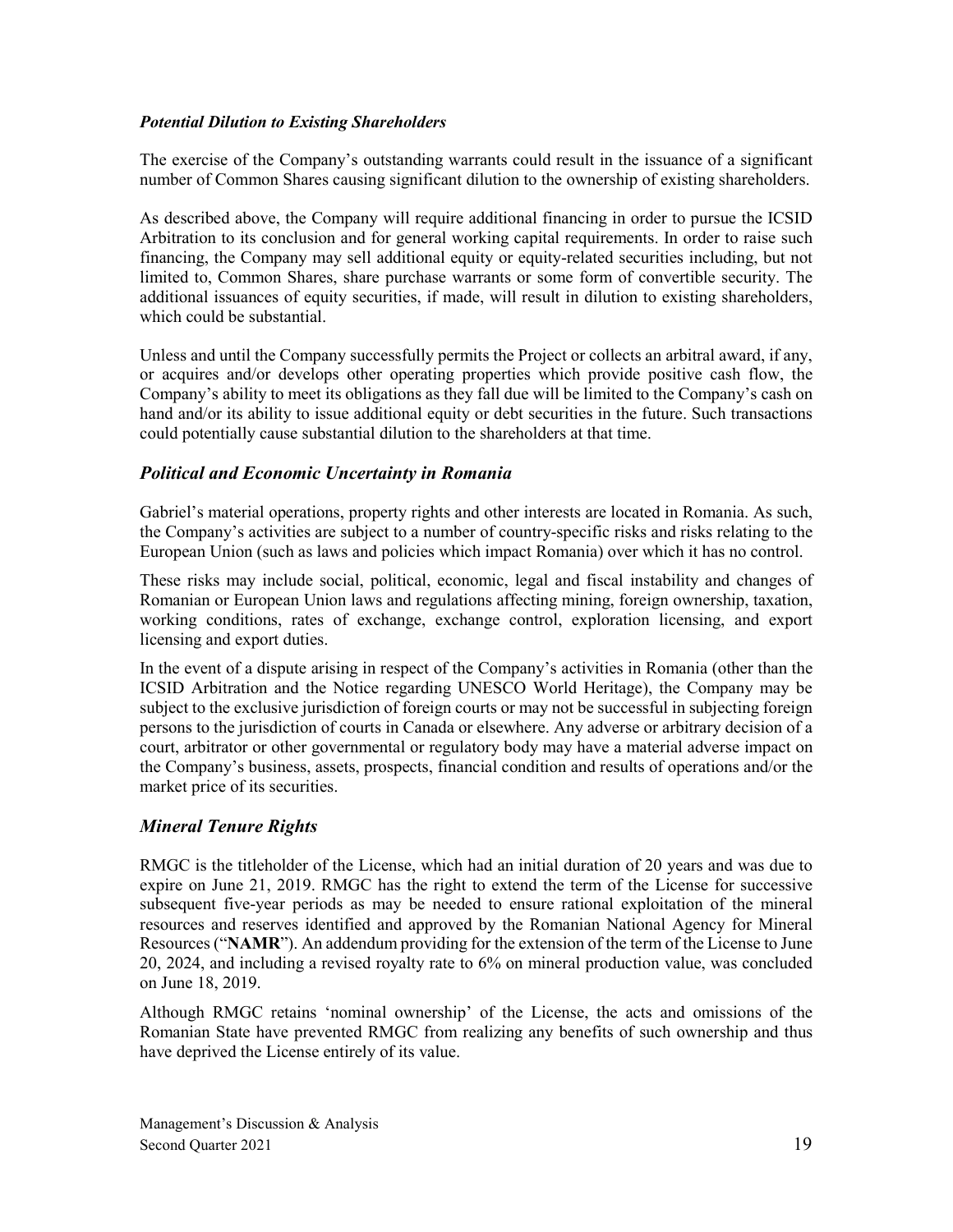Pursuant to an exploration concession license issued by the Romanian State in May 1999 relating to the Bucium perimeter located in the vicinity of Roşia Montană, and following the completion of extensive exploration at Bucium which identified two feasible deposits, RMGC acquired a direct and exclusive legal right to obtain exploitation licenses for the Rodu-Frasin and Tarnita deposits. However, in violation of RMGC's legal rights and of Romania's legal obligations, Romania has failed for the last 13 years to act on RMGC's applications for exploitation licenses for Rodu-Frasin and Tarnita.

Any adverse or arbitrary decision of NAMR may have a material adverse impact on the Company's business, assets, prospects, financial condition and results of operations and/or the market price of its securities.

# *Legal Proceedings*

As previously disclosed, Gabriel has been party (directly and through RMGC) to a number of legal challenges in Romania. In the course of its business, Gabriel may also from time to time become involved in the defense and initiation of legal claims, arbitration and other legal proceedings.

Due to the inherent uncertainties of the judicial process, the nature and results of any such legal proceedings cannot be predicted with any certainty. In addition, such claims, arbitration and other legal proceedings can be lengthy and involve the incurrence of substantial costs and resources by the Company. The initiation, pursuit and/or outcome of any particular claim, arbitration or legal proceeding could have a material adverse effect on the Company's financial position and results of operations, and on the Company's business, assets and prospects.

# *Dependence on Management and Key Personnel*

The Group is dependent on a relatively small number of key directors, officers and employees. Loss of any one of those persons could have an adverse effect on it. Retaining qualified and experienced personnel is critical to the Company's success. However, there can be no assurance that the Group will be successful in so doing.

Furthermore, the loss of key employees, in particular those who possess important historical knowledge related to the Project which could be relevant to the ICSID Arbitration, could have a material adverse effect on the outcome of the ICSID Arbitration and future operations of the Group.

# *Minvest RM Mine Closure Plan and Environmental Liabilities*

In May 2006, Minvest RM's predecessor permanently ceased all of its mining operations at Roșia Montană. As a result, a mine closure plan was developed, which, Gabriel understands, was approved by the Romanian Ministry of Economy and NAMR. The mine closure plan was developed to integrate into RMGC's development plans for Roșia Montană in order to avoid any conflict between the Romanian State's closure activities and RMGC's development activities. A state-owned company under the coordination of the Ministry of Economy, S.C. CONVERSMIN S.A. ("CONVERSMIN"), has responsibility for the mine closure plan.

There can be no assurance that the activities contemplated by such mine closure plan will be implemented in a timely fashion, and no such action has been undertaken to date within the Roșia Montană license area.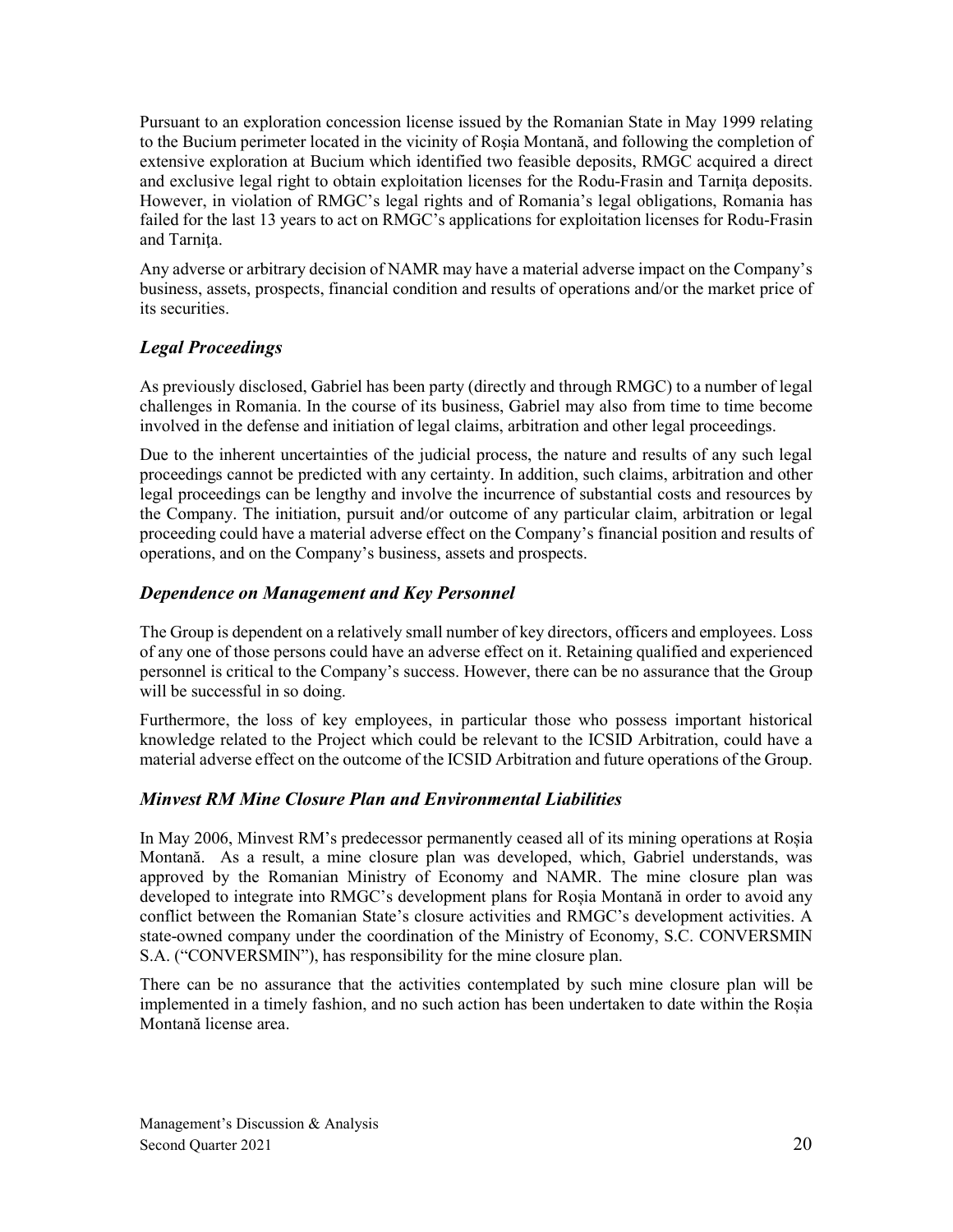Until the mine closure plan has been fully implemented, there can be no assurance that such activities will not attract liability to RMGC, as the titleholder of the License, under the current or future laws, rules and regulations applicable to mining activities in Romania. Likewise, there can be no assurance that the legally binding assumption by the Romanian State-owned operator of all liabilities associated with its past mining operations or any indemnification of RMGC from such liabilities will be fulfilled by, or be enforceable against, such entity.

Mining exploration activities conducted by RMGC, as titleholder of the License, are also subject to potential environmental risks and liabilities. It is the Company's belief that RMGC has met its obligations under the License and applicable Romanian laws to perform environmental rehabilitation within the areas of the tenement affected by its exploration activities. To the extent that RMGC becomes subject to material unforeseen and uninsured environmental liabilities, the payment of such costs would reduce funds otherwise available to the Company and could have a material adverse effect on the Company.

# *Continued Listing of the Common Shares*

The continued listing of the Common Shares on the Exchange is conditional upon its ability to meet the applicable continued listing requirements of the Exchange. In the event that Gabriel is not able to maintain a listing of its Common Shares on the Exchange or any substitute exchange, it may be extremely difficult or impossible for shareholders to sell their Common Shares. If the Company is delisted from the Exchange but obtains a substitute listing for the Common Shares, the Common Shares may have less liquidity and more price volatility than experienced on the Exchange. Shareholders may not be able to sell their Common Shares on any such substitute exchange in the quantities, at the times, or at the prices that could potentially be available on a more liquid trading market.

As a result of these factors, if the Common Shares are delisted from the Exchange, the price of the Common Shares may decline and the Company's ability to obtain financing in the future could be materially impaired.

# *Compliance with Anti-Corruption Laws*

Gabriel is subject to various anti-corruption laws and regulations including, but not limited to, the Canadian Corruption of Foreign Public Officials Act 1999 and the UK Bribery Act 2010. In general, these laws prohibit a company and its employees and intermediaries from bribing or making other prohibited payments to foreign officials or other persons to obtain or retain business or gain some other business advantage. Gabriel's primary operations are located in Romania, a country which, according to Transparency International, is perceived as having fairly high levels of corruption relative to the rest of Europe (Romania ranks  $69<sup>th</sup>$  out of 180 countries in terms of corruption, according to a 2020 index published in January 2021 by Transparency International). Gabriel cannot predict the nature, scope or effect of future anti-corruption regulatory requirements to which Gabriel's operations might be subject or the manner in which existing laws might be administered or interpreted.

Failure to comply with the applicable legislation and other similar foreign laws could expose Gabriel and/or its senior management to civil and/or criminal penalties, other sanctions and remedial measures, legal expenses and reputational damage, all of which could materially and adversely affect Gabriel's business, financial condition and results of operations. Likewise, any investigation of any potential violations of the applicable anti-corruption legislation by UK, Canadian or foreign authorities could also have an adverse impact on Gabriel's ability to develop the Project or its business, financial condition and results of operations.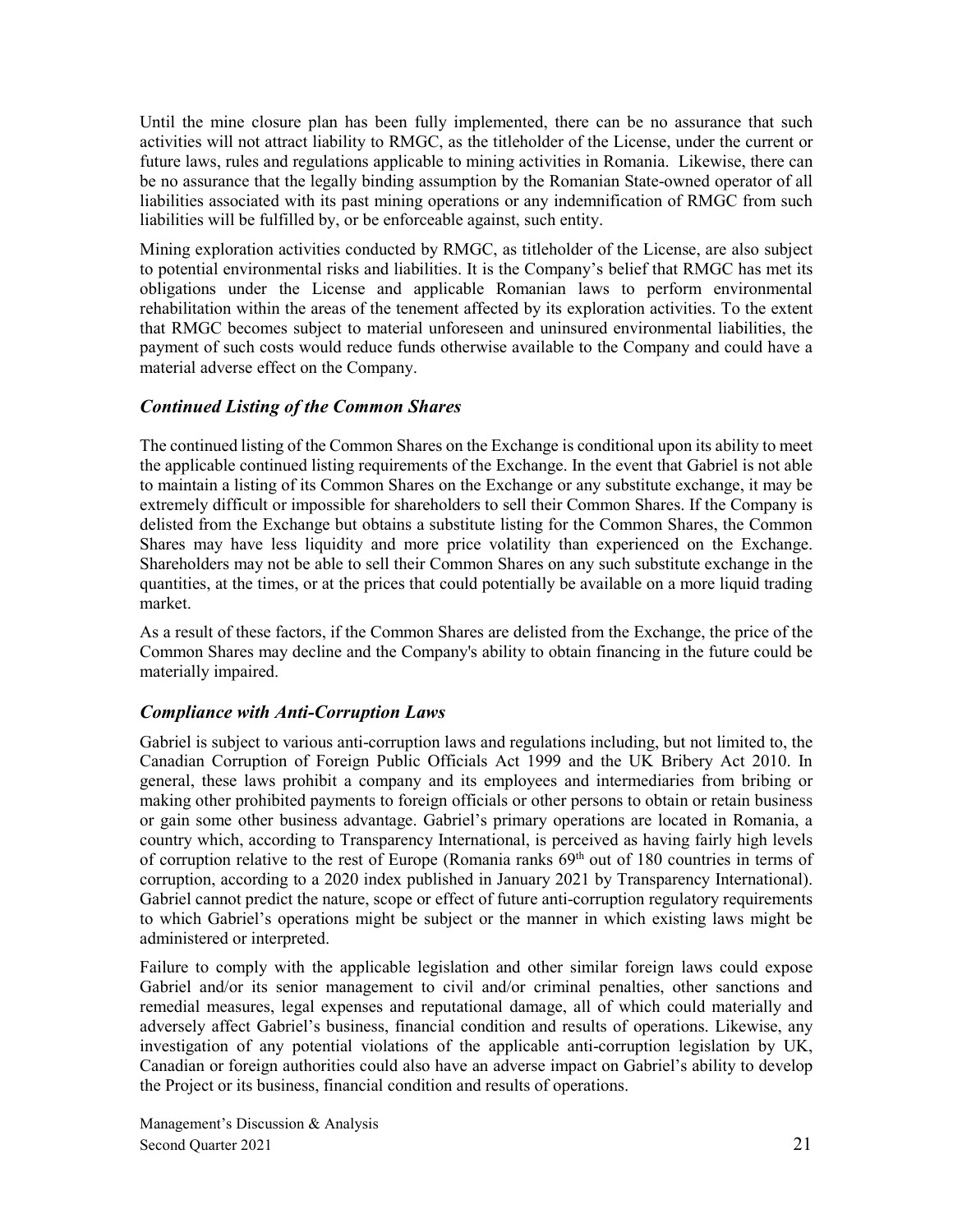As a consequence of these legal and regulatory requirements, Gabriel has instituted policies and procedures with regard to business ethics, which have been designed to ensure that Gabriel and its employees comply with applicable anti-corruption laws and regulations. However, there can be no assurance or guarantee that such efforts have been and will be completely effective in ensuring Gabriel's compliance, and the compliance of its employees, consultants, contractors and other agents, with all applicable anti-corruption laws and regulations.

# *Insurance and Uninsurable Risks*

Gabriel maintains insurance to protect itself against certain risks related to its operations in type and amounts that it believes are reasonable depending upon the circumstances surrounding each identified risk and the advice of its retained insurance advisor. There are also risks against which the Company cannot insure or against which it may elect not to insure for various reasons. The potential costs associated with any liabilities not covered by insurance, or in excess of insurance coverage, or compliance with applicable laws and regulations may cause substantial delays to its operations and require significant capital outlays, adversely affecting the future business, assets, prospects, financial condition and results of operations of the Company.

# *Global Economic and Financial Market Conditions*

Global economic and financial conditions may impact the ability of the Company to obtain loans, financing and other credit facilities in the future and, if obtained, on terms favorable to the Company. As a consequence, global financial conditions could adversely impact the Company's financial status and share price.

### *Currency Fluctuations*

The Company's reporting currency is the Canadian dollar, which is exposed to fluctuations against other currencies. The Company's primary operations are located in Romania and many of its expenditures and obligations are denominated in Romanian Lei ("**RON**"). In addition, the Company has and/or will have expenditures and obligations denominated in other currencies including, but not limited to, Canadian dollars, US dollars, Euros and United Kingdom pounds sterling ("**GBP**"). The Company maintains active cash accounts in Canadian dollars, US dollars, GBP and RON and has either monetary assets and/or liabilities in currencies including US dollars, Canadian dollars, Euros, GBP and RON. As such, the Company's results of operations are subject to foreign currency fluctuation risks and such fluctuations may adversely affect the financial position and operating results of the Company. The Company does not currently use any derivative products to actively manage or mitigate any foreign exchange exposure.

### *Market Price Volatility*

Publicly quoted securities are subject to a relatively high degree of price volatility. It may be anticipated that the quoted market for the Common Shares will be subject to market trends generally and there may be significant fluctuations in the price of the Common Shares.

### *No History of Earnings or Dividends*

The Company has no history of earnings and as such the Company has not paid dividends on its Common Shares since incorporation. The Company does not intend to declare or pay cash dividends at present.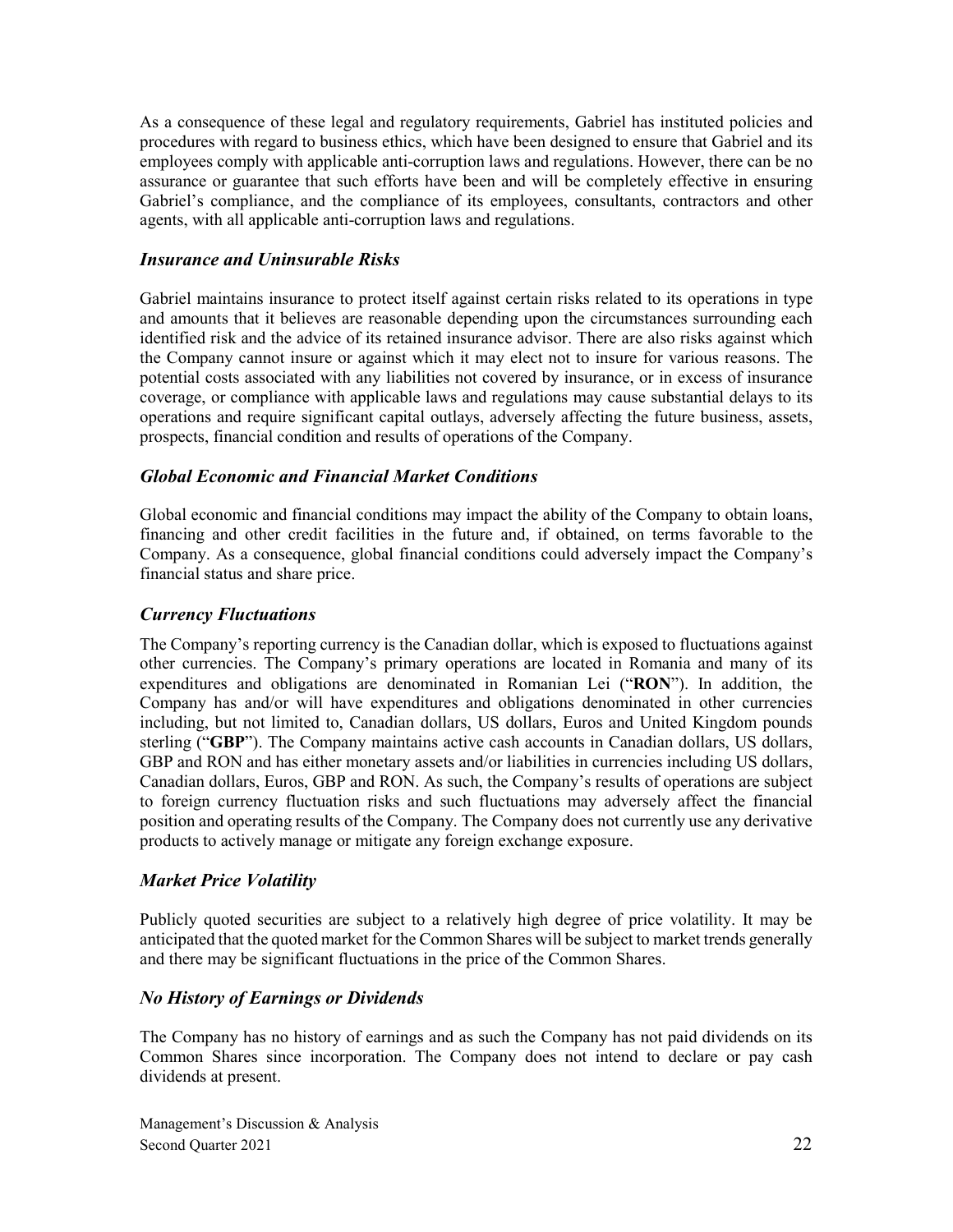# *Accounting Policies and Internal Controls*

Since January 1, 2011, the Company has prepared its financial reports in accordance with IFRS. In preparation of financial reports, Management of Gabriel may need to rely upon assumptions, make estimates or use their best judgment in determining the financial condition of the Company. Significant accounting policies are described in more detail in the Company's audited Financial Statements.

In order to have a reasonable level of assurance that financial transactions are properly authorized, assets are safeguarded against unauthorized or improper use, and transactions are properly recorded and reported, the Company has implemented internal control systems for financial reporting. Although the Company believes its financial reporting and Financial Statements are prepared with reasonable safeguards to ensure reliability, the Company cannot provide absolute assurance.

# *Enforcement of Civil Liabilities*

As substantially all of the assets of Gabriel and its subsidiaries are located outside of Canada, and certain of its directors and officers are resident outside of Canada, it may be difficult or impossible to enforce judgements granted by a court in Canada against the assets of Gabriel or its subsidiaries or its directors and officers residing outside of Canada.

# *Conflicts of Interest*

Some of the directors and officers of the Company are, or may be, on the boards of other natural resource companies, or other providers of finance, from time-to-time resulting in conflicts of interests. Therefore, there is the potential for a conflict of interest between the Company and some of its directors and officers. Directors and officers of the Company with conflicts of interest will be subject to and will follow the procedures set out in applicable corporate and securities legislation, regulations, rules and policies.

# **CEO/CFO Certification**

The Company's Chief Executive Officer ("CEO") and Chief Financial Officer ("CFO") have reviewed the interim financial statements and interim MD&A (the "Interim Filings") for the threemonth period ended June 30, 2021.

The CEO and CFO certify that, as at June 30, 2021, based on their knowledge, having exercised reasonable diligence, the Interim Filings do not contain any untrue statement of a material fact or omit to state a material fact required to be stated or that is necessary to make a statement not misleading in light of the circumstances under which it was made, for the period covered by the Interim Filings.

The CEO and CFO certify that, as at June 30, 2021, based on their knowledge, having exercised reasonable diligence, the interim financial statements for the period, together with the other financial information included in the Interim Filings, fairly present in all material respects the financial condition, financial performance and cash flows of the Company, as of June 30, 2021 and for the three month period to that date.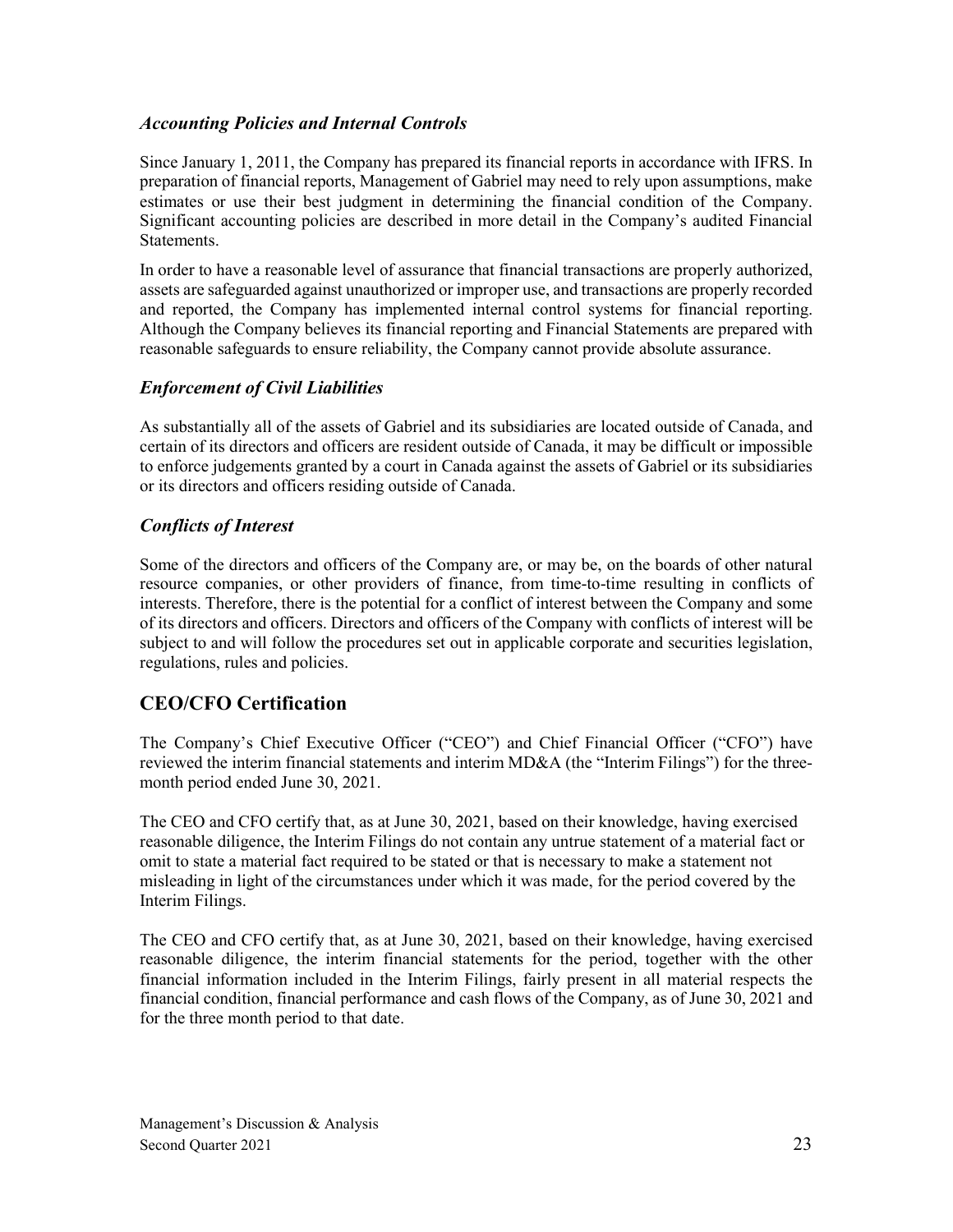# **Outstanding Share Data**

The Company's fully diluted share capital as at August 3, 2021 was:

|                                      | Outstanding   |
|--------------------------------------|---------------|
| Common shares                        | 967, 540, 188 |
| Common stock options                 | 32,320,087    |
| Deferred share units - Common Shares | 4, 184, 455   |
| Warrants                             | 200,819,566   |
| Fully diluted share capital          | 1,204,864,296 |

# **Forward-Looking Statements**

This MD&A contains "forward-looking information" (also referred to as "forward-looking statements") within the meaning of applicable Canadian securities legislation. Forward-looking statements are provided for the purpose of providing information about Management's current expectations and plans and allowing investors and others to get a better understanding of the Company's operating environment. All statements, other than statements of historical fact, are forward-looking statements.

In this MD&A, forward-looking statements are necessarily based upon a number of estimates and assumptions that, while considered reasonable by the Company at this time, are inherently subject to significant business, economic and competitive uncertainties and contingencies that may cause the Company's actual financial results, performance, or achievements to be materially different from those expressed or implied herein.

Some of the uncertainties associated with material factors or assumptions used to develop forwardlooking statements include, without limitation: the progress of the ICSID Arbitration, actions by the Romanian Government or affiliates thereof, the impact of current or future litigation against the Group, conditions or events impacting the Company's ability to fund its operations (including but not limited to the completion of additional funding noted above) or service its debt, the ability to progress exploration, development and operation of mining properties and the overall impact of misjudgments made in good faith in the course of preparing forward-looking information.

Forward-looking statements involve risks, uncertainties, assumptions, and other factors including those set out above and below, that may never materialize, prove incorrect or materialize other than as currently contemplated, which could cause the Company's results to differ materially from those expressed or implied by such forward-looking statements.

Any statements that express or involve discussions with respect to predictions, expectations, beliefs, plans, outlook, projections, objectives, assumptions or future events or performance (often, but not always, identified by words or phrases such as "expects", "is expected", "is of the view" "anticipates", "believes", "plans", "projects", "estimates", "assumes", "intends", "strategy", "goals", "objectives", "potential", "possible" or variations thereof or stating that certain actions, events, conditions or results "may", "could", "would", "should", "might" or "will" be taken, occur or be achieved, or the negative of any of these terms and similar expressions) are not statements of fact and may be forward-looking statements.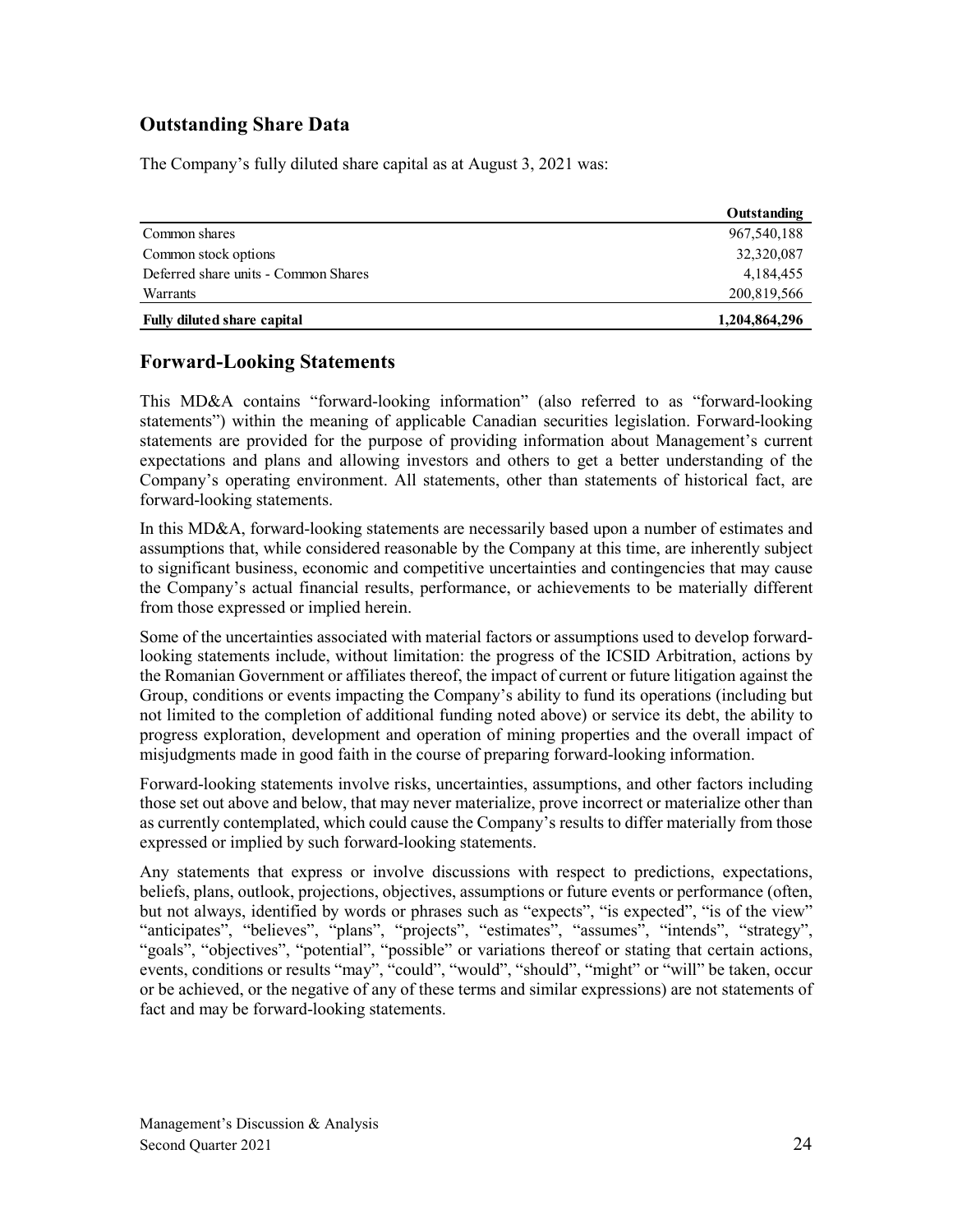Numerous factors could cause actual results to differ materially from those in the forward-looking statements, including without limitation:

- the outbreak of the coronavirus (COVID-19) may affect the Company's operations and/or the anticipated timeline for the ICSID Arbitration;
- the duration, costs, process and outcome of the ICSID Arbitration;
- Romania's actions following inscription of the "Roşia Montană Mining Landscape" as a UNESCO World Heritage site;
- changes in the Group's liquidity and capital resources;
- access to funding to support the Group's continued ICSID Arbitration and/or operating activities in the future;
- equity dilution resulting from the exercise of warrants, in Common Shares;
- the ability of the Company to maintain a continued listing on the Exchange or any regulated public market for trading securities;
- the impact on business strategy and its implementation in Romania of: any allegations of historic acts of corruption, uncertain legal enforcement both for and against the Group and political and social instability;
- regulatory, political and economic risks associated with operating in a foreign jurisdiction including changes in laws, governments and legal and fiscal regimes;
- global economic and financial market conditions;
- volatility of currency exchange rates; and
- the availability and continued participation in operational or other matters pertaining to the Group of certain key employees and consultants.

This list is not exhaustive of the factors that may affect any of the Company's forward-looking statements.

Investors are cautioned not to put undue reliance on forward-looking statements, and investors should not infer that there has been no change in the Company's affairs since the date of this MD&A that would warrant any modification of any forward-looking statement made in this document, other documents periodically filed with or furnished to the relevant securities regulators or documents presented on the Company's website. All subsequent written and oral forward-looking statements attributable to the Company or persons acting on its behalf are expressly qualified in their entirety by this notice. The Company disclaims any intent or obligation to update publicly or otherwise revise any forward-looking statements or the foregoing list of assumptions or factors, whether as a result of new information, future events or otherwise, subject to the Company's disclosure obligations under applicable Canadian securities regulations. Investors are urged to read the Company's filings with Canadian securities regulatory agencies.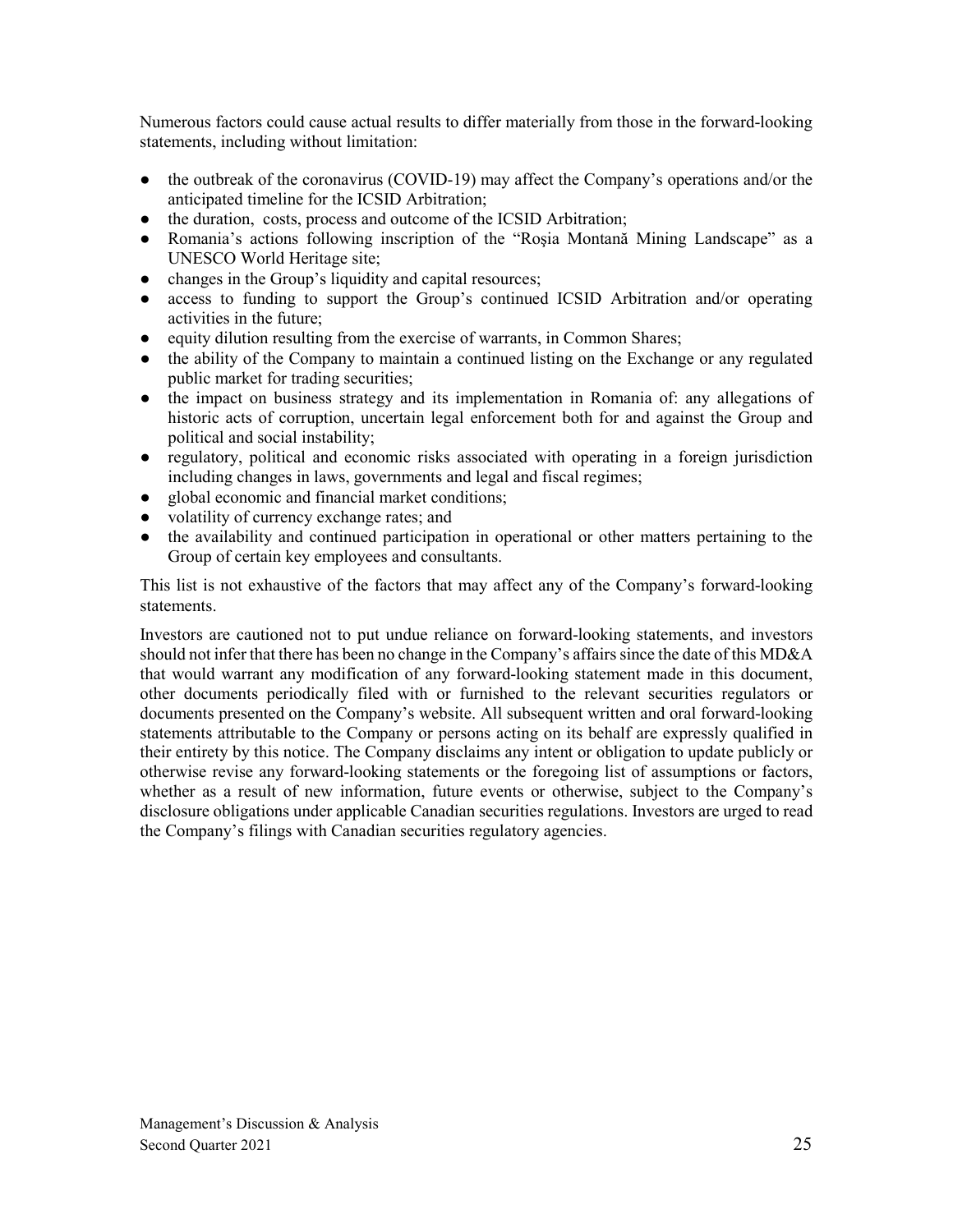# **Gabriel Resources Ltd.**

Condensed Interim Consolidated Financial Statements (Unaudited) For the period ended June 30, 2021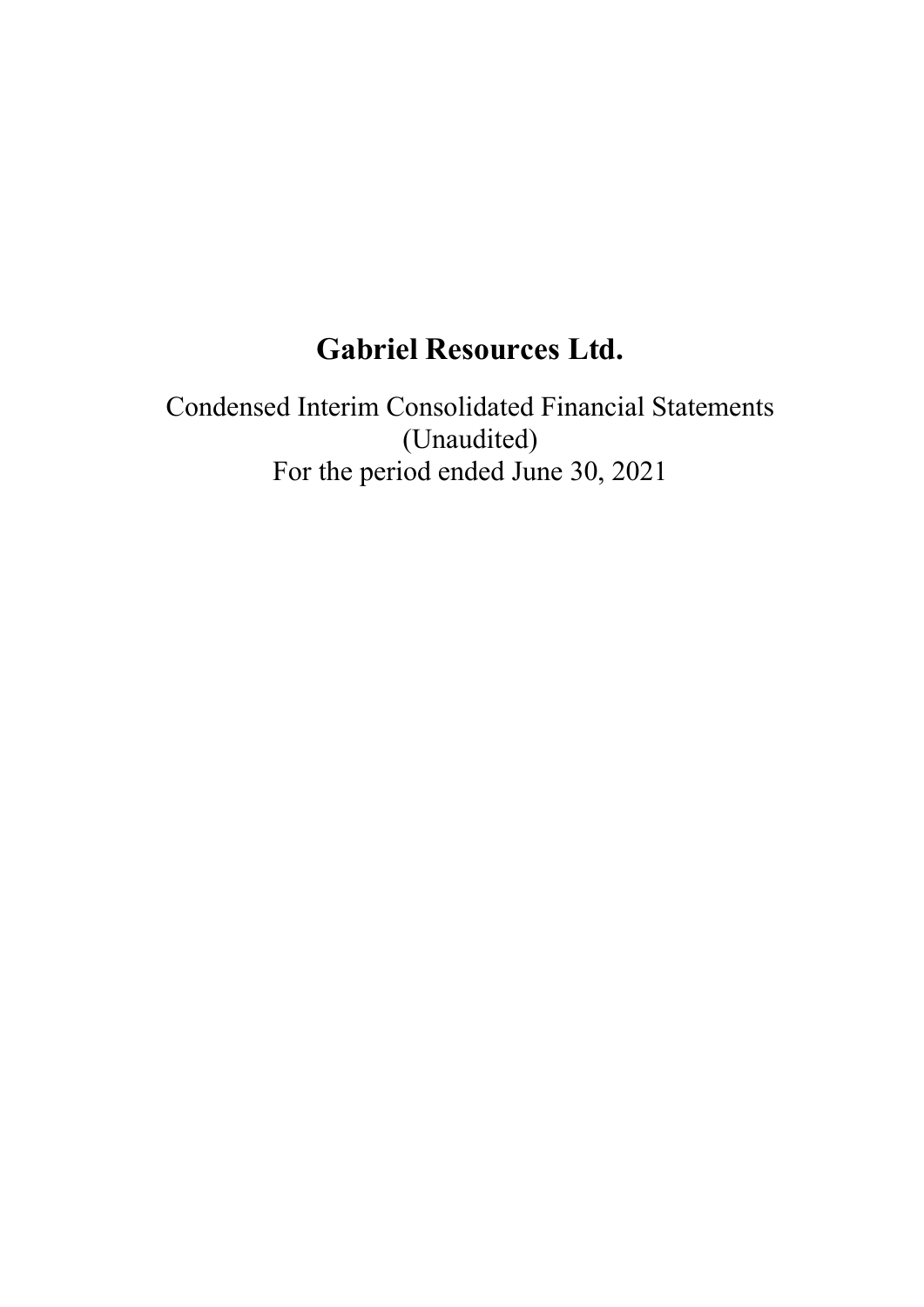# Condensed Consolidated Statement of Financial Position

As at June 30, 2021 (unaudited) and December 31, 2020 (audited) *(expressed in thousands of Canadian dollars)*

|                                                                     |              | June 30       | December 31   |
|---------------------------------------------------------------------|--------------|---------------|---------------|
|                                                                     | <b>Notes</b> | 2021          | 2020          |
| <b>Assets</b>                                                       |              |               |               |
| <b>Current assets</b>                                               |              |               |               |
| Cash and cash equivalents                                           | 7            | 7,042         | 6,482         |
| Trade and other receivables                                         | 8            | 189           | 276           |
| Prepaid expenses and supplies                                       | 9            | 654           | 447           |
| Total current assets (excluding assets classified as held for sale) |              | 7,885         | 7,205         |
| Assets held for sale                                                | 6            | 2,765         | 2,848         |
| <b>Total current assets</b>                                         |              | 10,650        | 10,053        |
| <b>Non-current assets</b>                                           |              |               |               |
| Restricted cash                                                     | 7            | 213           | 230           |
| Property, plant and equipment                                       |              | 95            | 117           |
| Loan receivable                                                     | 14           | 576           | 607           |
| <b>Total non-current assets</b>                                     |              | 884           | 954           |
| <b>TOTAL ASSETS</b>                                                 |              | 11,534        | 11,007        |
|                                                                     |              |               |               |
| <b>Liabilities</b>                                                  |              |               |               |
| <b>Current liabilities</b>                                          |              |               |               |
| Trade and other payables                                            | 10           | 4,488         | 2,350         |
| Resettlement liabilities                                            | 11           | 539           | 558           |
| Convertible unsecured notes                                         | 15           |               | 85,640        |
| Other current liabilities                                           | 12           | 1,163         | 791           |
| <b>Total current liabilities</b>                                    |              | 6,190         | 89,339        |
|                                                                     |              |               |               |
| <b>TOTAL LIABILITIES</b>                                            |              | 6,190         | 89,339        |
|                                                                     |              |               |               |
| Equity / (deficit)                                                  |              |               |               |
| Share capital                                                       | 16           | 1,014,223     | 916,000       |
| Other reserves                                                      |              | 158,786       | 158,591       |
| Currency translation adjustment                                     |              | 1,600         | 1,666         |
| Accumulated deficit                                                 |              | (1, 173, 221) | (1, 158, 561) |
| Equity / (deficit) attributable to owners of the parent             |              | 1,388         | (82, 304)     |
| Non-controlling interest                                            | 13           | 3,956         | 3,972         |
| <b>TOTAL EQUITY / (DEFICIT)</b>                                     |              | 5,344         | (78, 332)     |
| <b>TOTAL EQUITY AND LIABILITIES</b>                                 |              | 11,534        | 11,007        |

**Going concern – Note 1**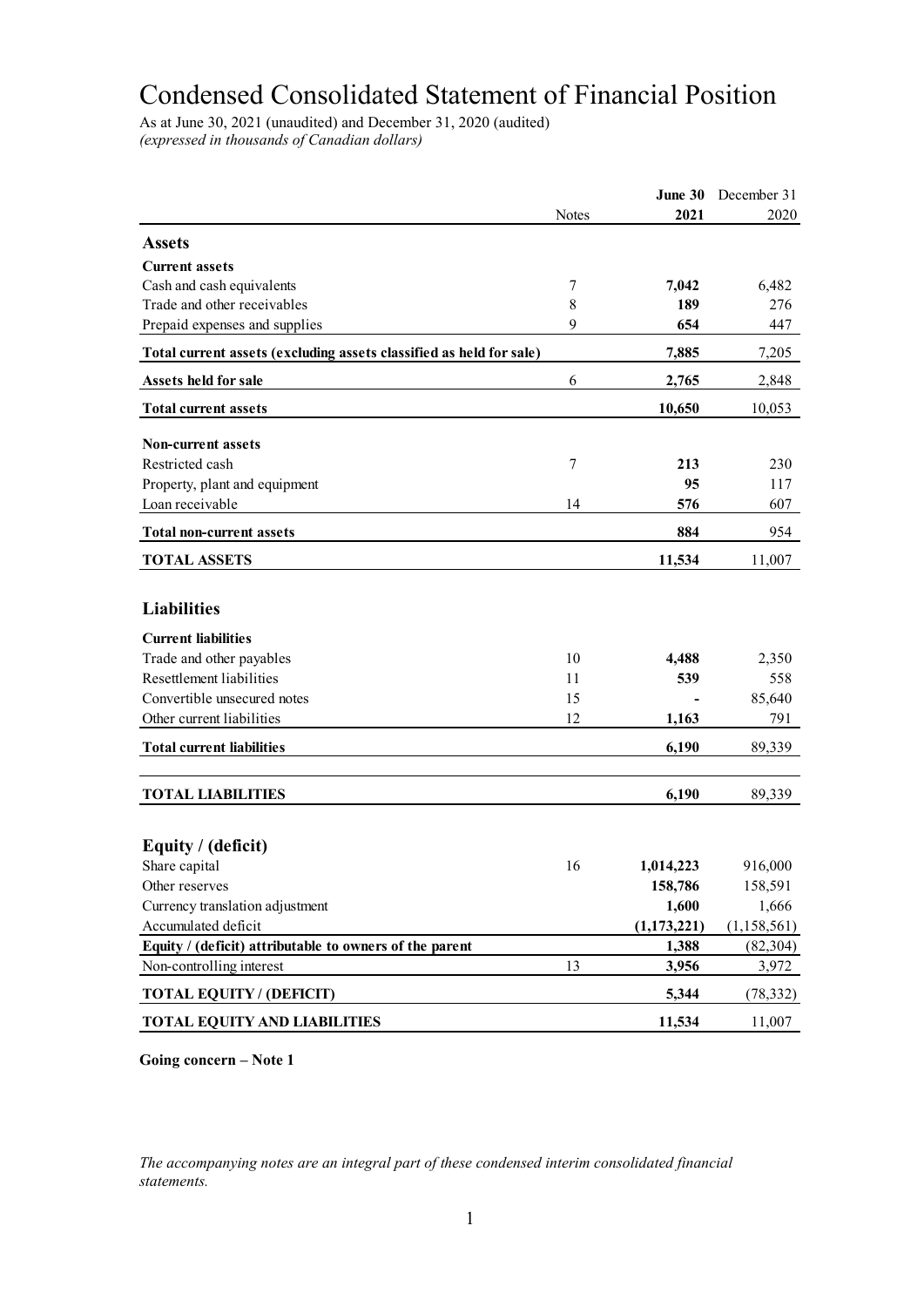# Condensed Consolidated Statement of Loss

For the three and six-month periods ended June 30

(*Unaudited and expressed in thousands of Canadian dollars, except per share data)*

|                                                          |              | 3 months ended |           | 6 months ended |           |
|----------------------------------------------------------|--------------|----------------|-----------|----------------|-----------|
|                                                          |              |                | June $30$ |                | June $30$ |
|                                                          | <b>Notes</b> | 2021           | 2020      | 2021           | 2020      |
| <b>Expenses</b>                                          |              |                |           |                |           |
| Corporate, general and administrative                    | 5            | 3,199          | 5,595     | 8,735          | 10,097    |
| Share-based compensation                                 |              | 98             | 273       | 567            | 1,598     |
| Depreciation                                             |              | 9              | 8         | 17             | 21        |
| <b>Operating loss</b>                                    | 17           | 3,306          | 5,876     | 9,319          | 11,716    |
| Other (income) / expense                                 |              |                |           |                |           |
| Interest income                                          |              | (4)            | (3)       | (13)           | (64)      |
| Gain on disposal of assets                               |              | -              |           |                | (19)      |
| Finance costs: convertible notes accretion               | 15           | 2,656          | 2,482     | 5,234          | 4,892     |
| Foreign exchange loss / (gain)                           |              | 102            | 465       | 120            | (949)     |
| Loss for the period attributable to owners of the parent |              | 6,060          | 8,820     | 14,660         | 15,576    |
| Basic and diluted loss per share                         |              | \$0.01         | \$0.02    | \$0.02         | \$0.03    |

# Condensed Consolidated Statement of Comprehensive Loss

For the three and six-month periods ended June 30 (*Unaudited and expressed in thousands of Canadian dollars)*

|                                                          |       | 3 months ended | 6 months ended<br>June $30$ |        |  |
|----------------------------------------------------------|-------|----------------|-----------------------------|--------|--|
|                                                          |       | June $301$     |                             |        |  |
|                                                          | 2021  | 2020           | 2021                        | 2020   |  |
| Loss for the period                                      | 6,060 | 8,820          | 14,660                      | 15,576 |  |
| Other comprehensive loss / (income                       |       |                |                             |        |  |
| - may recycle to the Income Statement in future periods) |       |                |                             |        |  |
| Currency translation adjustment                          | 3     | 100            | 82                          | (41)   |  |
| Comprehensive loss for the period                        | 6.063 | 8,920          | 14,742                      | 15,535 |  |
| Comprehensive loss for the period attributable to:       |       |                |                             |        |  |
| - Owners of the parent                                   | 6,063 | 8.901          | 14,726                      | 15,543 |  |
| - Non-controlling interest                               |       | 19             | 16                          | (8)    |  |
| Comprehensive loss for the period                        | 6.063 | 8.920          | 14,742                      | 15.535 |  |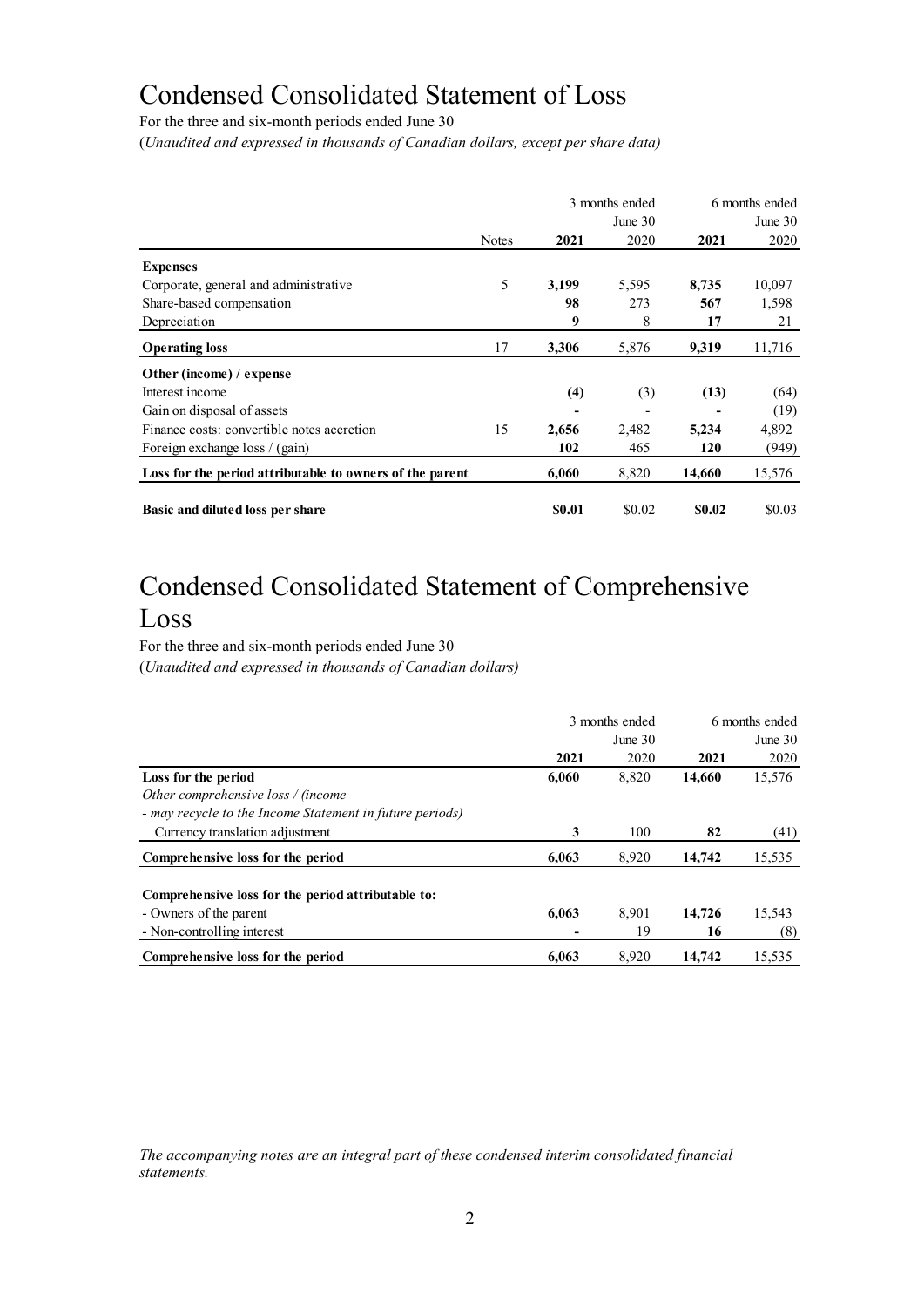# Condensed Consolidated Statement of Changes in Shareholders' Equity / (Deficit)

For the six month period ended June 30

*(Unaudited and expressed in thousands of Canadian dollars)*

|                                                                     |      |               | 6 months ended |
|---------------------------------------------------------------------|------|---------------|----------------|
|                                                                     |      |               | June 30        |
|                                                                     | Note | 2021          | 2020           |
| <b>Common shares</b>                                                |      |               |                |
| At January 1                                                        |      | 916,000       | 900,583        |
| Shares issued in private placement - net of issue costs             | 16   | 7,361         |                |
| Shares issued on redemption of convertible notes                    | 16   | 90,862        |                |
| Shares issued on the exercise of share options                      |      |               | 183            |
| Transfer from contributed surplus: exercise of share options        |      |               | 142            |
| Shares issued on exercise of warrants                               |      |               | 3,527          |
| Transfer from contributed surplus - exercise of warrants            |      |               | 323            |
| Shares issued on conversion of convertible notes                    |      |               | 4,190          |
| Transfer from contributed surplus - conversion of convertible notes |      |               | 2,389          |
| At June 30                                                          |      | 1,014,223     | 911,337        |
|                                                                     |      |               |                |
| Other reserves                                                      |      |               |                |
| At January 1                                                        |      | 158,591       | 157,461        |
| Share-based compensation                                            |      | 195           | 1,539          |
| Exercise of share options                                           |      |               | (142)          |
| Equity component of warrants exercised                              |      |               | (323)          |
| Equity component of convertible notes converted                     |      |               | (2,389)        |
| At June 30                                                          |      | 158,786       | 156,146        |
|                                                                     |      |               |                |
| <b>Currency translation adjustment</b>                              |      |               |                |
| At January 1                                                        |      | 1,666         | 1,623          |
| Currency translation adjustment                                     |      | (66)          | 33             |
| At June 30                                                          |      | 1,600         | 1,656          |
| Accumulated deficit                                                 |      |               |                |
| At January 1                                                        |      | (1, 158, 561) | (1, 123, 862)  |
| Loss for the period                                                 | 17   | (14,660)      | (15, 576)      |
| At June 30                                                          |      | (1, 173, 221) | (1, 139, 438)  |
|                                                                     |      |               |                |
| <b>Non-controlling interest</b>                                     |      |               |                |
| At January 1                                                        |      | 3,972         | 3,961          |
| Currency translation adjustment                                     |      | (16)          | 8              |
| At June 30                                                          |      | 3,956         | 3,969          |
|                                                                     |      |               |                |
| Total shareholders' equity / (deficit) at June 30                   |      | 5.344         | (66,330)       |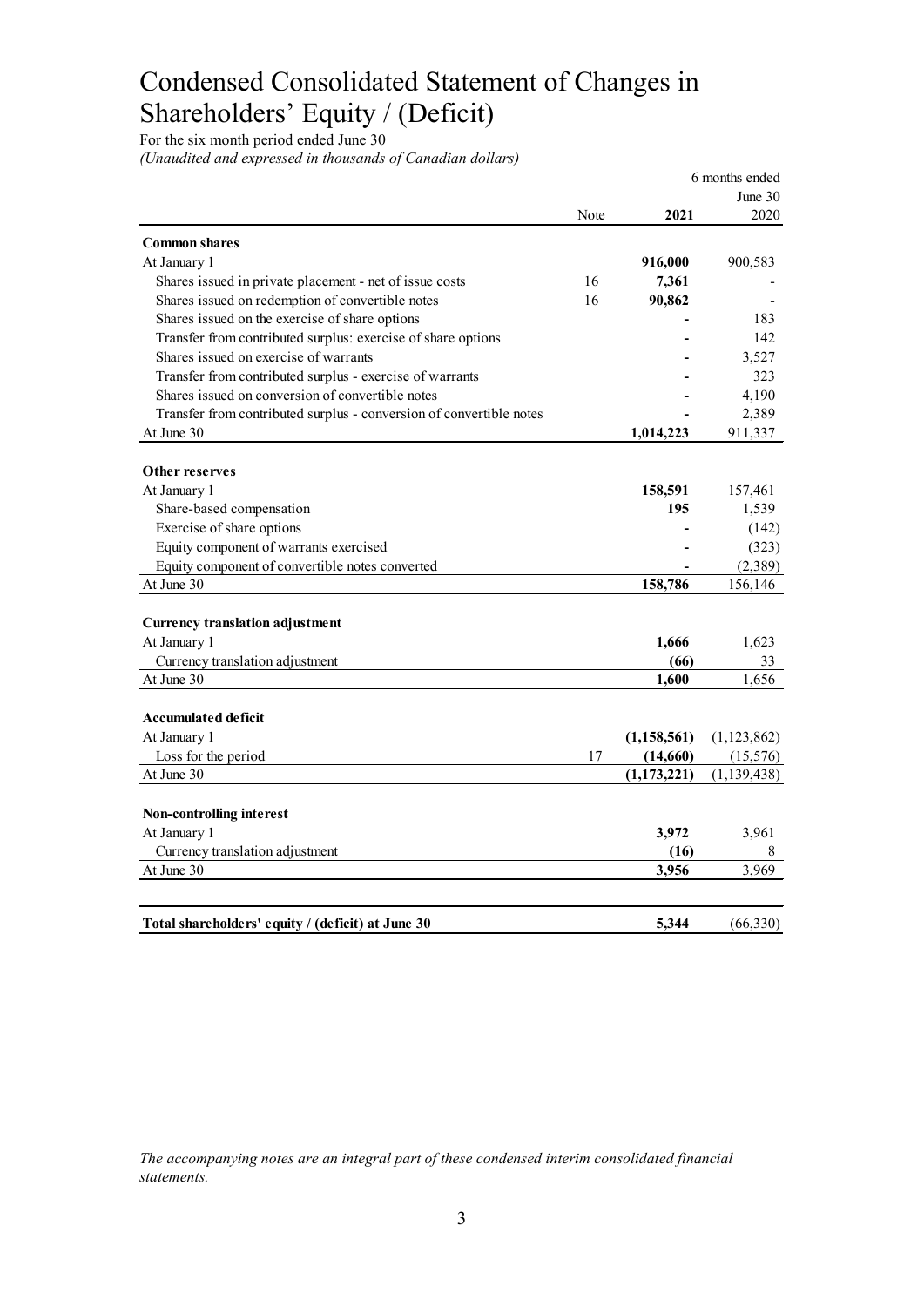# Condensed Consolidated Statement of Cash Flows

For the six month period ended June 30

*(Unaudited and expressed in thousands of Canadian dollars)*

|                                                         | 6 months ended |          |           |
|---------------------------------------------------------|----------------|----------|-----------|
|                                                         |                |          | June $30$ |
|                                                         | <b>Notes</b>   | 2021     | 2020      |
| Cash flows used in operating activities                 |                |          |           |
| Loss for the period                                     |                | (14,660) | (15, 576) |
| Adjusted for the following non-cash items:              |                |          |           |
| Depreciation                                            |                | 17       | 21        |
| Share-based compensation                                |                | 567      | 1,598     |
| Gain on disposal of assets                              |                |          | (19)      |
| Finance costs: convertible notes accretion              | 15             | 5,234    | 4,892     |
| Unrealized foreign exchange loss / (gain)               |                | 9        | (885)     |
|                                                         |                | (8, 833) | (9,969)   |
| Changes in operating working capital:                   |                |          |           |
| Increase / (Decrease) in trade and other payables       |                | 2,138    | (6, 448)  |
| Increase / (Decrease) in other current liabilities      |                | 37       | (46)      |
| Decrease in trade and other receivables                 |                | 87       | 7         |
| Increase in prepaid expenses and supplies               |                | (207)    | (101)     |
| Increase in loan receivable                             |                | (3)      | (3)       |
| Decrease in other current receivables                   |                | 68       | 129       |
|                                                         |                | (6,713)  | (16, 431) |
| Cash flows used in investing activities                 |                |          |           |
| Repayment of loan receivable                            |                | 34       | 41        |
| Purchase of property, plant and equipment               |                |          | (5)       |
|                                                         |                | 34       | 36        |
| Cash flows provided by financing activities             |                |          |           |
| Proceeds from exercise of warrants                      | 15             |          | 3,527     |
| Proceeds from June 2021 private placement               | 15             | 7,459    |           |
| June 2021 private placement costs                       |                | (98)     |           |
| Interest paid on convertible unsecured notes            | 15             | (11)     |           |
| Proceeds from the exercise of share options             |                |          | 183       |
|                                                         |                | 7,350    | 3,710     |
| Increase / (Decrease) in cash and cash equivalents      |                | 671      | (12,685)  |
| Effect of foreign exchange on cash and cash equivalents |                | (111)    | 953       |
| Cash and cash equivalents - beginning of period         |                | 6,482    | 25,730    |
| Cash and cash equivalents - end of period               |                | 7,042    | 13,998    |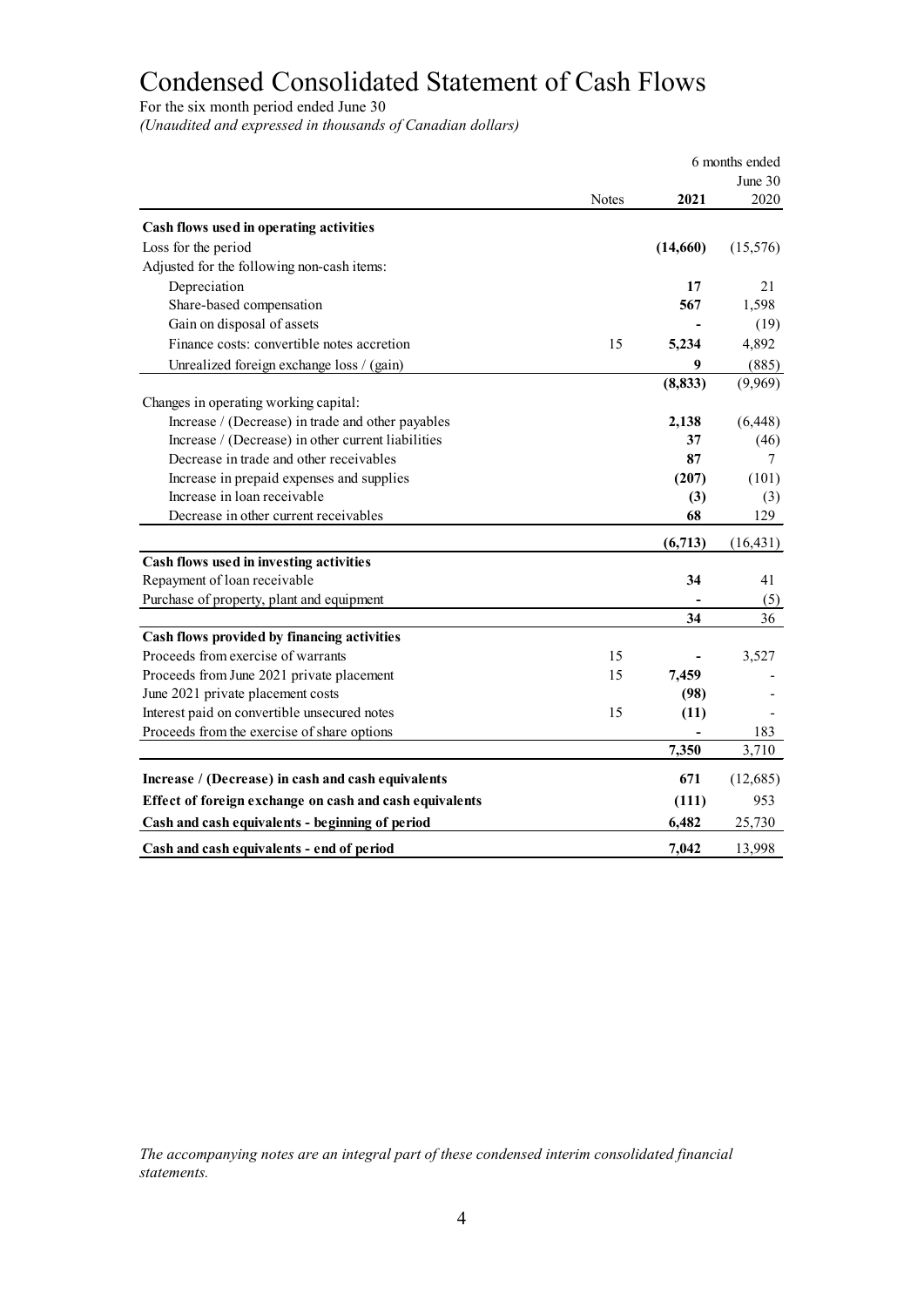For the period ended June 30, 2021

*(Unaudited and expressed in thousands of Canadian dollars, unless otherwise stated)*

#### **1. Nature of operations and going concern**

Gabriel Resources Ltd. ("**Gabriel**" or the "**Company**") is a Canadian resource company whose common shares ("**Common Shares**") are listed on the TSX Venture Exchange ("**Exchange**").

Gabriel's activities over many years were previously focused on permitting and developing the Roșia Montană gold and silver project (the "**Project**") in Romania. The exploitation license for the Project ("**License**") is held by Roșia Montană Gold Corporation S.A. ("**RMGC**"), a Romanian company in which Gabriel owns an 80.69% equity interest, with the 19.31% balance held by Minvest Roșia Montană S.A. ("**Minvest RM**"), a Romanian state-owned mining company.

Over US\$700 million has been invested to maintain and develop the Project and also in defining two valuable mineral deposits at the Rodu-Frasin (epithermal gold and silver) site and the Tarnita (porphyry copper-gold) site, both within the Bucium area located in the vicinity of Roşia Montană ("**Bucium Projects**"), in accordance with all applicable laws, regulations, licenses, and permits.

The Romanian State has, however, frustrated and prevented the implementation of those developments in an unlawful manner. Accordingly, these condensed interim consolidated financial statements ("**Condensed Financial Statements**") reflect the principal focus of Gabriel and its subsidiary companies (together the "**Group**") on the pursuit of international bilateral investment treaty claims against Romania, as described further below, which seek compensation resulting from the Romanian State's expropriation, unfair and inequitable treatment, discrimination, and other unlawful treatment ultimately depriving the Claimants (defined below) of the use, benefit and entire value of their property rights associated with the Project and the Bucium Projects..

#### *ICSID Arbitration*

On July 21, 2015, pursuant to the provisions of international bilateral investment protection treaties which the Romanian State entered into with each of Canada and the United Kingdom of Great Britain and Northern Ireland for the Promotion and Reciprocal Protection of Investments (together the "**Treaties**"), Gabriel and its subsidiary company, Gabriel Resources (Jersey) Limited ("**Claimants**"), filed a request for arbitration ("**Arbitration Request**") before the World Bank's International Centre for Settlement of Investment Disputes ("**ICSID**") against the Romanian State ("**ICSID Arbitration**"). The ICSID Arbitration seeks compensation for all of the loss and damage resulting from the Romanian State's wrongful conduct and its breaches of the Treaties' protections.

The ICSID Arbitration process is well advanced. To date, and in accordance with the procedural timelines established by the presiding tribunal for the ICSID Arbitration ("**Tribunal**"), the parties have delivered to ICSID a number of substantial written submissions and participated in two hearings on the merits of the claim. Key milestones in the ICSID Arbitration proceedings to date include:

- On June 30, 2017, the Claimants filed their memorial on the merits of the claim and the quantum of the damages sustained ("**Memorial**").
- On February 22, 2018, the Romanian State ("**Respondent**") filed a counter memorial ("**Counter Memorial**") in response to the Memorial.
- On May 25, 2018, the Respondent filed a supplementary further preliminary objection with ICSID challenging the jurisdiction of the Tribunal to hear the claims presented by Gabriel Resources (Jersey) Limited ("**Jurisdictional Challenge**").
- On November 2, 2018, the Claimants filed a reply in support of the claims ("**Reply**") and responding to the Respondent's Counter-Memorial and Jurisdictional Challenge.
- On February 28, 2019, the Claimants and the Respondent filed comments on a submission to the Tribunal by certain non-governmental organizations (or non-disputing parties) who have opposed the Project for many years.
- On May 24, 2019, the Respondent filed its response to the Reply ("**Rejoinder**") and its reply on the Jurisdictional Challenge, the Respondent's final substantive submission.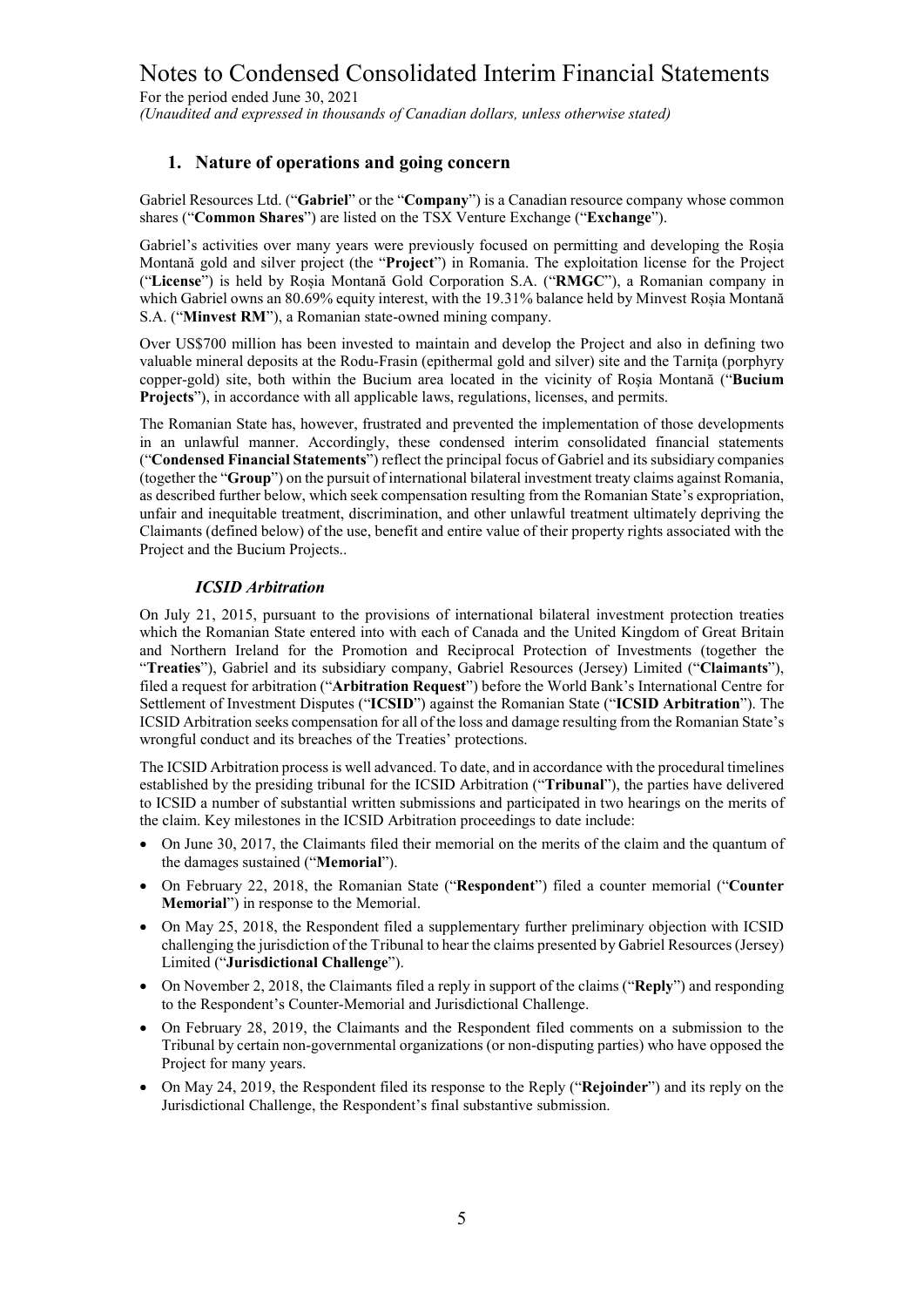For the period ended June 30, 2021 *(Unaudited and expressed in thousands of Canadian dollars, unless otherwise stated)*

# **1 Nature of operations and going concern (continued)**

- On June 28, 2019, the Claimants filed a surrejoinder on the Jurisdictional Challenge responding to the reply thereon from the Respondent.
- An oral hearing on the merits of the claim was held in Washington D.C. between December 2 and December 13, 2019 ("**Hearing**") to address the evidentiary record in the case, issues on liability and jurisdiction and to hear testimony from certain of the parties' fact and expert witnesses.
- On March 10, 2020, the Tribunal issued a list of further questions arising from the evidence presented during the Hearing ("**Tribunal Questions**").
- On April 10, 2020, the Claimants and the Respondent filed their comments on a written submission to the Tribunal by the European Commission as a non-disputing party in the ICSID Arbitration.
- On May 11, 2020, the Claimants provided their answers to the Tribunal Questions.
- On July 13, 2020, the Respondent provided its answers to the Tribunal Questions.
- A second oral hearing on the merits of the claim was held virtually from September 28 to October 4, 2020 ("**Second Hearing**") which focused on technical and feasibility-related aspects of the Project and the Bucium Projects and the quantum of the damages claimed, including testimony from certain of the parties' fact and expert witnesses.
- On February 18, 2021 and April 23, 2021 the Claimants and Respondent each filed further simultaneous written submissions in order to comment in conclusion on the evidentiary record ("**Post-Hearing Briefs**").

Unless the Tribunal poses further questions, as was the case following the Hearing, or introduced additional procedural requirements, the Post-Hearing Briefs are expected to be the final substantive submissions by the parties in the ICSID Arbitration. In the absence of any further questions from the Tribunal or other procedural interventions, it is anticipated that the Tribunal will now focus on its deliberations and preparation of its final decision ("**Award**").There is no specified timeframe in the ICSID Rules in which an Award is to be made by the Tribunal. The Company is informed that it is typical for tribunals in this type of arbitration to require twelve to eighteen months to finalize and issue an Award after Post-Hearing Briefs are submitted. Furthermore, that Award may be subject to a request for annulment (albeit such request can only be made on very limited grounds).

There can be no assurances that the ICSID Arbitration will advance in a customary or predictable manner or be completed or settled within any specific or reasonable period of time. The resources necessary in pursuing the ICSID Arbitration are substantial and the costs, fees and other expenses and commitments payable in connection with the ICSID Arbitration may differ materially from Management's expectations.

#### *Impact of the Coronavirus*

With respect to the outbreak of the novel coronavirus (COVID - 19), Gabriel continues to consider carefully the impact, noting the widespread disruption to normal activities and the uncertainty over the duration of this disruption. The highest priority of Gabriel's board of directors (the "**Board**") and the Management is the health, safety and welfare of the Group's employees and contractors. Gabriel recognizes that the situation is extremely fluid and is monitoring the relevant recommendations and restrictions on work practices and travel. At this time, these recommendations and restrictions do not significantly impact Gabriel's ability to continue the ICSID Arbitration process or conduct the limited operations in Romania, nor has there been a significant impact on the Group's results or operations in 2020 or into the first half of 2021.

As previously disclosed, the Group will require further new investment and is also looking to sell its remaining long lead-time equipment. The market and timing for each initiative may be adversely affected by the effects of COVID-19. As a result, Gabriel will react to circumstances as they arise and make any necessary adjustments to the work processes required, and, should any material disruption from COVID-19 affect the Group for an extended duration, Gabriel will review certain planned activities in Romania and take remedial actions, if it is determined to be necessary or prudent to do so.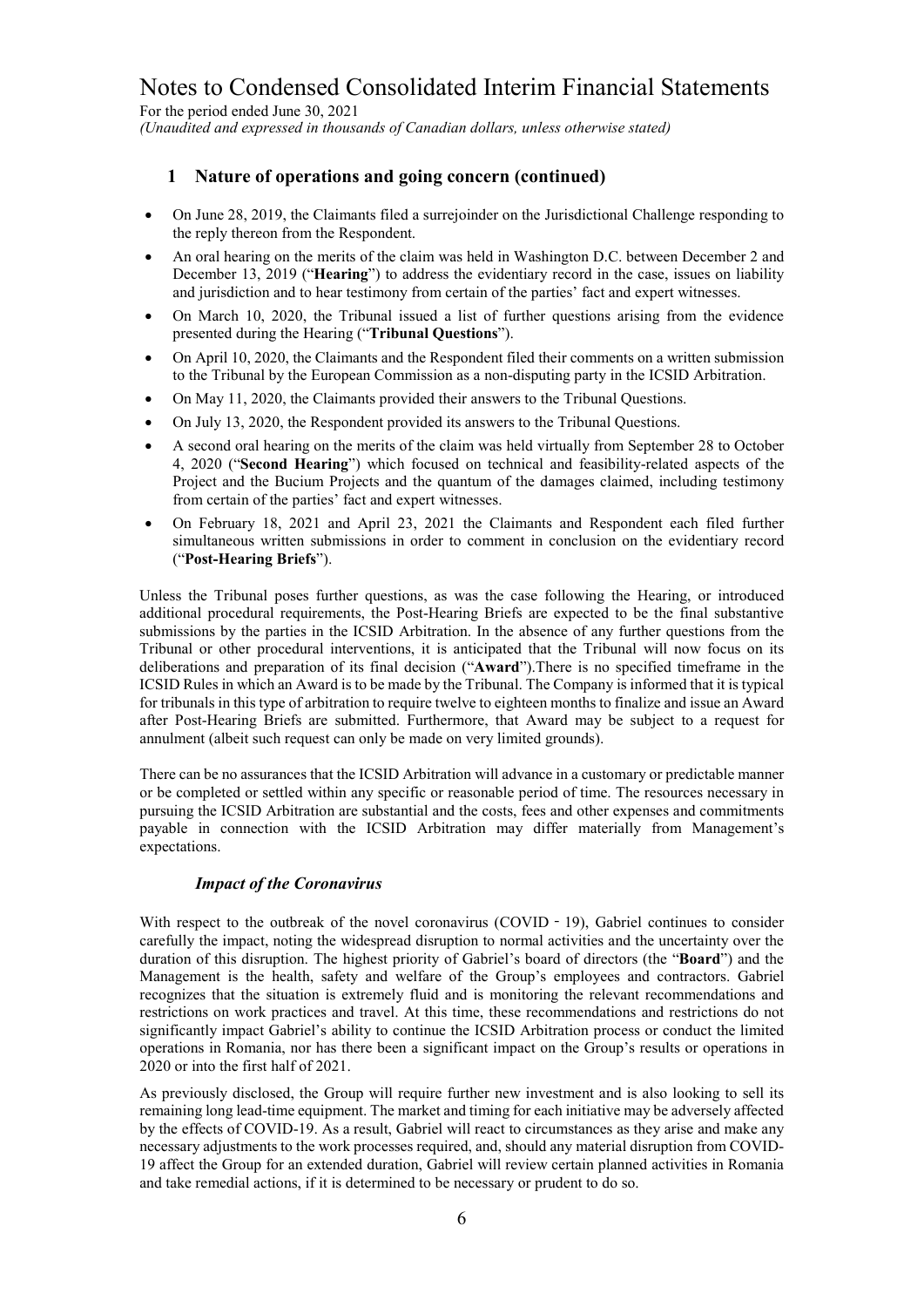For the period ended June 30, 2021 *(Unaudited and expressed in thousands of Canadian dollars, unless otherwise stated)*

# **1 Nature of operations and going concern (continued)**

#### *Going concern*

The Condensed Financial Statements have been prepared on a going concern basis, which assumes that the Company will be able to meet its obligations and continue its operations for the foreseeable future.

On June 10, 2021, the Company announced the closure of a non-brokered private placement (the "**2021 Private Placement**") of 30,444,800 Common Shares at a price of \$0.245 each for gross proceeds of US\$6.0 million (approximately \$7.5 million).

On the basis of the Company's balance of cash and cash equivalents as at June 30, 2021, the Company believes it has sufficient funding necessary to fund general working capital requirements together with the material estimated costs associated with advancing the ICSID Arbitration through to January 2022. There can be no assurances that the ICSID Arbitration will advance in a customary or predictable manner or within any specific or reasonable period of time. Accordingly, Gabriel believes that it will need to raise additional funding in 2021 in order to preserve its remaining assets, including its License and associated rights and permits, post January 2022 while it awaits the Award of the Tribunal.

Thereafter, the Group will require further funding for general working capital purposes and to pursue the long-term activities required to see the ICSID Arbitration through to its conclusion, which may include, as appropriate, costs of any potential annulment proceedings and/or costs of enforcement of any Award. Notwithstanding the Company's recent and historic funding, there is a risk that sufficient additional financing may not be available to the Company on acceptable terms, or at all. This material uncertainty may cast significant doubt about the Company's ability to continue as a going concern.

The Condensed Financial Statements do not reflect the adjustments to the carrying values of assets or liabilities and the reported expenses and consolidated statement of financial position classifications that would be necessary if the Company were unable to realize its assets and settle its liabilities as a going concern in the normal course of operations or as a result of any adverse conclusion to the ICSID Arbitration. Such adjustments could be material.

The Company's registered address is Suite 200 – 204 Lambert Street, Whitehorse, Yukon, Canada Y1A 1Z4. The Company receives significant management services from its wholly owned subsidiary, RM Gold (Services) Ltd. ("**RMGS**"). The principal place of business for RMGS is Central Court, 25 Southampton Buildings, London, WC2A 1AL, United Kingdom. The Company is the ultimate parent of the Group and does not have any controlling shareholders.

### **2. Basis of preparation**

The Condensed Financial Statements for the three and six-month periods ended June 30, 2021 have been prepared in accordance with IFRS as applicable to the preparation of interim financial statements, including International Accounting Standard 34 - Interim Financial Reporting. The Condensed Financial Statements should be read in conjunction with the audited consolidated financial statements for the year ended December 31, 2020 (the "**2020 Financial Statements**"), which have been prepared in accordance with IFRS. The Condensed Financial Statements have been prepared according to the historical cost convention and were approved by the Board on August 3, 2021.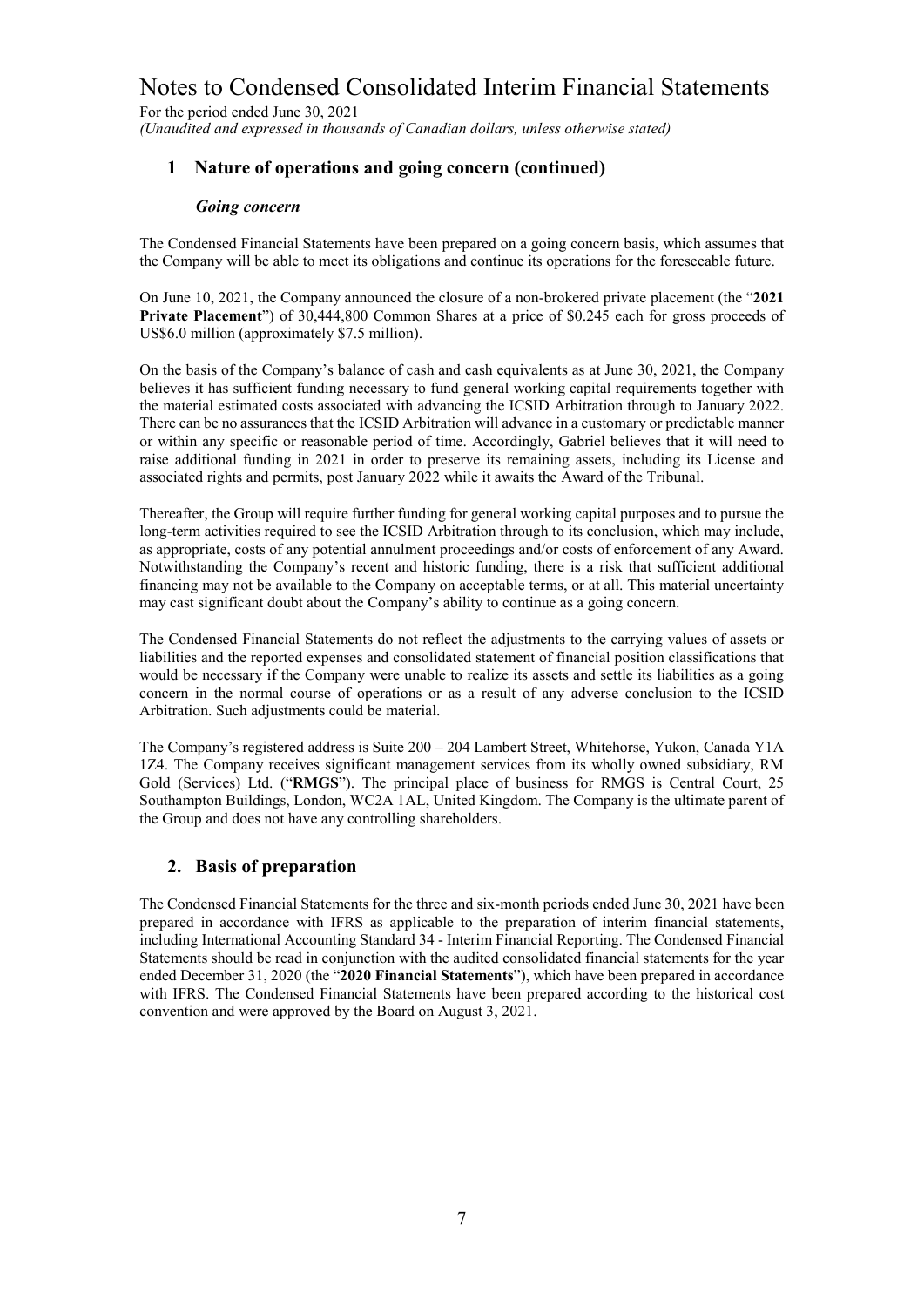For the period ended June 30, 2021

*(Unaudited and expressed in thousands of Canadian dollars, unless otherwise stated)*

#### **3. Critical accounting estimates, risks and uncertainties**

The preparation of the Condensed Financial Statements in conformity with IFRS requires Management to make estimates and assumptions that affect the reported amounts of assets and liabilities and the disclosure of contingent liabilities, if any, at the date of the financial statements and the reported amount of expenses and other income for the period, including the classification and measurement of assets as held for sale. These estimates and assumptions are based on Management's knowledge of the relevant facts and awareness of circumstances, having regard to prior experience and information available at the balance sheet date. The significant estimates and assumptions are not materially different from those disclosed in the 2020 Financial Statements.

# **4. Accounting policies**

The material accounting policies followed in the Condensed Financial Statements are the same as those applied in the 2020 Financial Statements.

### **5. Corporate, General and Administrative expenses**

|                                               | 3 months ended |           | 6 months ended |            |
|-----------------------------------------------|----------------|-----------|----------------|------------|
|                                               |                | June $30$ |                | June $301$ |
| in thousands of Canadian dollars              | 2021           | 2020      | 2021           | 2020       |
| <b>ICSID</b> Arbitration related              | 858            | 2,780     | 3,823          | 4,453      |
| Payroll                                       | 954            | 1,454     | 1,992          | 2,675      |
| Finance                                       | 283            | 190       | 550            | 404        |
| Property and exploration taxes                | 171            | 176       | 365            | 353        |
| Community relations                           | 176            | 187       | 353            | 378        |
| Office rental and utilities                   | 125            | 112       | 274            | 243        |
| Legal                                         | 56             | 175       | 144            | 233        |
| Long lead-time equipment storage costs        | 114            | 116       | 230            | 237        |
| Travel and transportation                     | 76             | 99        | 159            | 299        |
| Information technology                        | 74             | 80        | 151            | 193        |
| External communications                       | 20             | 19        | 106            | 90         |
| Other                                         | 292            | 207       | 588            | 539        |
| Corporate, general and administrative expense | 3.199          | 5,595     | 8.735          | 10.097     |

ICSID Arbitration related costs are legal and other advisory services provided to the Company in respect of the ICSID Arbitration. Payroll is the total of salaries, and relevant taxes for all Group employees.

### **6. Assets held for sale**

| Balance - December 31, 2019        | 3,210 |
|------------------------------------|-------|
| Impairment charge                  | (421) |
| Currency translation adjustment    | 59    |
| <b>Balance - December 31, 2020</b> | 2,848 |
| Currency translation adjustment    | (83)  |
| <b>Balance - June 30, 2021</b>     | 2.765 |

The prospect of the long lead-time equipment being used in the future for the purpose for which it was purchased is considered remote. In late 2015, the Company engaged two specialist agents to broker the sale of the long lead-time equipment, and the equipment was transferred to assets held for sale on December 31, 2015. Piecemeal sales of the long lead-time equipment have completed since that time and the agents' engagement is ongoing. The remaining long lead-time equipment comprises a SAG mill, together with a gearless motor drive and ball mill motors; of these, only the SAG mill and gearless motor drive have any carrying value in the Condensed Financial Statements. These items are currently stored in warehouses in the port of Antwerp, Belgium. During the three-month period ended June 30, 2021, the value of the long lead-time equipment was assessed for indicators of impairment and no indicators of impairment were noted.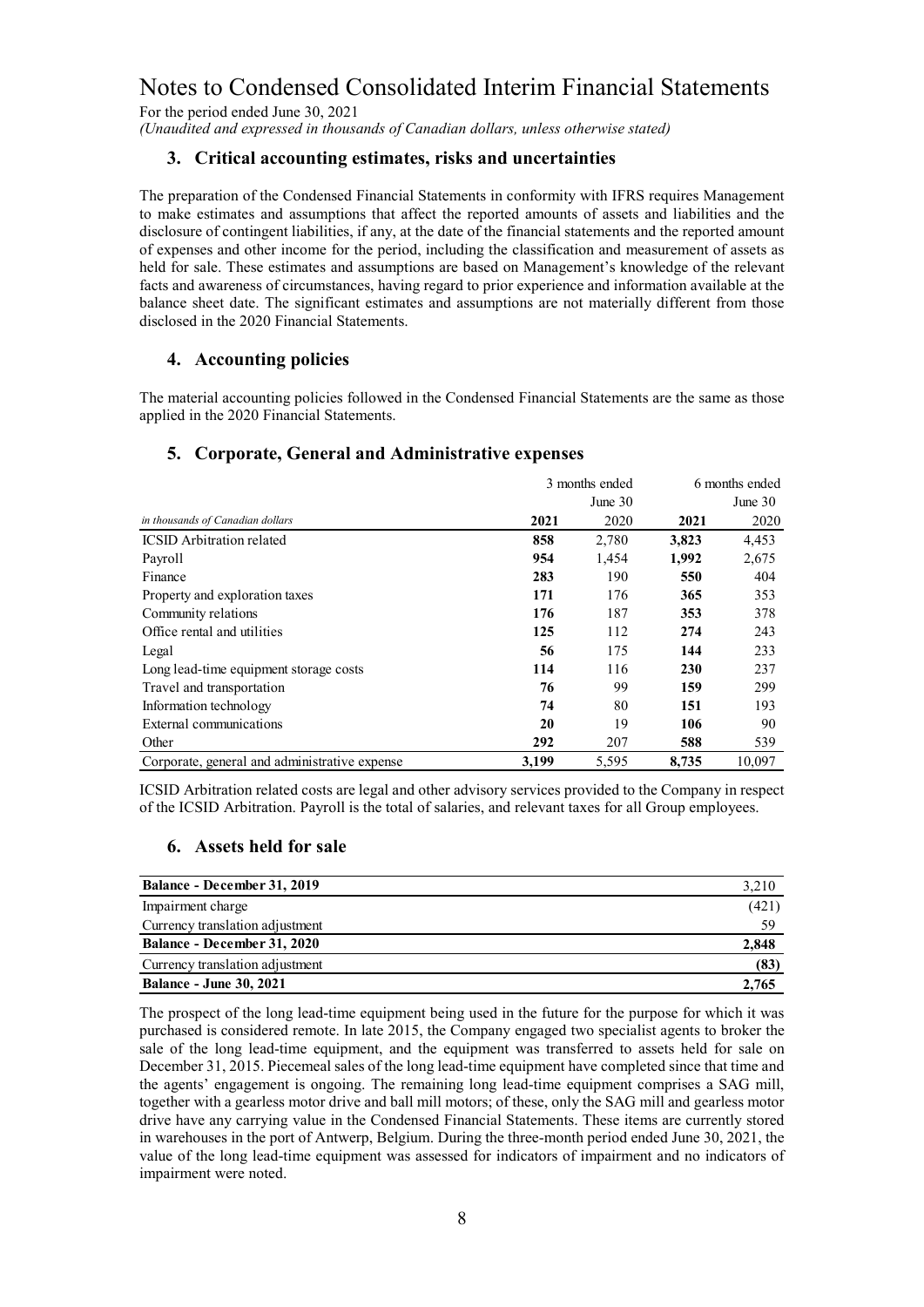For the period ended June 30, 2021 *(Unaudited and expressed in thousands of Canadian dollars, unless otherwise stated)*

| June 30                            | December 31 |
|------------------------------------|-------------|
| 2021<br>As at                      | 2020        |
| Cash at bank and on hand<br>1,992  | 4,571       |
| Short-term bank deposits<br>5,050  | 1,911       |
| Cash and cash equivalents<br>7,042 | 6,482       |
| Restricted cash<br>213             | 230         |
| 7.255                              | 6.712       |

# **7. Cash and cash equivalents and restricted cash**

Cash at bank and on hand earns interest at floating rates based on daily bank deposit rates. Cash is readily accessible and is deposited at reputable financial institutions with acceptable credit standings.

The Group manages its domestic Romanian bank credit risk by centralizing custody, control and management of its surplus cash resources from its corporate office and only transferring money to its Romanian subsidiary based on near term cash requirements, thereby mitigating exposure to domestic Romanian banks. At June 30, 2021, the Group held \$0.1 million in unrestricted cash and cash equivalents in Romanian banks (December 2020: \$0.4 million).

Short-term bank deposits represent investments in government treasury bills with maturities of less than 90 days.

Restricted cash represents cash collateralization of legally required environmental guarantees for future clean-up costs of \$0.1 million and supplier deposits of \$0.1 million.

# **8. Other receivables**

Other receivables of \$0.2 million at June 30, 2021 (December 31, 2020: \$0.3 million) is comprised of group VAT receivable at the period end. The carrying amounts of accounts receivable are denominated in the following currencies:

|                   | June 30 | December 31 |
|-------------------|---------|-------------|
|                   | 2021    | 2020        |
| UK pound sterling | 21      | 25          |
| Canadian dollar   | o       | 10          |
| Romanian leu      | 162     | 241         |
|                   | 189     | 276         |

# **9. Prepayments**

|                     | June 30 | December 31 |
|---------------------|---------|-------------|
|                     | 2021    | 2020        |
| Corporate insurance | 402     | 84          |
| Mining tax          | 128     | 276         |
| Other               | 124     | 87          |
|                     | 654     | 447         |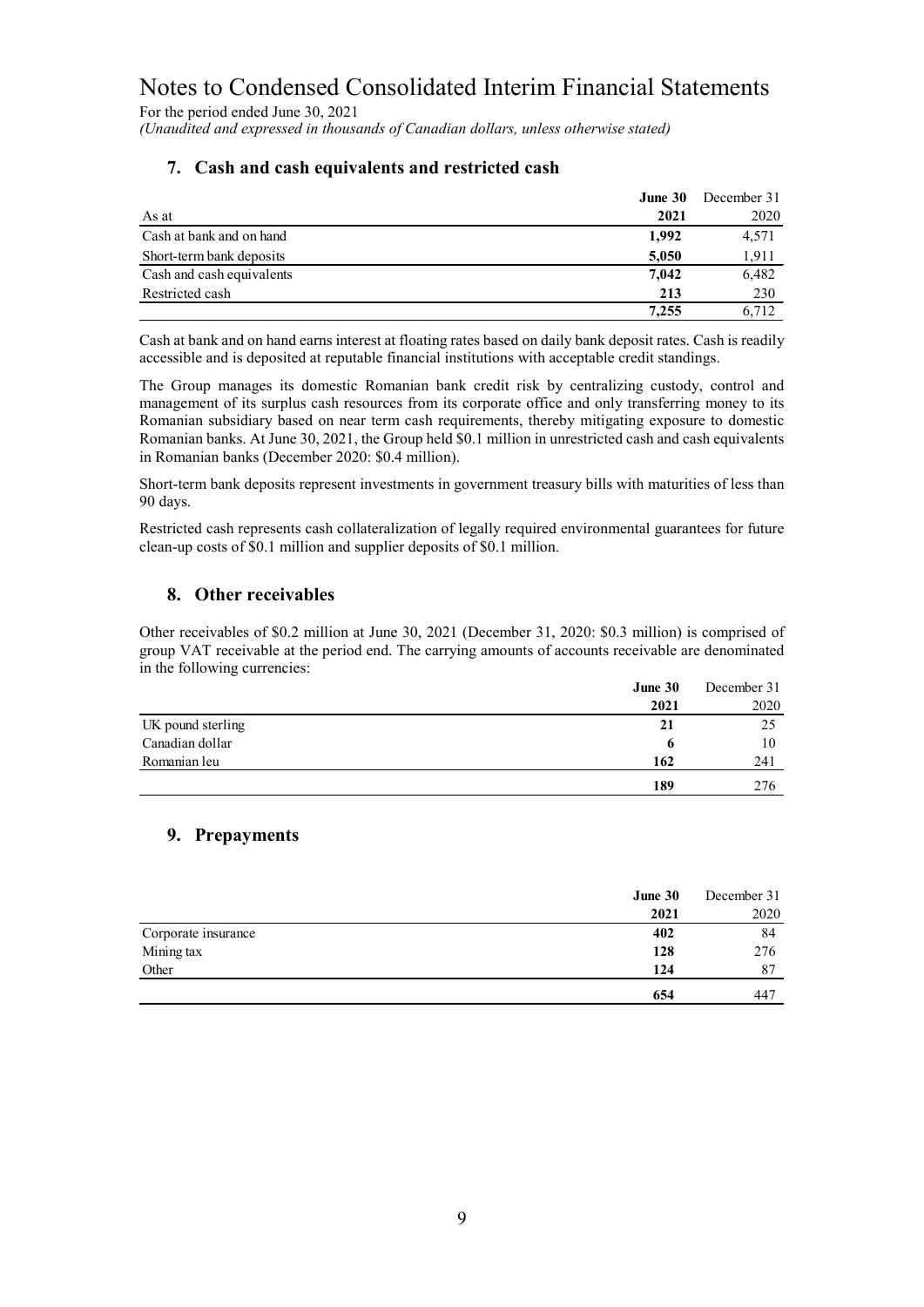For the period ended June 30, 2021 *(Unaudited and expressed in thousands of Canadian dollars, unless otherwise stated)*

# **10. Trade and other payables**

|                             | June 30 | December 31 |
|-----------------------------|---------|-------------|
| As at                       | 2021    | 2020        |
| Trade payables              | 197     | 192         |
| Payroll liabilities         | 237     | 203         |
| Accruals and other payables | 4.054   | 1,955       |
|                             | 4.488   | 2,350       |

Trade and other payables are accounted for at amortized cost and are categorized as other financial liabilities. The increase in accruals and other payables between balance sheet dates reflects the difference in levels of work performed in the ICSID Arbitration leading up to those dates and the accrued costs in that respect, and a deferred fee agreement in respect of delaying the payment of certain ICSID Arbitration costs incurred in 2021 until an Award is issued.

# **11. Resettlement liabilities**

RMGC previously had a program for purchasing homes in the Project area. Under the resettlement program residents were offered two choices; either to take the sale proceeds and move to a new location of their choosing, or exchange their properties for a new property to be built by RMGC at a new resettlement site. For those residents who chose the new resettlement site alternative, the Company recorded a resettlement liability for the anticipated construction costs of the resettlement houses. The total resettlement liability balance at June 30, 2021 was \$0.5 million (December 31, 2020:\$0.6 million).

# **12. Other current liabilities**

The Company has a deferred share unit ("**DSU**") plan under which qualifying participants receive certain compensation in the form of DSUs. With effect from July 1, 2016, certain Company non-executive directors have received twenty five per cent or more of their director fees payable in DSUs. DSUs are initially valued at the five-day weighted average market price of the Common Shares at the date of grant, with the value adjusted to fair value based on the closing share price at the end of each subsequent reporting period.

As at June 30, 2021, the Company's share price increased from \$0.23 to \$0.285 in comparison to December 31, 2020 and, accordingly, a fair value increase of \$0.3 million has been recorded in the DSU liability. This fair value increase of existing DSUs is further increased by the fair value of the DSUs issued during the period (\$0.1 million).

### **13. Non-controlling interest**

The Company has historically advanced loans totaling US\$39.5 million to Minvest RM, the noncontrolling shareholder of RMGC, to facilitate mandatory statutory share capital increases in RMGC in accordance with Romanian company law rules on capitalization. These loans, which remain outstanding at June 30, 2021, are non-interest bearing and according to their terms are to be repaid as and when RMGC distributes dividends to its shareholders. The loans are accounted for as part of the Group's net investment in RMGC and, accordingly, have been set-off against non-controlling interests in the Consolidated Statement of Financial Position. The loans and non-controlling interest components will be reflected individually at such time as repayment of the loans is made possible.

In December 2013, the Group was required to recapitalize RMGC in order to comply with minimum company law requirements. The subscription to RMGC share capital by the Company was effected through a conversion of existing intercompany debt. On January 17, 2014, the Group agreed to transfer to Minvest RM, for nil consideration, a proportion of the shares subscribed to in December 2013, with a face value of \$20.4 million, in order to preserve the respective shareholdings in RMGC. This transfer gave rise to the disclosed non-controlling interest and subsequent accounting.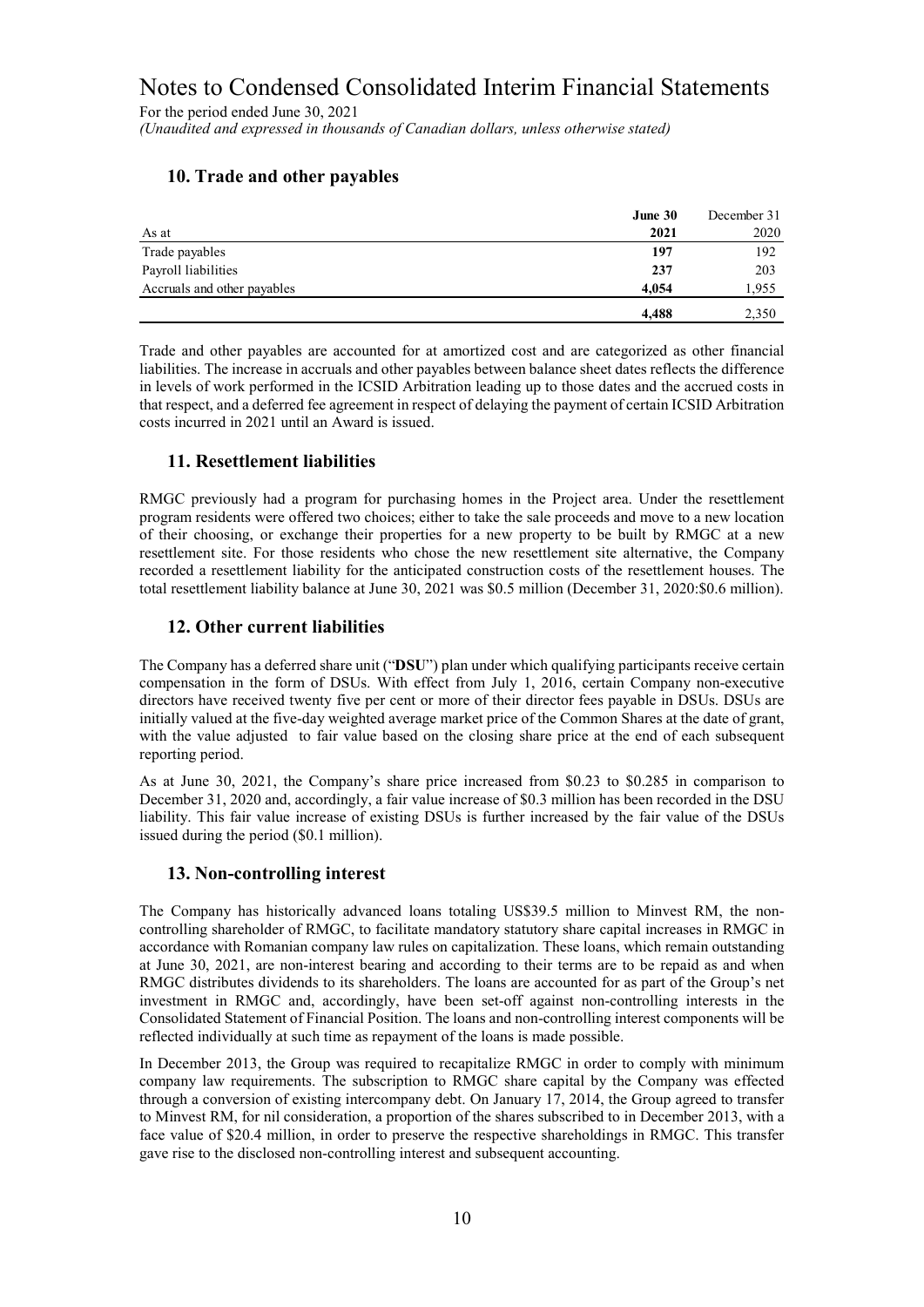For the period ended June 30, 2021 *(Unaudited and expressed in thousands of Canadian dollars, unless otherwise stated)*

## **14. Related party transactions**

The Group had related party transactions, with associated persons or corporations, which were undertaken in the normal course of operations as follows:

- (a) Related party transactions with Minvest RM, the non-controlling shareholder of RMGC, are disclosed in Note 13
- (b) In June 2018, the Company entered into a facility agreement with SC Total Business Land SRL ("**TBL**"), an entity controlled by current and former employees of RMGC, pursuant to which it agreed to lend \$0.9 million to TBL. The loan is repayable in 2028, accrues interest at a rate of 1% per annum and is secured by a mortgage over certain assets of the borrower and personal guarantees in favor of the Company by the principals of TBL. By February 2019, TBL had drawn down the entire \$0.9 million facility. Partial payments of principal on the loan were received in 2019, 2020 and in the second quarter of 2021. In September 2020 \$0.1 million of the loan was forgiven, and certain related personal guarantees released, as part of the severance agreement with certain RMGC employees. The balance of the loan at June 30, 2021 was \$0.6 million (December 31, 2020: \$0.6 million).

#### **15. Private placements – issuance of convertible notes, warrants and equity**

In recent years the Company has concluded a number of private placements, as summarized below, in order to fund the costs of the ICSID Arbitration, the continuance of operations in Romania and general working capital costs.

### *2014 and 2016 Private Placements*

In 2014 and 2016, the Company completed private placements in which a total of 95,625 units were issued at a price of \$1,000 per unit to raise aggregate gross proceeds of \$95.625 million (the "**2014 and 2016 Private Placements**").

The units issued in the 2014 and 2016 Private Placements consisted, in aggregate, of:

- \$95,625,000 of convertible subordinated unsecured notes, with an annual coupon of 0.025%, a conversion price of \$0.3105 ("**Conversion Price**") and a maturity date of June 30, 2021 ("**Notes**");
- 111,536,250 Common Share purchase warrants which are exercisable at a price of \$0.46 at any time prior to June 30, 2021; and
- 95,625 arbitration value rights ("AVRs"), comprising, in aggregate, of an entitlement to a pro rata share of 13.04% of any proceeds received in relation to the ICSID Arbitration, subject to a maximum aggregate entitlement of \$304.3 million among all holders of such AVRs

In June 2020, a total of \$4,763,000 of the Notes were converted into 15,339,773 Common Shares of the Company and 7,668,430 of the Common Share purchase warrants were exercised at \$0.46 with the Company receiving proceeds of \$3,527,478.

On June 30, 2021 the remaining Notes matured and the Company exercised its option ("**Common Share Repayment Right**") to repay all of the outstanding \$90,862,000 principal amount of the Notes through the issue of Common Shares. In aggregate, 313,587,558 Common Shares were issued pursuant to the Common Share Repayment Right, calculated on the basis of the 'Current Market Price' of \$0.28975, being the price equal to 95% of the volume weighted average trading price of a Common Share over a 20 trading day period to June 23, 2021.

Also on June 30, 2021, the remaining 103,867,820 Common Share purchase warrants issued in the 2014 and 2016 Private Placements expired unexercised.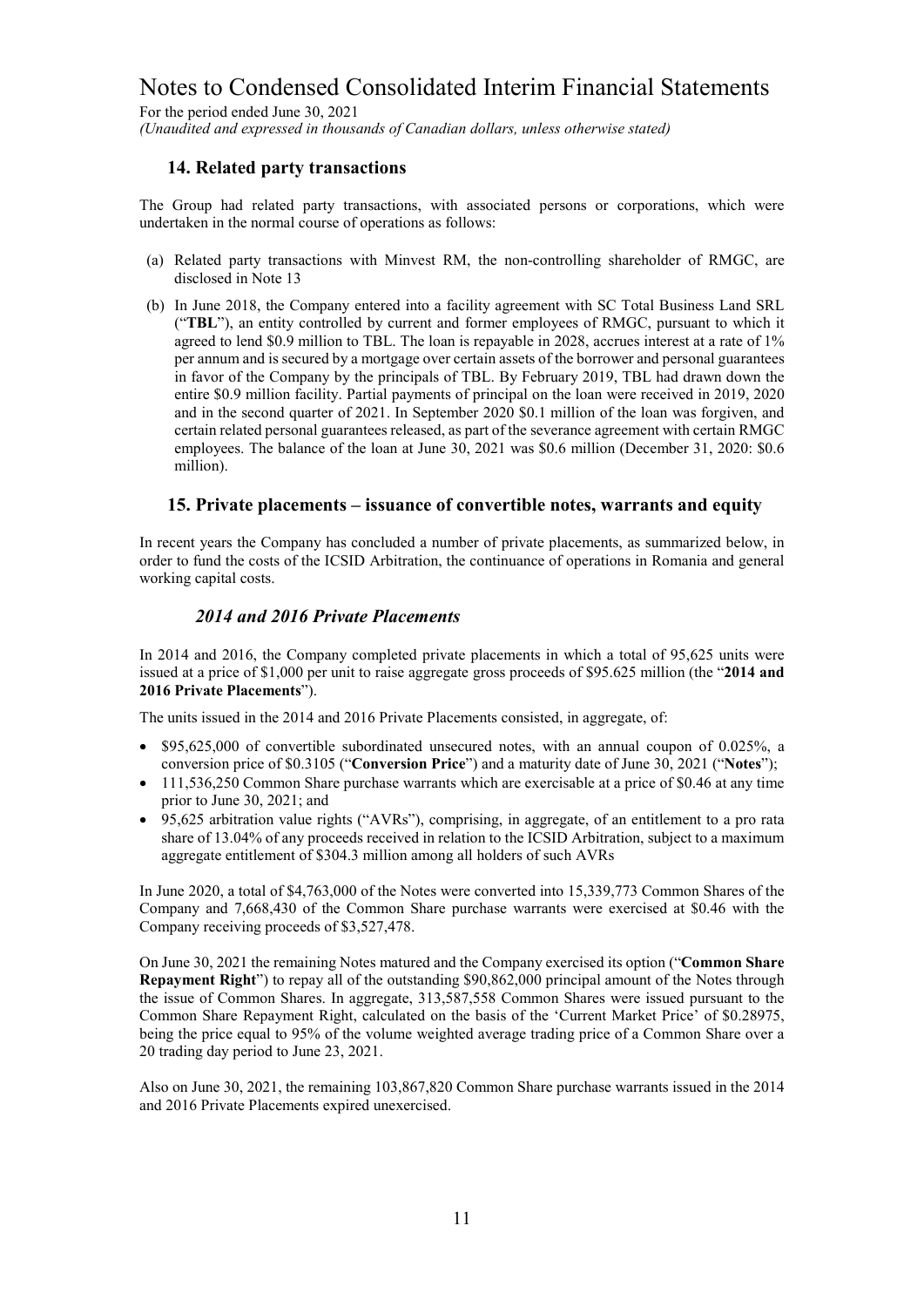For the period ended June 30, 2021 *(Unaudited and expressed in thousands of Canadian dollars, unless otherwise stated)*

# **15. Private placements (continued)**

The aggregate composition of the 2014 and 2016 Private Placements is set out in the following table:

|                                                    | Gross Financing |       | Net        |
|----------------------------------------------------|-----------------|-------|------------|
|                                                    | allocation      | fees  | allocation |
|                                                    |                 |       |            |
| Liability component of convertible debentures      | 52,205          | 461   | 51,744     |
| Equity component of convertible debentures         | 45.213          | 642   | 44,571     |
| Warrants                                           | 32,573          | 417   | 32,156     |
| Charge on issue of in-the-money equity instruments | (34,366)        |       | (34,366)   |
| Proceeds of private placement                      | 95.625          | 1.520 | 94.105     |

In accordance with IFRS 7, changes in the value of the 2014 and 2016 Private Placements are as follows:

| Balance - December 31, 2019    | 80,069    |
|--------------------------------|-----------|
| Interest paid                  | (23)      |
| Accretion of debt component    | 9,784     |
| Conversion                     | (4,191)   |
| Balance - December 31, 2020    | 85,639    |
| Accretion of debt component    | 5,234     |
| Interest paid                  | (11)      |
| Repayment of convertible notes | (90, 862) |
| <b>Balance - June 30, 2021</b> |           |

# *2018 Private Placement*

On January 15, 2019, the Company announced it had completed final closing of a non-brokered private placement of up to 106,425,846 units at a price of \$0.2475 per unit to raise gross proceeds of approximately \$26.3 million (the "**2018 Private Placement**").

Each unit of the 2018 Private Placement consisted of:

- One Common Share; and
- One Common Share purchase warrant, each warrant entitling the holder to acquire one Common Share at an exercise price of \$0.49 at any time prior to the date that is five years following the date of issue.

### *2019 Private Placement*

On September 13, 2019, the Company announced it had completed final closing of a non-brokered private placement of up to 81,730,233 units at a price of \$0.3225 per unit to raise gross proceeds of approximately \$26.3 million (the "**2019 Private Placement**").

Each unit of the 2019 Private Placement consisted of:

- One Common Share; and
- One Common Share purchase warrant, each warrant entitling the holder to acquire one Common Share at an exercise price of \$0.645 at any time prior to the date that is five years following the date of issue.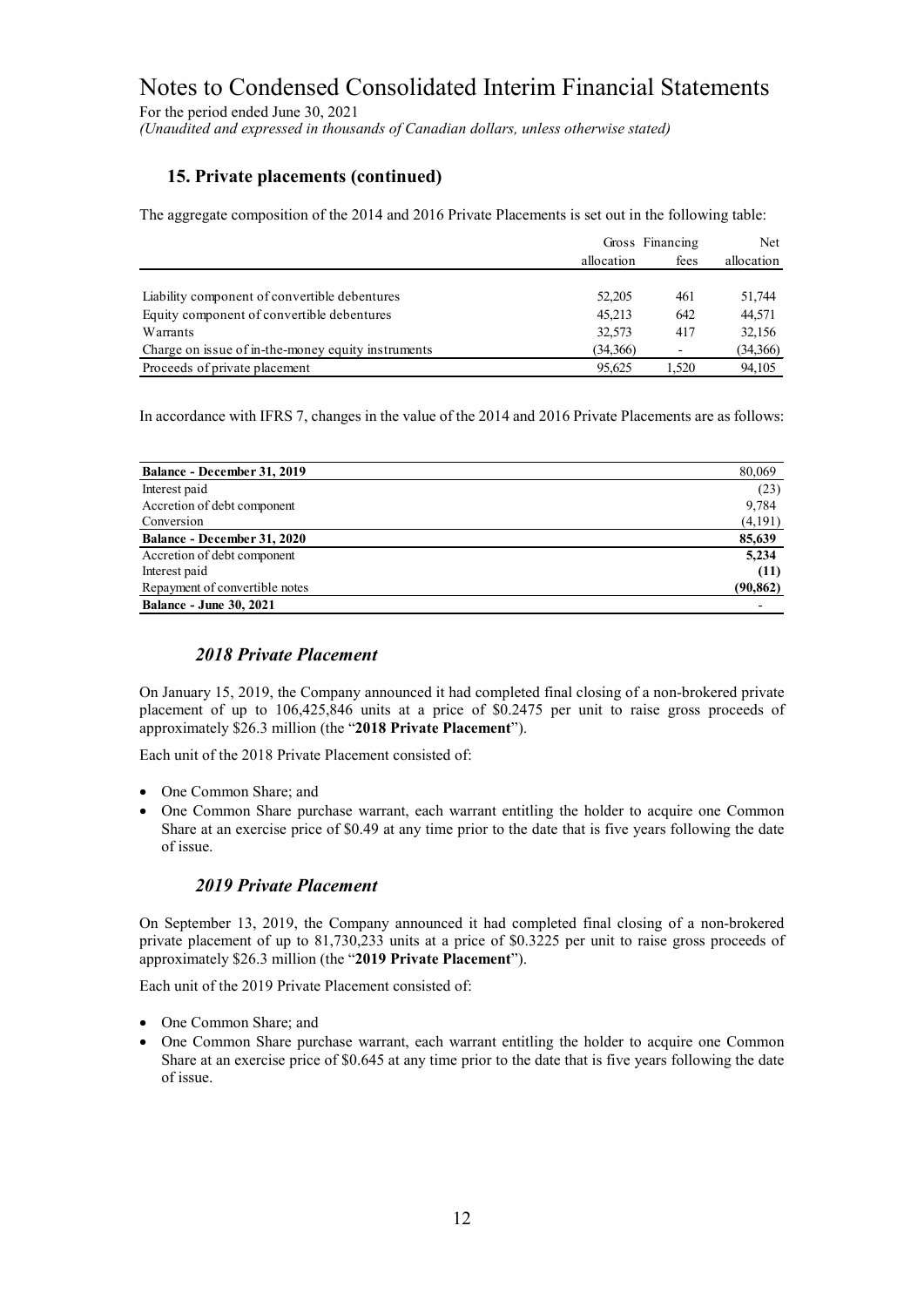For the period ended June 30, 2021 *(Unaudited and expressed in thousands of Canadian dollars, unless otherwise stated)*

# **15 Private placements (continued)**

#### *2020 Private Placement*

On December 23, 2020, the Company announced it had completed final closing of a non-brokered private placement of up to 25,326,972 units at a price of \$0.26 per unit to raise gross proceeds of approximately \$6.6 million (the "**2020 Private Placement**").

Each unit of the 2020 Private Placement consisted of:

- One Common Share; and
- One half of a Common Share purchase warrant, each whole warrant entitling the holder to acquire one Common Share at an exercise price of \$0.39 at any time prior to the date that is three years following the date of issue.

### *2021 Private Placement*

On June 10, 2021, the Company announced it had completed closing of a non-brokered private placement of 30,444,800 Common Shares at a price of \$0.245 per Common Share to raise gross proceeds of approximately \$7.458 million with net proceeds after costs of \$7.361 million.

# **16. Share capital**

#### *Authorized:*

Unlimited number of Common Shares without par value Unlimited number of preferred shares, issuable in series, without par value (none outstanding).

Issued:

|                                                      | Number of shares |           |
|------------------------------------------------------|------------------|-----------|
|                                                      | (000's)          | Amount    |
| Balance - December 31, 2019                          | 574,246          | 900,583   |
| Shares issued in private placement                   | 25,327           | 4,660     |
| Shares issued on the conversion of convertible notes | 15,340           | 6,580     |
| Shares issued on the exercise of warrants            | 7.669            | 3,851     |
| Shares issued on the exercise of share options       | 525              | 326       |
| Balance - December 31, 2020                          | 623,107          | 916,000   |
| Shares issued on the exercise of RSUs                | 401              |           |
| Shares issued in private placement                   | 30,445           | 7,361     |
| Shares issued on the repayment of convertible notes  | 313,588          | 90,862    |
| <b>Balance - June 30, 2021</b>                       | 967,541          | 1.014.223 |

#### *Common Share purchase warrants*

A summary of Common Share purchase warrants issued and outstanding as at June 30, 2021, along with their exercise prices, is as follows:

| <b>Expiry date</b> | <b>Number of warrants</b> | <b>Exercise price (dollars)</b> |
|--------------------|---------------------------|---------------------------------|
| December 18, 2023  | 11,792,086                | 0.390                           |
| December 21, 2023  | 80,702,475                | 0.490                           |
| December 23, 2023  | 871,400                   | 0.390                           |
| January 15, 2024   | 25,723,372                | 0.490                           |
| August 23, 2024    | 76,504,263                | 0.645                           |
| September 13, 2024 | 5,225,970                 | 0.645                           |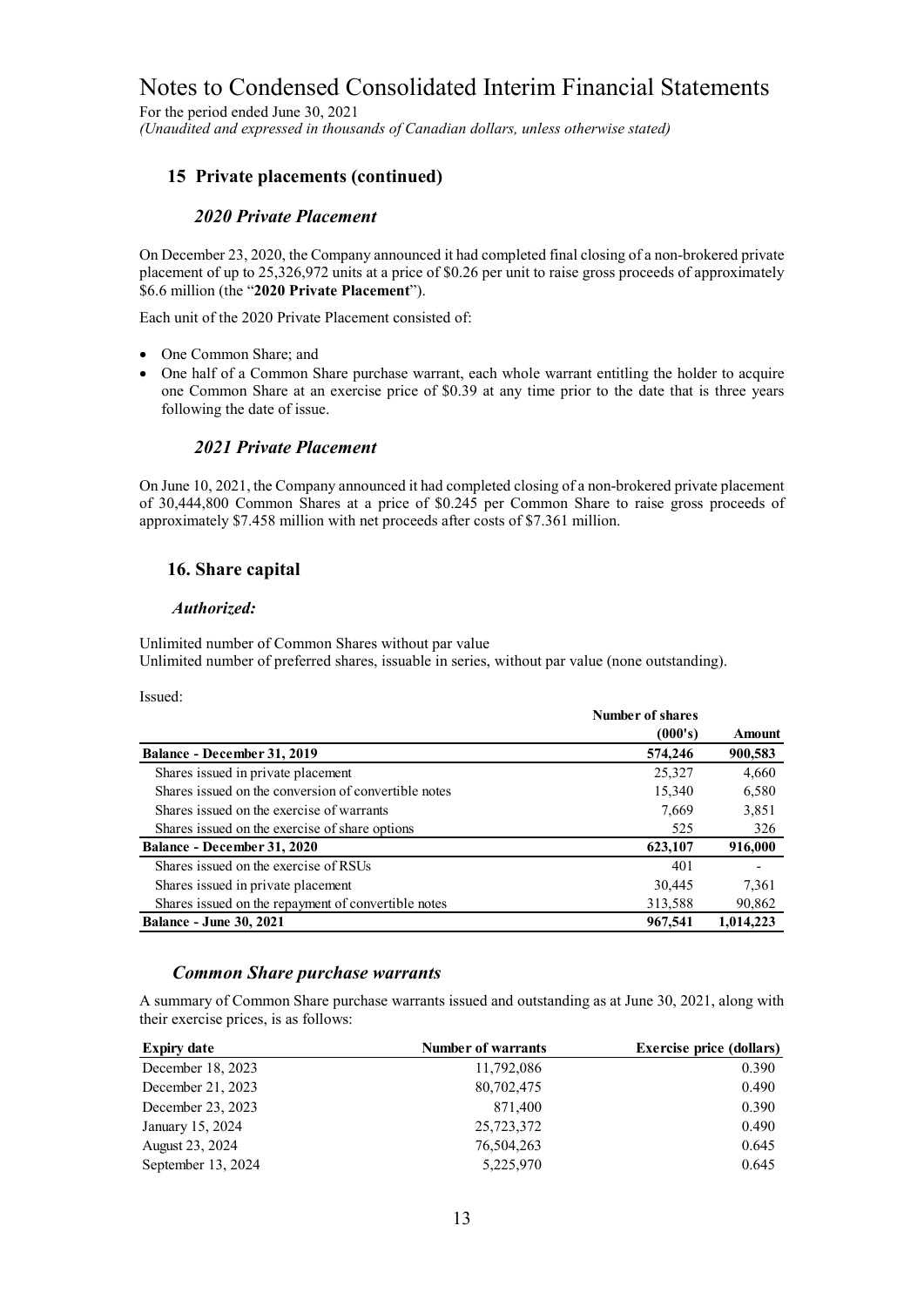For the period ended June 30, 2021 *(Unaudited and expressed in thousands of Canadian dollars, unless otherwise stated)*

# **16. Share capital (Continued)**

Movements in the number and exercise price of Warrants were as follows:

|                                    | Number of<br>warrants | Weighted average<br>exercise price |  |
|------------------------------------|-----------------------|------------------------------------|--|
|                                    | (1000)                | (dollars)                          |  |
| Balance - December 31, 2019        | 299,692               | 0.52                               |  |
| Exercised                          | (7,668)               | 0.46                               |  |
| Issued                             | 12,663                | 0.39                               |  |
| <b>Balance - December 31, 2020</b> | 304,687               | 0.52                               |  |
| Expired                            | (103, 867)            | 0.46                               |  |
| <b>Balance - June 30, 2021</b>     | 200,820               | 0.55                               |  |

### *Share Options*

The exercise price of incentive stock options ("**Share Options**") is determined as the higher of the fiveday weighted average closing price of the Common Shares prior to the grant date of the Share Option and the closing price of the Common Shares on the day before the grant date of the Share Option. Share Options granted vest in accordance with milestones or vesting periods set by the Board at the grant date and are exercisable over up to ten years from the date of issuance.

The maximum number of Common Shares issuable under the Option Plan is equal to 10% of the issued and outstanding Common Shares at any point in time.

As at June 30, 2021, Share Options held by directors, officers, employees and consultants were as follows:

|                                       |                                     | Outstanding                                           |                                                                 |                                     | <b>Exercisable</b>                                    |                                                                 |
|---------------------------------------|-------------------------------------|-------------------------------------------------------|-----------------------------------------------------------------|-------------------------------------|-------------------------------------------------------|-----------------------------------------------------------------|
| Range of exercise<br>prices (dollars) | Number of<br>options<br>(thousands) | Weighted<br>average<br>exercise<br>price<br>(dollars) | Weighted<br>average<br>remaining<br>contractual<br>life (years) | Number of<br>options<br>(thousands) | Weighted<br>average<br>exercise<br>price<br>(dollars) | Weighted<br>average<br>remaining<br>contractual<br>life (years) |
| $0.22 - 0.30$                         | 1,758                               | 0.25                                                  | 8.1                                                             | 1.541                               | 0.26                                                  | 7.9                                                             |
| $0.31 - 0.40$                         | 13.744                              | 0.36                                                  | 6.4                                                             | 12,684                              | 0.36                                                  | 6.5                                                             |
| $0.41 - 0.50$                         | 11,054                              | 0.45                                                  | 7.4                                                             | 11,054                              | 0.45                                                  | 7.4                                                             |
| $0.51 - 0.60$                         | 88                                  | 0.57                                                  | 8.3                                                             | 88                                  | 0.57                                                  | 8.3                                                             |
| $0.61 - 0.70$                         | 481                                 | 0.65                                                  | 5.1                                                             | 481                                 | 0.65                                                  | 5.1                                                             |
| $0.71 - 0.80$                         | 5,000                               | 0.79                                                  | 2.5                                                             | 5,000                               | 0.79                                                  | 2.5                                                             |
|                                       | 32,125                              | 0.46                                                  | 6.2                                                             | 30,848                              | 0.46                                                  | 6.2                                                             |

The estimated fair value of Share Options is amortized using graded vesting over the period in which the Share Options vest. For those Share Options which vest on a single date, either on issuance or on achievement of milestones (the 'measurement date'), the fair value of these Share Options is amortized using graded vesting over the anticipated vesting period.

Certain Share Option grants have performance vesting conditions. The fair value of these Share Options that vest upon achievement of milestones will be recognized and expensed over the estimated vesting period of these Share Options. Adjustments resulting from the recalculation of the estimated vesting periods are recorded in the Condensed Consolidated Statement of Comprehensive Loss.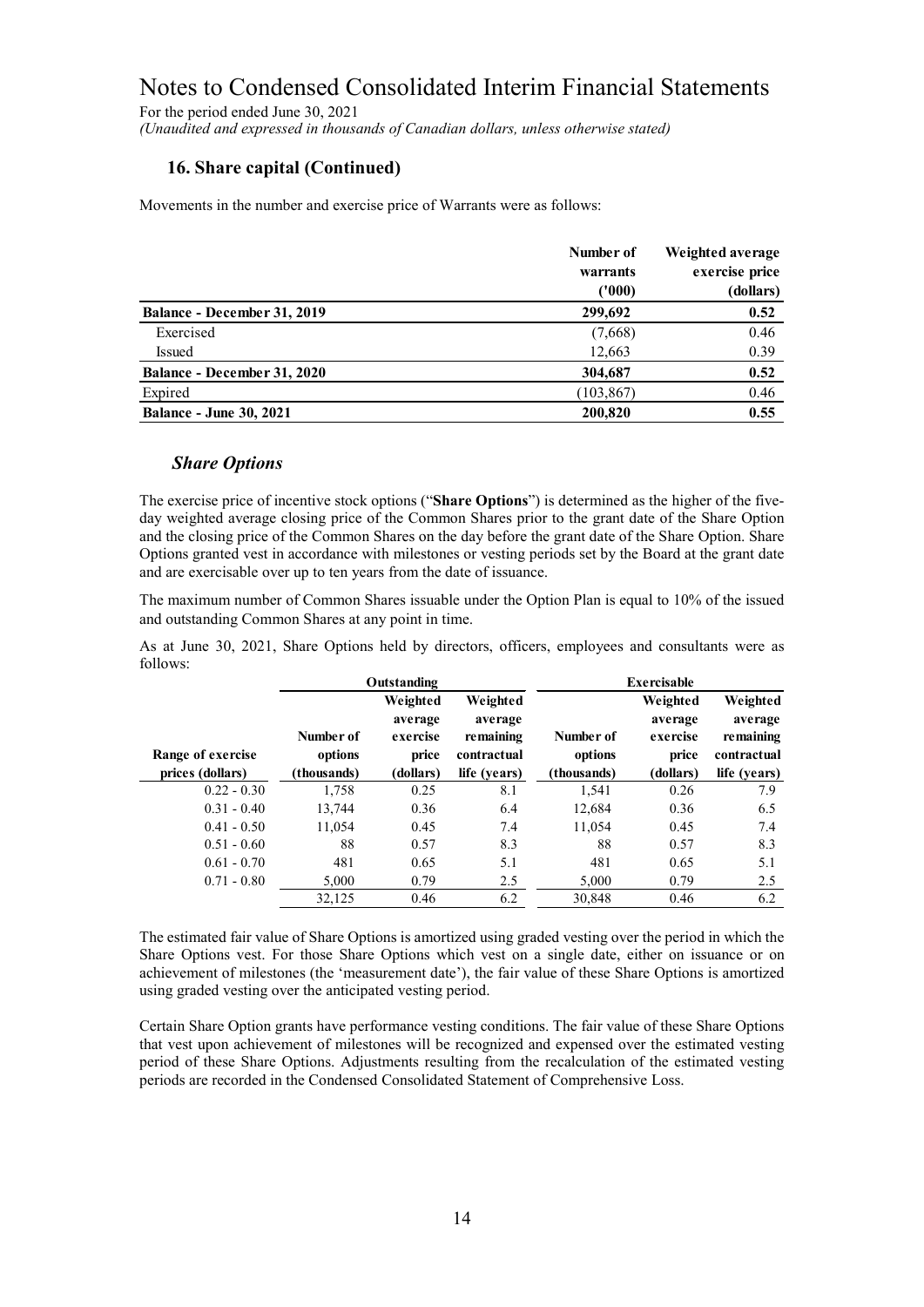For the period ended June 30, 2021 *(Unaudited and expressed in thousands of Canadian dollars, unless otherwise stated)*

# **16. Share capital (Continued)**

Movements in the number and exercise price of Director, officer, employee and consultant Share Options were as follows:

|                                | Number of<br>options<br>('000) | Weighted average<br>exercise price<br>(dollars) |
|--------------------------------|--------------------------------|-------------------------------------------------|
| Balance - December 31, 2019    | 27,509                         | 0.47                                            |
| Options granted                | 6,207                          | 0.46                                            |
| Options expired                | (2,082)                        | 0.56                                            |
| Options exercised              | (525)                          | 0.35                                            |
| Balance - December 31, 2020    | 31,109                         | 0.46                                            |
| Options granted                | 1,016                          | 0.23                                            |
| <b>Balance - June 30, 2021</b> | 32,125                         | 0.46                                            |

During the six-month period ended June 30, 2021, 1.0 million Share Options were granted at a weighted average exercise price across all grants of \$0.23, of which 0.8 million vested immediately and the remaining 0.2 million vest on the first anniversary of grant.

In the corresponding six-month period ended June 30, 2020, 6.1 million Share Options were granted at a weighted average exercise price across all grants of \$0.46, of which 3.2 million vested immediately and the remaining 2.9 million vested on the first anniversary of the grant. A total of 2.1 million Share Options lapsed unexercised in the period.

The valuation of the Share Options granted was calculated using a Black-Scholes valuation model with the following assumptions:

|                                            | June 30  | December 31 |  |
|--------------------------------------------|----------|-------------|--|
|                                            | 2021     | 2020        |  |
| Weighted average risk-free interest rate   | $0.53\%$ | 1.49%       |  |
| Volatility of share price                  | 82%      | 90%         |  |
| Weighted average life of options (years)   | 5.1      | 5.2         |  |
| Pre-vesting forfeiture rate                | 10%      | 10%         |  |
| Weighted average fair value of awards (\$) | 0.15     | 0.33        |  |

At June 30, 2021, the fair value of Share Options to be expensed is \$0.1 million (December 2020: \$0.1 million).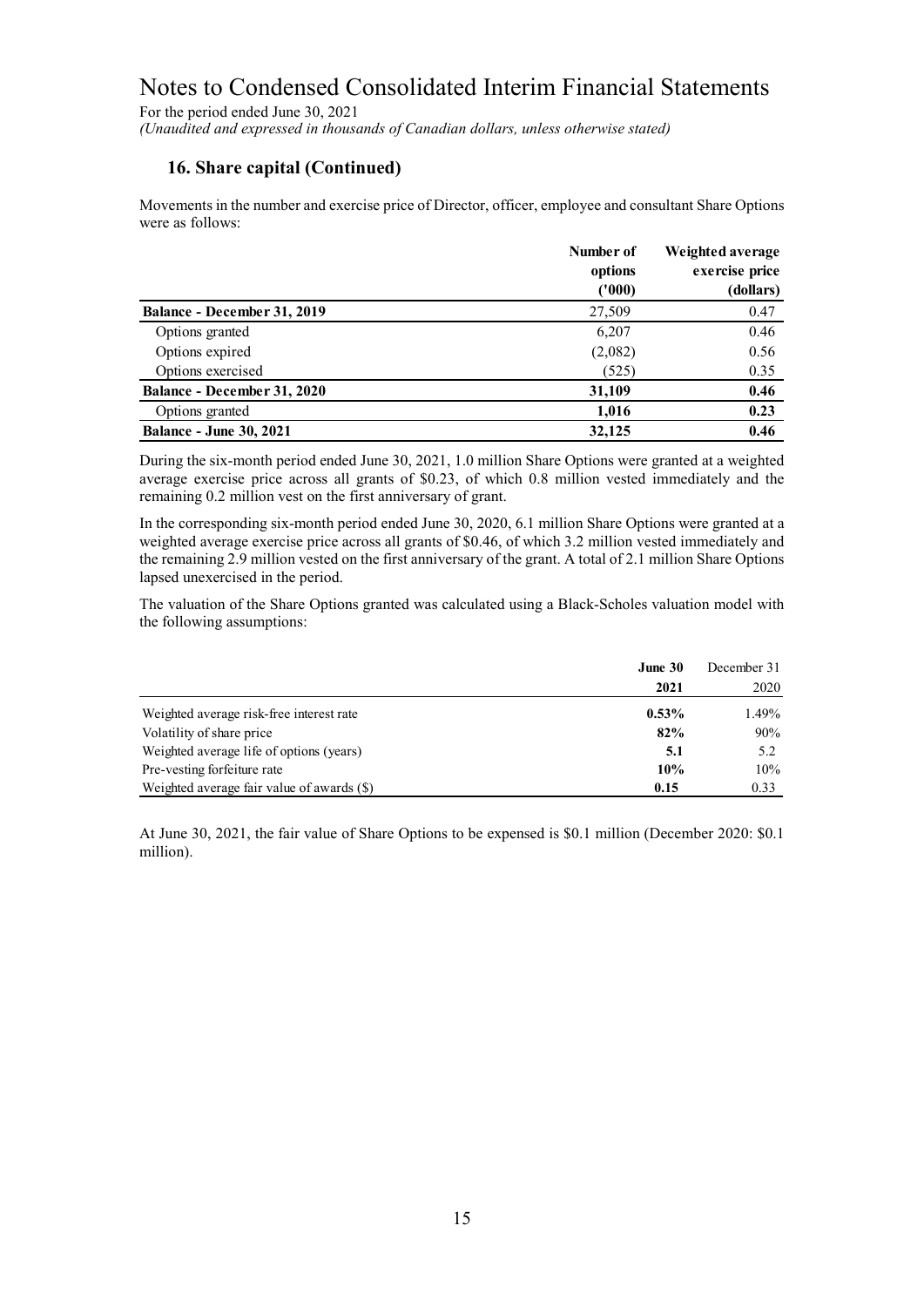For the period ended June 30, 2021 *(Unaudited and expressed in thousands of Canadian dollars, unless otherwise stated)*

# **16. Loss per share**

|                                                  |              | 3 months ended | 6 months ended |           |  |
|--------------------------------------------------|--------------|----------------|----------------|-----------|--|
|                                                  |              | June $30$      |                | June $30$ |  |
|                                                  | 2021         | 2020           | 2021           | 2020      |  |
| Loss for the period attributable to              |              |                |                |           |  |
| owners of the parent                             | 6,060        | 8.820          | 14,660         | 15,576    |  |
| Weighted-average number of common shares (000's) | 630,199      | 581,160        | 626,807        | 574,250   |  |
| Basic and diluted loss per share                 | <b>SO.01</b> | \$0.02         | \$0.02         | \$0.03    |  |

While the Company is in a loss making position, the effect of potential share issuances under Share Options, DSUs, RSUs and warrants would be anti-dilutive. Diluted loss per share is therefore deemed to be the same as basic loss per share.

# **17. Commitments**

The following is a summary of Canadian dollar equivalent of the contractual commitments of the Group, including payments due for each of the next five years and thereafter:

|                                    | Total | 2021 | 2022                     | 2023                     | 2024                     |                          | 2025 Thereafter |
|------------------------------------|-------|------|--------------------------|--------------------------|--------------------------|--------------------------|-----------------|
| Operating lease commitments        |       |      |                          |                          |                          |                          |                 |
| Rosia Montana exploitation license | 642   | 257  | 257                      | 128                      |                          |                          |                 |
| Surface concession rights          | 953   | 16   | 16                       | 16                       |                          | I6                       | 873             |
| Property lease agreements          | 54    | 54   | $\overline{\phantom{a}}$ | $\overline{\phantom{0}}$ | $\overline{\phantom{0}}$ | $\overline{\phantom{0}}$ |                 |
| Total commitments                  | .649  | 327  | 273                      | 144                      |                          |                          | 873             |